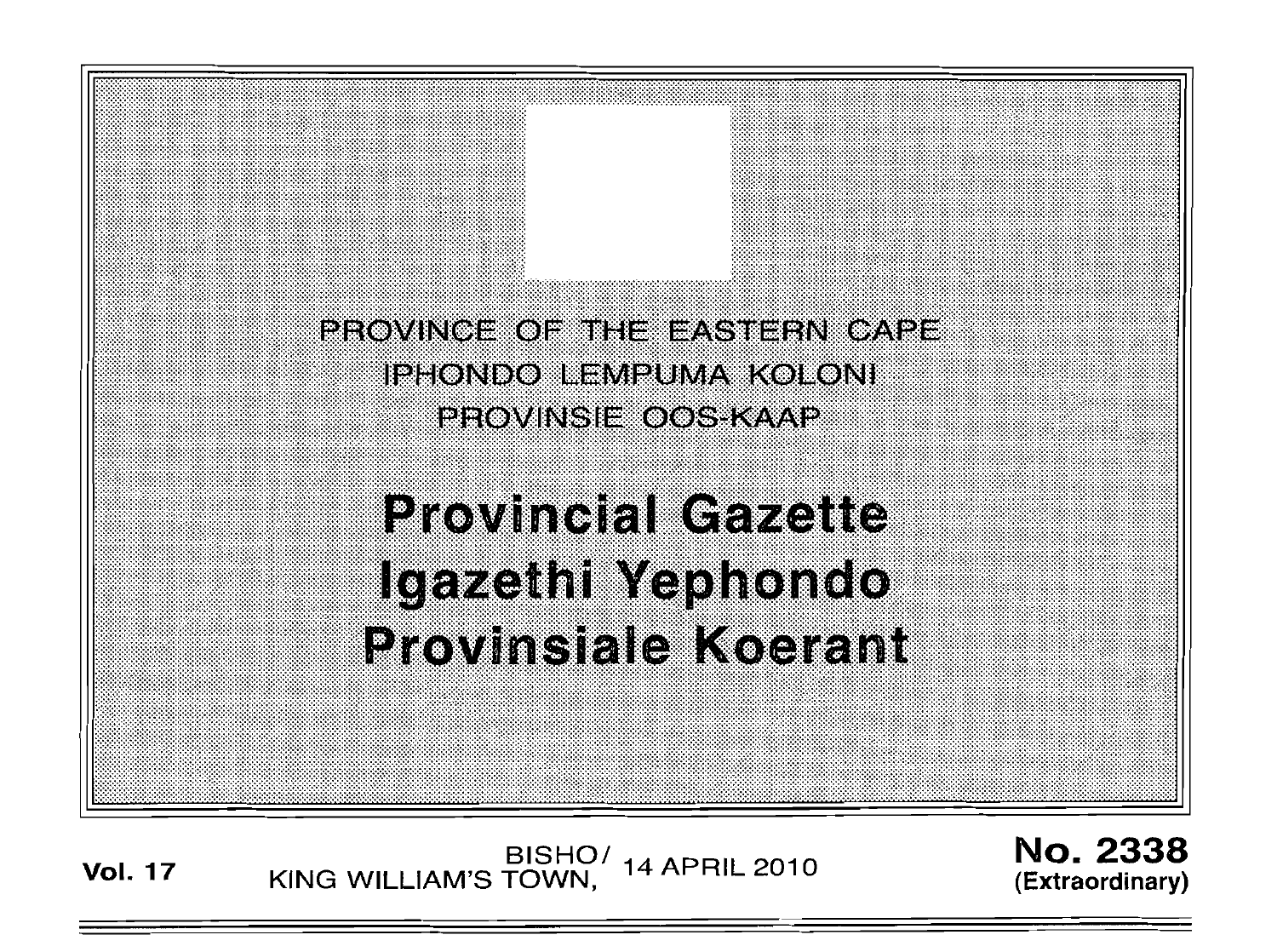No.

#### **IMPORTANT NOTICE**

**The Government Printing Works will not be held responsible for faxed documents not received due to errors on the fax machine or faxes received which are unclear or incomplete. Please be advised that an "OK" slip, received from a fax machine, will not be accepted as proof that documents were received by the GPW for printing. If documents are faxed to the GPW it will be the sender's responsibility to phone and confirm that the documents were received in good order.**

**Furthermore the Government Printing Works will also not be held responsible for cancellations and amendments which have not been done on original documents received from clients.**

#### **CONTENTS ·INHOUD**

*Page Gazette* No. No.

#### **PROVINCIAL NOTICE**

| 13 Division of Revenue Act (12/2009): Amendment: Allocations made by the Eastern Cape Departments of Local     |      |
|----------------------------------------------------------------------------------------------------------------|------|
| Government and Traditional Affairs Vote 7, Department of Economic Development and Environmental Affairs Vote 9 |      |
|                                                                                                                | 2338 |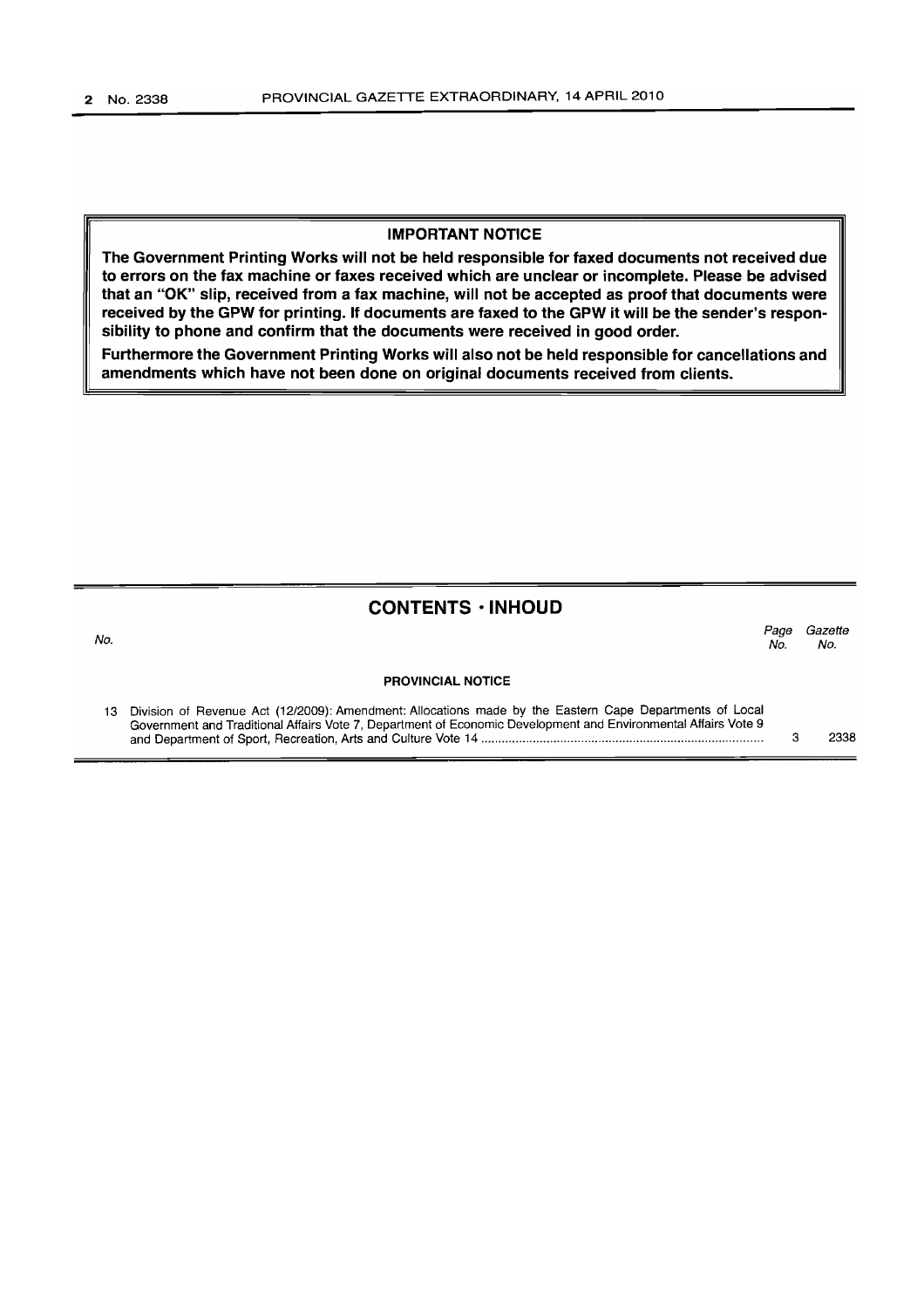## PROVINCIAL NOTICE

## PROVINCE OF THE EASTERN CAPE

## EASTERN CAPE PROVINCIAL TREASURY

AMENDMENT OF PROVINCIAL NOTICE NO. 16 PUBLISHED IN PROVINCIAL GAZETTE NO. 2121 DATED 12 MAY 2009 ON ALLOCATIONS MADE BY THE EASTERN CAPE DEPARTMENTS OF LOCAL GOVERNMENT & TRADITIONAL AFFAIRS VOTE 7, DEPERTMENT OF ECONOMIC DEVELOPMENT AND ENVIRONMENTAL AFFAIRS VOTE 9 AND DEPARTMENT OF SPORT, RECREATION, ARTS AND CULTURE VOTE 14

The amendment relates to information on transfers made by Eastern Cape Provincial Department of Local Government & Traditional Affairs, Department of Economic Development and Environmental Affairs and an additional allocation by the Department of Sport, Recreation, Arts and Culture and is published in terms of section 43(3)(a) of the Division of Revenue Act No.12 of 2009 and is an amendment to the Extraordinary Gazette No. 1212, Volume 16, published on the 12 May 2009, and is for general information purposes.

Dated and signed at Bhisho on this the 29<sup>th</sup> day of MARCH 2010

**MCEBISI JONAS** MEC FOR FINANCE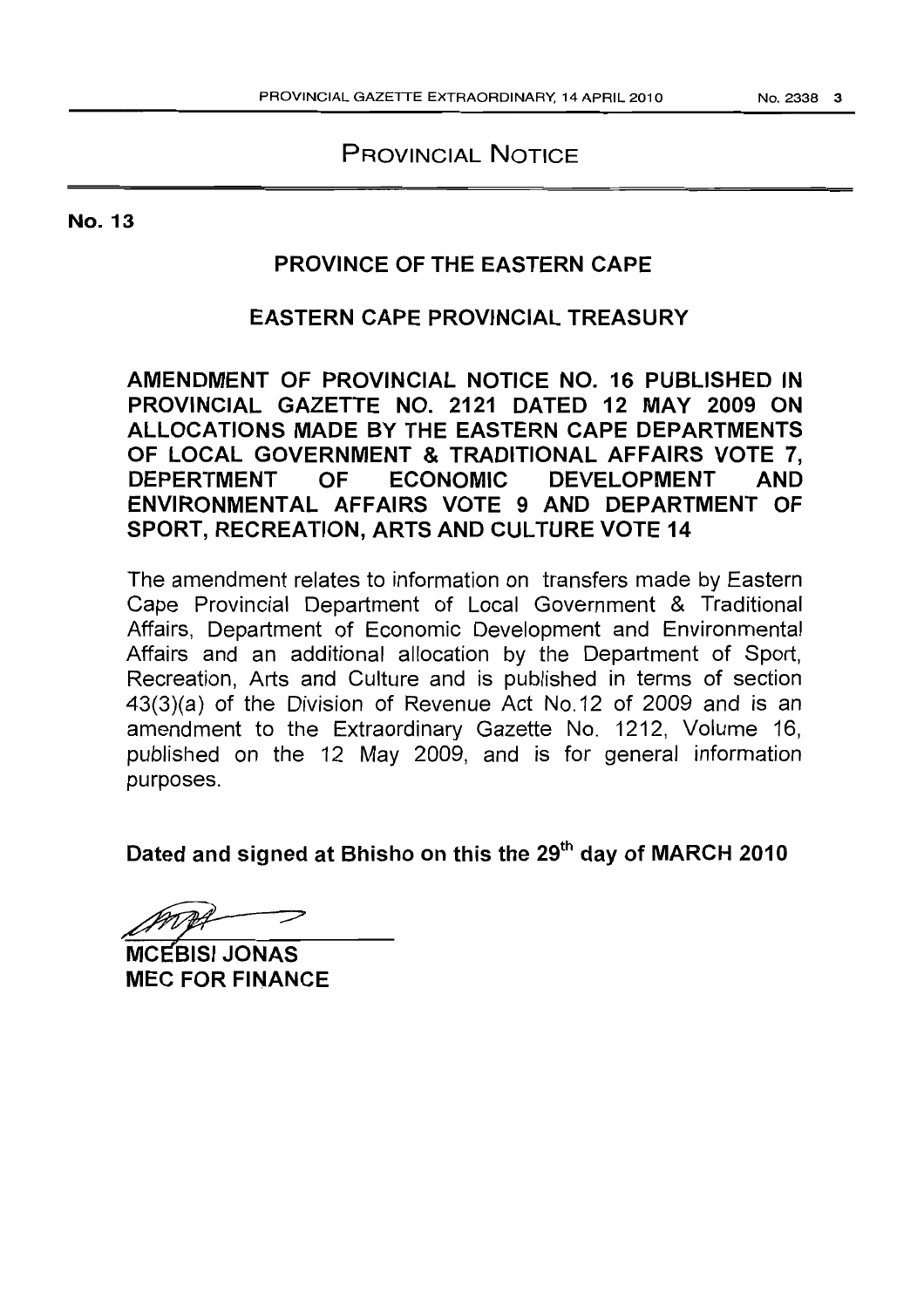#### DEPARTMENT OF LOCAL GOVERNMENT & TRADITIONAL AFFAIRS (VOTE 7)

|                                                     | <b>Local Economic Development (LED) Capacity</b>                                                                                                                                                                                                                                                                                                                                                                                                                                                                                                                                                                                                                                                                                                                                                                                                                                                                                                                                                                                 |
|-----------------------------------------------------|----------------------------------------------------------------------------------------------------------------------------------------------------------------------------------------------------------------------------------------------------------------------------------------------------------------------------------------------------------------------------------------------------------------------------------------------------------------------------------------------------------------------------------------------------------------------------------------------------------------------------------------------------------------------------------------------------------------------------------------------------------------------------------------------------------------------------------------------------------------------------------------------------------------------------------------------------------------------------------------------------------------------------------|
| <b>Transferring Provincial</b><br><b>Department</b> | Department of Local Government &<br><b>Traditional Affairs (Vote 7)</b>                                                                                                                                                                                                                                                                                                                                                                                                                                                                                                                                                                                                                                                                                                                                                                                                                                                                                                                                                          |
| Name of programme/division<br>making transfer       | <b>Local Economic Development Facilitation</b>                                                                                                                                                                                                                                                                                                                                                                                                                                                                                                                                                                                                                                                                                                                                                                                                                                                                                                                                                                                   |
| <b>Purpose</b>                                      | Facilitate the development of Municipal<br>$\bullet$<br>LED capacity and institutional<br>arrangements<br>Promote and facilitate LED knowledge<br>$\bullet$<br>management and information systems<br>Facilitate LED project initiation and<br>development (including feasibility studies<br>and business planning)<br>Facilitate LED programme or project<br>evaluation                                                                                                                                                                                                                                                                                                                                                                                                                                                                                                                                                                                                                                                          |
| <b>Measurable Outputs</b>                           | Although outputs will vary between<br>municipalities, the following issues, inter alia,<br>should be addressed<br>District Municipalities have LED capacity<br>and partnerships<br>LED Systems and projects fully integrated<br>$\bullet$<br>and functional in the municipalities                                                                                                                                                                                                                                                                                                                                                                                                                                                                                                                                                                                                                                                                                                                                                |
| <b>Conditions</b>                                   | Submission of Business Plans signed by<br>٠<br>the municipal manager prior to transfers.<br>Transfer done subject to submission of<br>$\bullet$<br>monthly and Quarterly Progress Reports<br>Failure to submit Business Plans and<br>$\bullet$<br>Declaration of Assurance for accessing<br>funds after 3 months from the date of<br>notification, the department will re-allocate<br>funding to a deserving municipality.<br>Cooperation of the municipality with our<br>department with respect to the monitoring,<br>evaluation of and reporting on the funding<br>and the funded project/programme<br>Regular monitoring by Department of<br>$\bullet$<br>Local Government and Traditional Affairs.<br>Reporting requirements in terms of DORA<br>$\bullet$<br>to be strictly adhered to.<br>Transfers to be effected on fulfilment of<br>$\bullet$<br>section 38(1) (j) of the PFMA Act 1 of<br>1999, put in place to ensure compliance<br>with the conditions of the fund.<br>Systems, strategies for and capacity on<br>٠ |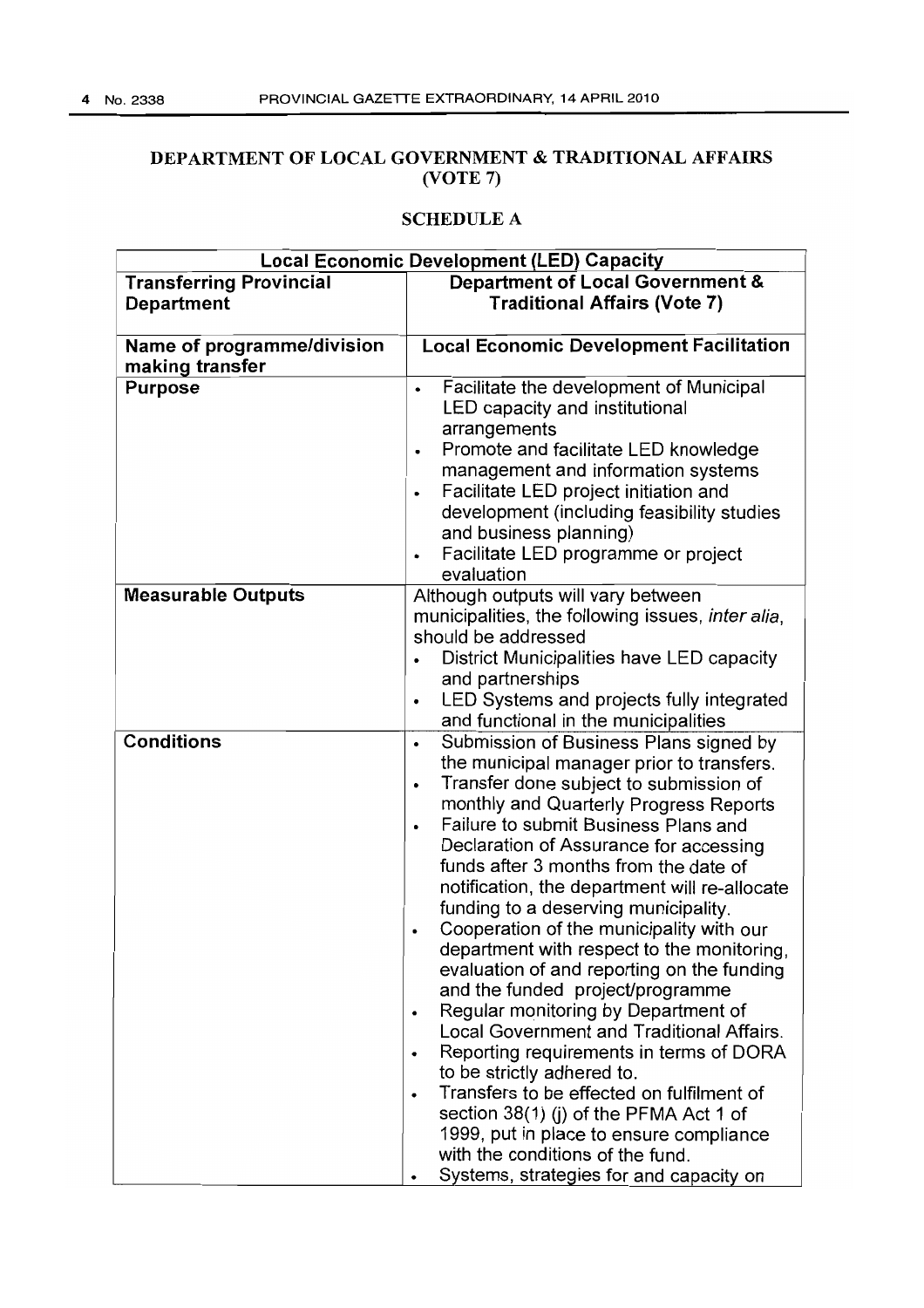|                                               | Local Economic Development (LED) Capacity                                                                                                                                                                                                                                                                                                                                                                                                                                                                                                                                                                                                                                                                                     |
|-----------------------------------------------|-------------------------------------------------------------------------------------------------------------------------------------------------------------------------------------------------------------------------------------------------------------------------------------------------------------------------------------------------------------------------------------------------------------------------------------------------------------------------------------------------------------------------------------------------------------------------------------------------------------------------------------------------------------------------------------------------------------------------------|
|                                               | LED in funded municipalities developed<br>and implemented<br>Implementation of and reporting on the 5<br>$\bullet$<br>Year Local Government Strategic Agenda<br>Integration in the design and<br>Implementation of High Impact Priority<br>Projects (HIPP's) where applicable<br>Participation of our department in the<br>process for procuring expert capacity<br>and/or service providers.<br>Formal municipal financial systems are in<br>$\bullet$<br>place<br>Submission of Progress Reports on<br>$\bullet$<br>previous allocations                                                                                                                                                                                    |
| <b>Allocation criteria</b>                    | Allocations are made to municipalities<br>٠<br>according to the IDP's, MSIF and<br>departmental LED capacity assessment<br>report<br>According to Section 154(I) of the<br>$\bullet$<br><b>Constitution, National and Provincial</b><br>Governments, by legislative and other<br>measures must support and strengthen<br>the capacity of the municipalities to<br>manage their own affairs, to exercise their<br>powers and to perform their functions.<br>The municipality is a designated District<br>٠<br>Municipality or nominated by the District<br><b>Municipality</b><br>LED institutional and managerial Capacity<br>$\bullet$<br>in place at or in the process of being<br>procured by the District municipal level |
| Reason not incorporated in<br>equitable share | LED Policy Framework completed in 2006<br>places the support to local economic<br>development environment and initiatives in<br>the hands of national and provincial<br>government                                                                                                                                                                                                                                                                                                                                                                                                                                                                                                                                            |
| <b>Monitoring mechanisms</b>                  | The department requires quarterly reports<br>$\bullet$<br>on the progress made and monthly<br>expenditure reports as required by the<br>Division of Revenue Act.<br>The Department will monitor and evaluate<br>$\bullet$<br>through site/project visits<br>The department requires quarterly reports<br>٠<br>on the progress made and monthly<br>expenditure reports as required by the<br>Division of Revenue Act.<br>Monitoring reports will be captured on an<br>$\bullet$<br>Excel Spreadsheet and MS Project linked                                                                                                                                                                                                     |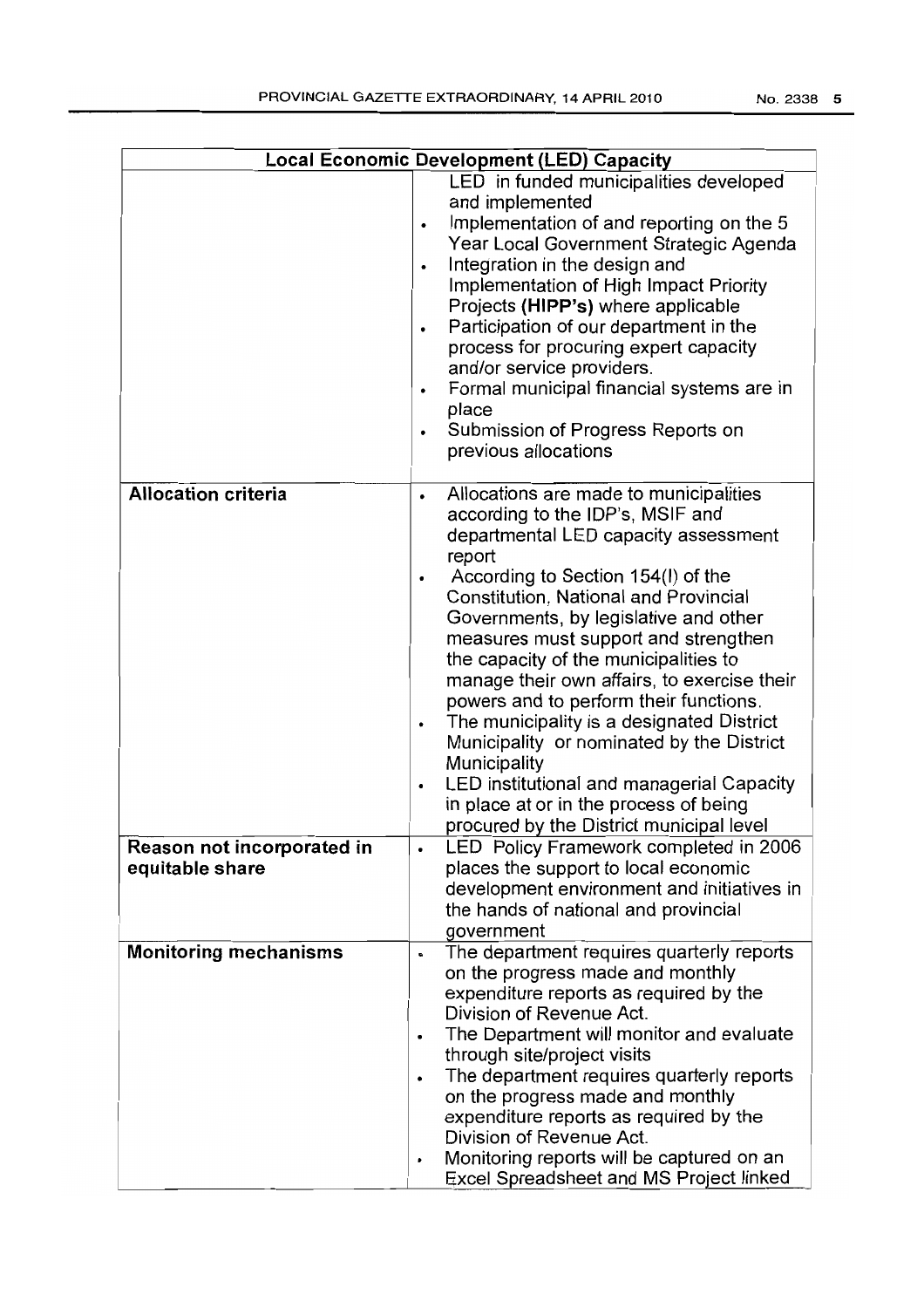|                                                                |                        | <b>Local Economic Development (LED) Capacity</b>                                                                                                                                                       |
|----------------------------------------------------------------|------------------------|--------------------------------------------------------------------------------------------------------------------------------------------------------------------------------------------------------|
|                                                                |                        | to the departmental Monitoring and<br><b>Evaluation System</b>                                                                                                                                         |
| Past performance                                               | $\bullet$              | Funded district municipalities have already<br>started to develop their LED strategies for<br>incorporation into IDP's                                                                                 |
| <b>Responsibility of Provincial</b><br>transferring department | $\bullet$<br>$\bullet$ | Approval of Business Plans that are<br>aligned to the gazetted project principles<br>Monitor progress on a monthly basis on<br>the implementation of the activities<br>reflected in the Business Plans |
| <b>MTEF allocation</b>                                         |                        | 2009/10 - R1 491 000<br>2010/11 - R1 597 000<br>2011/12 - R1 669 000                                                                                                                                   |
| <b>Projected life</b>                                          | $\bullet$              | The deployment of the LED expert will be<br>for a period of 5 years starting from 2007<br>to 2012                                                                                                      |
| <b>Payment Schedule</b>                                        | $\bullet$              | Direct transfer to municipalities will be a<br>once-off payment during the month of July<br>2009/10, 2010/11 & 2011/12 financial<br>years.                                                             |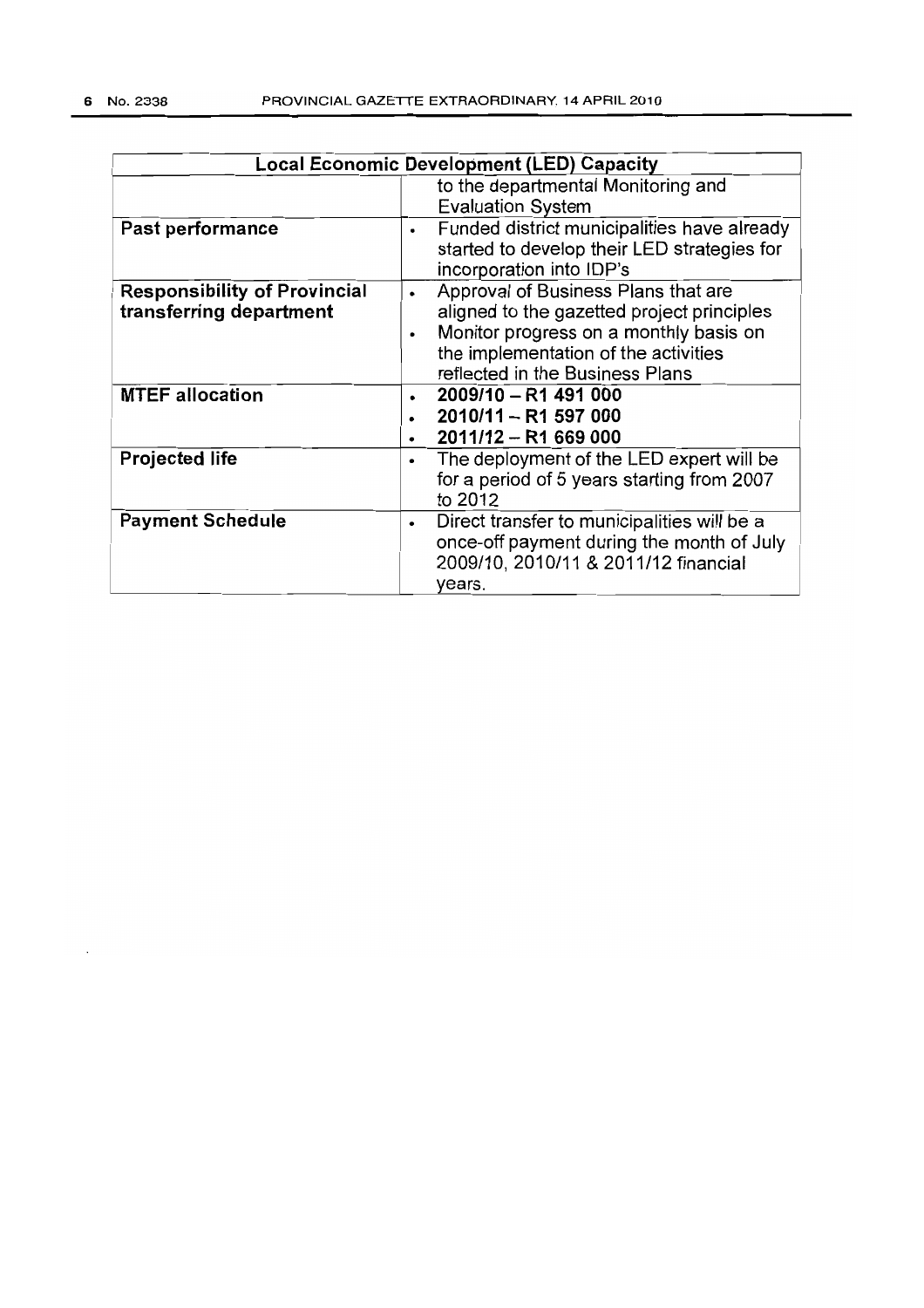|                                           |                                 |                   | <b>Grant Name: Local Economic</b> |                              |                              |                              |
|-------------------------------------------|---------------------------------|-------------------|-----------------------------------|------------------------------|------------------------------|------------------------------|
|                                           |                                 |                   | Development (LED) Capacity        |                              |                              |                              |
| DC<br>Number New Municipality<br>Category |                                 |                   |                                   |                              |                              |                              |
|                                           |                                 |                   |                                   | 2009/10                      | 2010/11                      | 2011/12                      |
|                                           |                                 |                   |                                   | <b>Allocation</b><br>(R'000) | <b>Allocation</b><br>(R'000) | <b>Allocation</b><br>(R'000) |
| <b>EASTERN CAPE</b>                       |                                 |                   |                                   |                              |                              |                              |
|                                           |                                 |                   |                                   |                              |                              |                              |
| Α                                         | Port Elizabeth                  |                   | Nelson Mandela                    |                              |                              |                              |
| B                                         | DCI <sub>0</sub>                | EC101             | Camdeboo                          |                              |                              |                              |
| B                                         | <b>DC10</b>                     | EC102             | <b>Blue Crane Route</b>           |                              |                              |                              |
| В                                         | <b>DC10</b>                     | EC103             | Ikwezi                            |                              |                              |                              |
| B                                         | <b>DC10</b>                     | EC104             | Makana                            |                              |                              |                              |
| B                                         | <b>DC10</b>                     | EC105             | Ndlambe                           |                              |                              |                              |
| B                                         | <b>DC10</b>                     | EC106             | Sunday's River                    |                              |                              |                              |
| Valley                                    |                                 |                   |                                   |                              |                              |                              |
| B                                         | <b>DC10</b>                     | EC 107            | <b>Baviaans</b>                   |                              |                              |                              |
| B                                         | <b>DC10</b>                     | EC108             | Kouga                             |                              |                              |                              |
| B                                         | <b>DC10</b>                     | EC109             | Kou-kamma                         |                              |                              |                              |
| C                                         | <b>DC10</b>                     | <b>DC10</b>       | Cacadu                            | 470                          | 494                          | 518                          |
|                                           | <b>Total: Cacadu District</b>   |                   |                                   | 470                          | 494                          | 518                          |
| $\overline{B}$                            | DC12                            | EC121             | Mbashe                            |                              |                              |                              |
| B                                         | <b>DC12</b>                     | EC122             | Mnquma                            |                              |                              |                              |
| B                                         | <b>DC12</b>                     | EC 123            | <b>Great Kei</b>                  |                              |                              |                              |
| B                                         | <b>DC12</b>                     | EC124             | Amahlathi                         |                              |                              |                              |
| B<br>B                                    | <b>DC12</b><br><b>DC12</b>      | EC125<br>EC126    | <b>Buffalo City</b><br>Ngqushwa   |                              |                              |                              |
| B                                         | <b>DC12</b>                     | EC127             | Nkonkobe                          |                              |                              |                              |
| B                                         | <b>DC12</b>                     | EC128             | Nxuba                             |                              |                              |                              |
| B                                         | <b>DC12</b>                     | <b>DC12</b>       | Amathole                          | 350                          | 368                          | 385                          |
|                                           | <b>Total: Amathole District</b> |                   |                                   | 350                          | 368                          | 385                          |
| $\overline{B}$                            | <b>DC13</b>                     | EC131             | Inxuba                            |                              |                              |                              |
| Yethemba                                  |                                 |                   |                                   |                              |                              |                              |
| B                                         | <b>DC13</b>                     | EC132             | Tsolwana                          |                              |                              |                              |
| B                                         | <b>DC13</b>                     | EC133             | Inkwanca                          |                              |                              |                              |
| B                                         | <b>DC13</b>                     | EC134             | Lukanji                           |                              |                              |                              |
| B                                         | <b>DC13</b>                     | EC135             | Intsika Yethu                     |                              |                              |                              |
| B                                         | <b>DC13</b>                     | EC136             | Emalahleni                        |                              |                              |                              |
| B                                         | <b>DC13</b>                     | EC137             | Sakhisizwe                        |                              |                              |                              |
| <b>DMA</b>                                | DC13                            | DMA <sub>13</sub> | Mount Zebra NP                    |                              |                              |                              |
| С                                         | <b>DC13</b>                     | <b>DC13</b>       | Chris Hani                        | 671                          | 705                          | 738                          |
| <b>Total: Chris Hani</b>                  |                                 |                   |                                   | $\overline{671}$             | $\overline{705}$             | 738                          |
|                                           |                                 |                   |                                   |                              |                              |                              |
| B                                         | <b>DC14</b><br><b>DC14</b>      | EC141<br>EC142    | Elundini                          |                              |                              |                              |
| B                                         | <b>DC14</b>                     | EC143             | Senqu<br>Malethswai               |                              |                              |                              |
| B<br>B                                    | <b>DC14</b>                     | EC144             | Gariep Oviston                    |                              |                              |                              |
|                                           |                                 |                   |                                   |                              |                              |                              |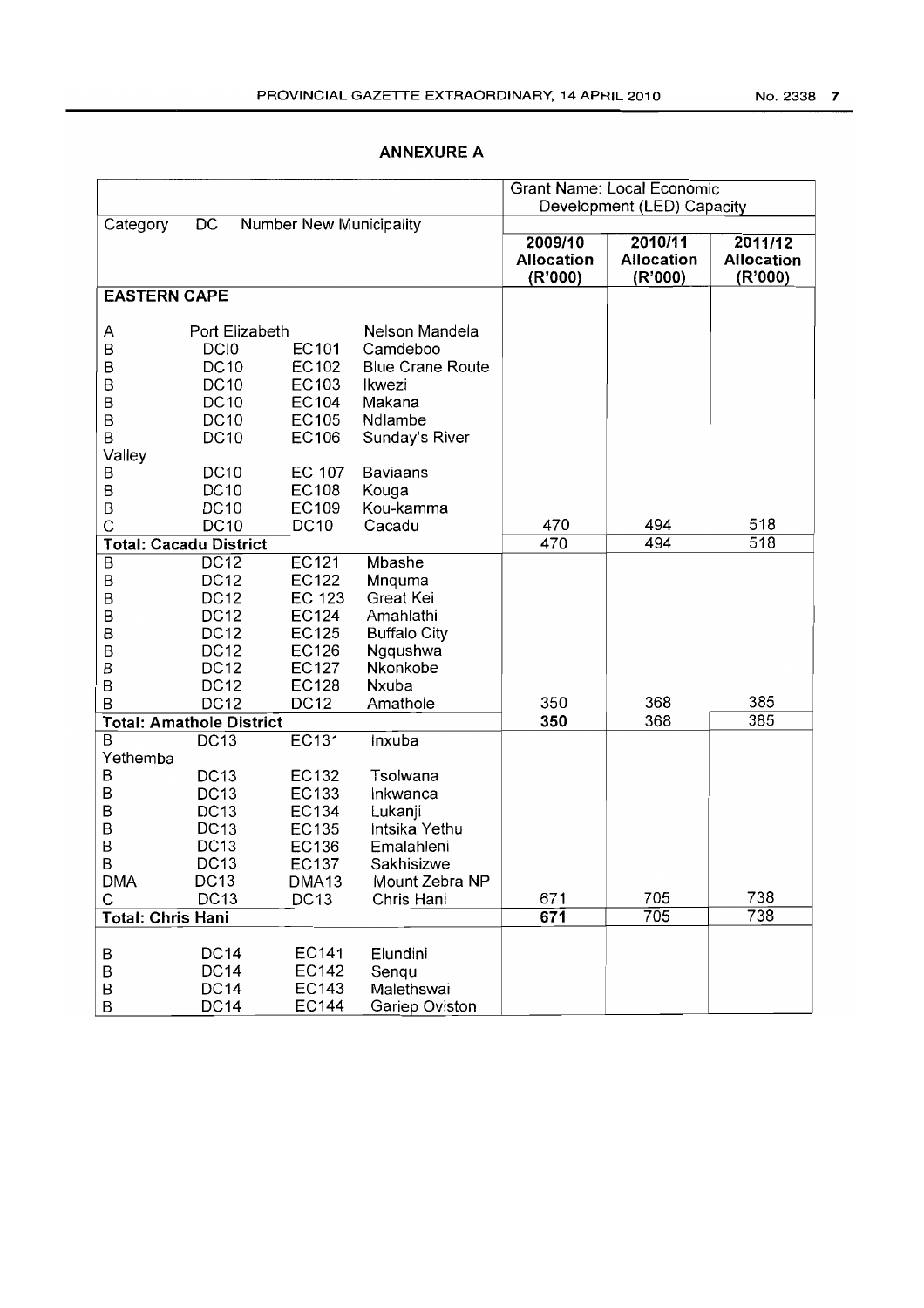| Nature                            |             |             |               |  |  |
|-----------------------------------|-------------|-------------|---------------|--|--|
| DMA                               | DC14        | DMA14       | Reserve       |  |  |
| С                                 | <b>DC14</b> | <b>DC14</b> | Ukhahlamba    |  |  |
| <b>Total: Ukhahlamba District</b> |             |             |               |  |  |
|                                   |             |             |               |  |  |
| B                                 | <b>DC15</b> | EC151       | Mbizana       |  |  |
| B                                 | <b>DC15</b> | EC152       | Ntabankulu    |  |  |
| B                                 | <b>DC15</b> | EC153       | Ingquza       |  |  |
| B                                 | <b>DC15</b> | EC154       | Port St Johns |  |  |
| B                                 | <b>DC15</b> | EC 155      | Nyandeni      |  |  |
| B                                 | <b>DC15</b> | EC156       | Mhlontlo      |  |  |
|                                   |             |             | King Sabata   |  |  |
| B                                 | <b>DC15</b> | EC157       | Dalindyebo    |  |  |
| C                                 | DC15        | DC15        | O.R. Tambo    |  |  |
| <b>Total: O R Tambo</b>           |             |             |               |  |  |
|                                   |             |             |               |  |  |
| B                                 | DC44        | EC05b3      | Matatiele     |  |  |
| B                                 | DC44        | EC05b2      | Umzimvubu     |  |  |
| <b>DMA</b>                        | <b>DC44</b> | DMA44       | O' Connors    |  |  |
| Camp                              |             |             |               |  |  |
| С                                 | DC44        | DC44        | Alfred Nzo    |  |  |
| <b>Total: Alfred Nzo</b>          |             |             |               |  |  |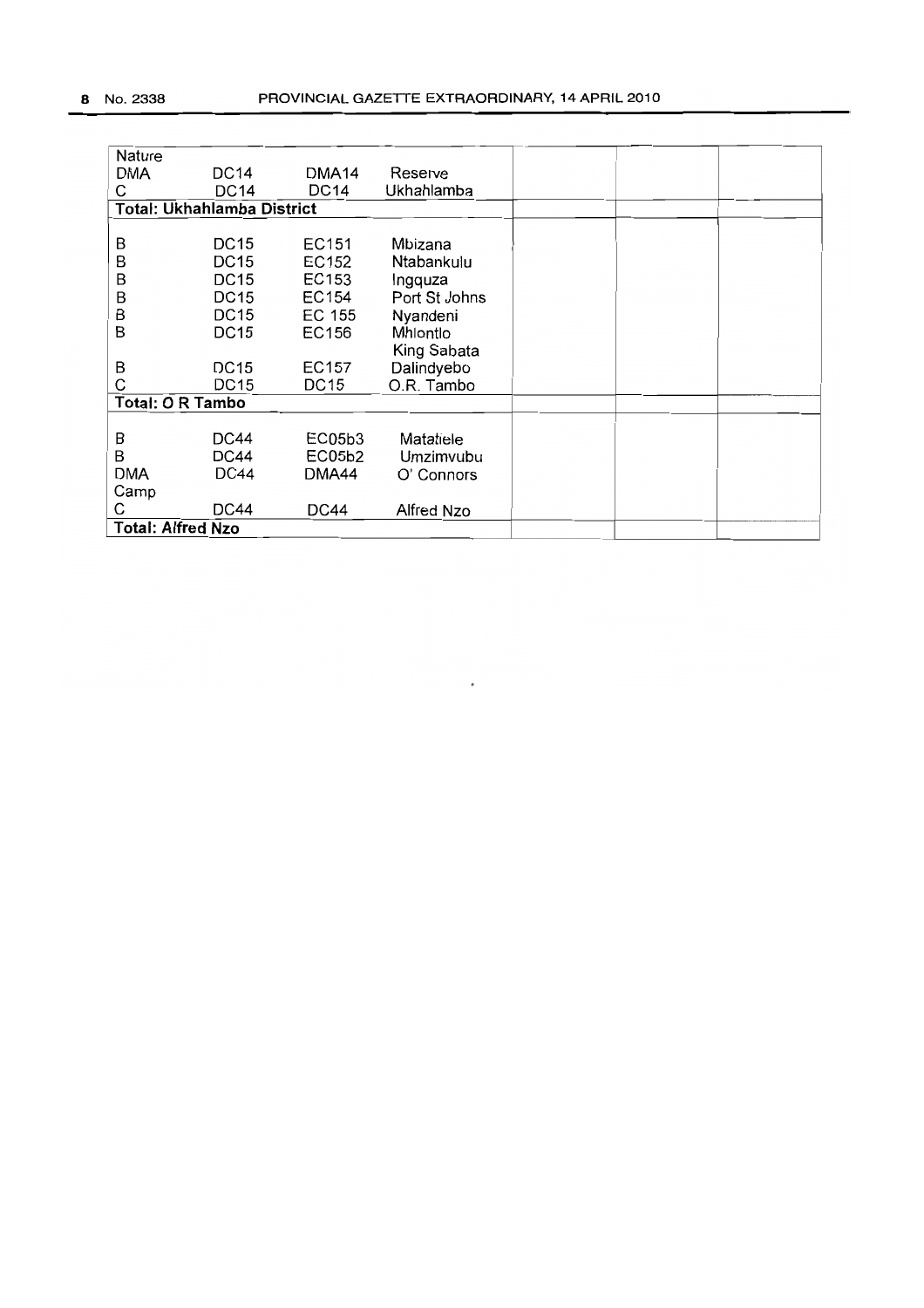## **DEPARTMENT OF LOCAL GOVERNMENT & TRADITIONAL AFFAIRS (VOTE 7)**

| Local Economic Development (LED) Strategy/Profiling |                                                                                                   |  |  |  |
|-----------------------------------------------------|---------------------------------------------------------------------------------------------------|--|--|--|
| <b>Transferring Provincial</b>                      | Department of Local Government and Traditional                                                    |  |  |  |
| <b>Department</b>                                   | Affairs (Vote 7)                                                                                  |  |  |  |
|                                                     |                                                                                                   |  |  |  |
| Name of                                             | <b>Local Economic Development Facilitation</b>                                                    |  |  |  |
| programme/division                                  |                                                                                                   |  |  |  |
| making transfer                                     |                                                                                                   |  |  |  |
| <b>Purpose</b>                                      | Promote the implementation of the Five Year<br>$\bullet$                                          |  |  |  |
|                                                     | Local Government Strategic Agenda                                                                 |  |  |  |
|                                                     | Support development and consolidation of<br>۰                                                     |  |  |  |
|                                                     | municipal LED strategies and/or baseline studies                                                  |  |  |  |
|                                                     | Promote and facilitate Community LED<br>$\bullet$<br>knowledge management and information systems |  |  |  |
|                                                     | Promote and facilitate LED programme or project                                                   |  |  |  |
|                                                     | $\bullet$<br>evaluation                                                                           |  |  |  |
| <b>Measurable Outputs</b>                           | Although outputs will vary between municipalities, the                                            |  |  |  |
|                                                     | following issues, inter alia, should be addressed                                                 |  |  |  |
|                                                     | Credible LED input into the IDP<br>$\bullet$                                                      |  |  |  |
|                                                     | Sustainable LED programmes visible<br>$\bullet$                                                   |  |  |  |
|                                                     | Enhanced LED Information available<br>۰                                                           |  |  |  |
| <b>Conditions</b>                                   | Submission of Business Plans signed by the<br>$\bullet$                                           |  |  |  |
|                                                     | municipal manager prior to transfers.                                                             |  |  |  |
|                                                     | Transfer done subject to submission of monthly<br>$\bullet$                                       |  |  |  |
|                                                     | and Quarterly Progress Reports                                                                    |  |  |  |
|                                                     | <b>Failure to submit Business Plans and Declaration</b><br>$\bullet$                              |  |  |  |
|                                                     | of Assurance for accessing funds after 3 months                                                   |  |  |  |
|                                                     | from the date of notification, the department will                                                |  |  |  |
|                                                     | re-allocate funding to a deserving municipality.                                                  |  |  |  |
|                                                     | Cooperation of the municipality with our<br>$\bullet$                                             |  |  |  |
|                                                     | department with respect to the monitoring,                                                        |  |  |  |
|                                                     | evaluation of and reporting on the funding and the                                                |  |  |  |
|                                                     | funded project/programme                                                                          |  |  |  |
|                                                     | Regular monitoring by Department of Local<br>٠                                                    |  |  |  |
|                                                     | Government and Traditional Affairs.                                                               |  |  |  |
|                                                     | Reporting requirements in terms of DORA to be                                                     |  |  |  |
|                                                     | strictly adhered to.<br>Transfers to be effected on fulfilment of section<br>$\bullet$            |  |  |  |
|                                                     | 38(1) (i) of the PFMA Act 1 of 1999, put in place                                                 |  |  |  |
|                                                     | to ensure compliance with the conditions of the                                                   |  |  |  |
|                                                     | fund.                                                                                             |  |  |  |
|                                                     | Systems, strategies for and capacity on LED in<br>$\bullet$                                       |  |  |  |
|                                                     | funded municipalities developed and implemented                                                   |  |  |  |
|                                                     | Implementation of and reporting on the 5 Year<br>$\bullet$                                        |  |  |  |
|                                                     | Local Government Strategic Agenda                                                                 |  |  |  |
|                                                     | Integration in the design and Implementation of                                                   |  |  |  |
|                                                     |                                                                                                   |  |  |  |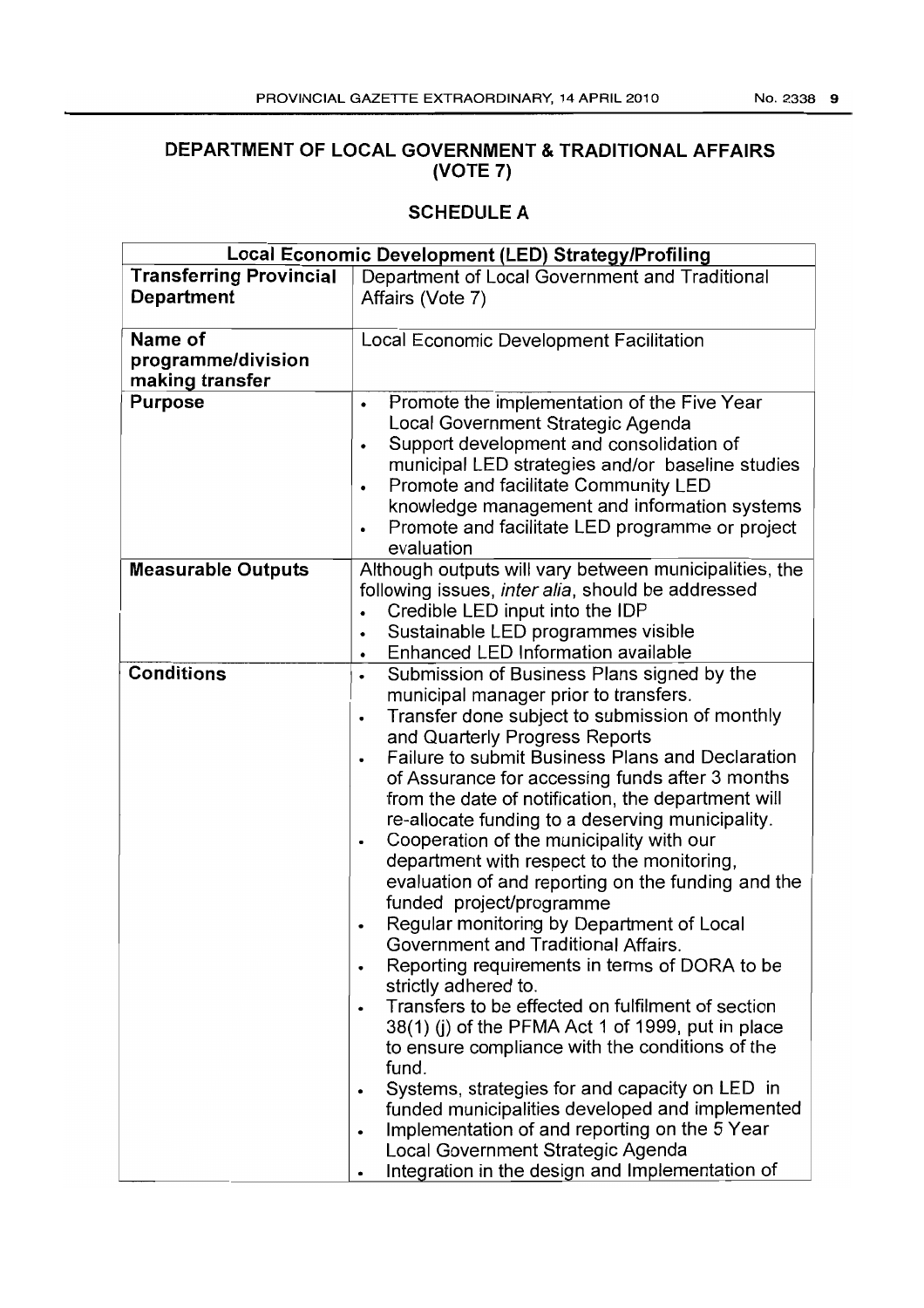|                                | Local Economic Development (LED) Strategy/Profiling                                                          |
|--------------------------------|--------------------------------------------------------------------------------------------------------------|
|                                | High Impact Priority Projects (HIPP's) where                                                                 |
|                                | applicable                                                                                                   |
|                                | Participation of our department in the process for<br>$\bullet$                                              |
|                                | procuring expert capacity and/or service                                                                     |
|                                | providers.                                                                                                   |
|                                | Formal municipal financial systems are in place<br>$\bullet$                                                 |
|                                | Submission of Progress Reports on previous<br>$\bullet$                                                      |
|                                | allocations                                                                                                  |
| <b>Allocation criteria</b>     | Allocations are made to municipalities according<br>٠                                                        |
|                                | to the IDP's, MSIF and departmental LED                                                                      |
|                                | capacity assessment report                                                                                   |
|                                | According to Section 154(I) of the Constitution,<br>$\bullet$                                                |
|                                | National and Provincial Governments, by                                                                      |
|                                | legislative and other measures must support and                                                              |
|                                | strengthen the capacity of the municipalities to                                                             |
|                                | manage their own affairs, to exercise their powers                                                           |
|                                | and to perform their functions.<br>LED institutional and managerial Capacity in                              |
|                                | ٠<br>place at or in the process of being procured by the                                                     |
|                                | District municipal level                                                                                     |
| <b>Reason not</b>              | LED Policy Framework completed in 2006<br>$\bullet$                                                          |
| incorporated in                | centralises the support to local economic                                                                    |
| equitable share                | development environment and initiatives in the                                                               |
|                                | hands of national and provincial                                                                             |
| Monitoring                     | The department requires quarterly reports on the<br>$\bullet$                                                |
| mechanisms                     | progress made and monthly expenditure reports                                                                |
|                                | as required by the Division of Revenue Act.                                                                  |
|                                | The Department will monitor and evaluate through<br>$\bullet$                                                |
|                                | site/project visits                                                                                          |
|                                | The department requires quarterly reports on the<br>٠                                                        |
|                                | progress made and monthly expenditure reports                                                                |
|                                | as required by the Division of Revenue Act.                                                                  |
|                                | Monitoring reports will be captured on an Excel                                                              |
|                                | Spreadsheet and MS Project linked to the                                                                     |
|                                | departmental Monitoring and Evaluation System                                                                |
| Past performance               | The department has moved from poverty<br>$\bullet$                                                           |
|                                | alleviation and income generation projects                                                                   |
|                                | towards funding the creation of conducive LED                                                                |
|                                | environment in municipalities                                                                                |
| <b>Responsibility of</b>       | Approval of Business Plans that are aligned to the<br>$\bullet$                                              |
| <b>Provincial transferring</b> | gazetted project conditions and allocation criteria                                                          |
| department                     | Monitor progress on a monthly basis on the<br>$\bullet$<br>implementation of the activities reflected in the |
|                                | <b>Business Plans.</b>                                                                                       |
| <b>MTEF allocation</b>         | 2009/10 - R1 345 000                                                                                         |
|                                | $\bullet$<br>2010/11 - R1 430 000<br>٠                                                                       |
|                                | 2011/12 - R1 512 000<br>٠                                                                                    |
| <b>Projected life</b>          | The profiling will be supported for a period of 5                                                            |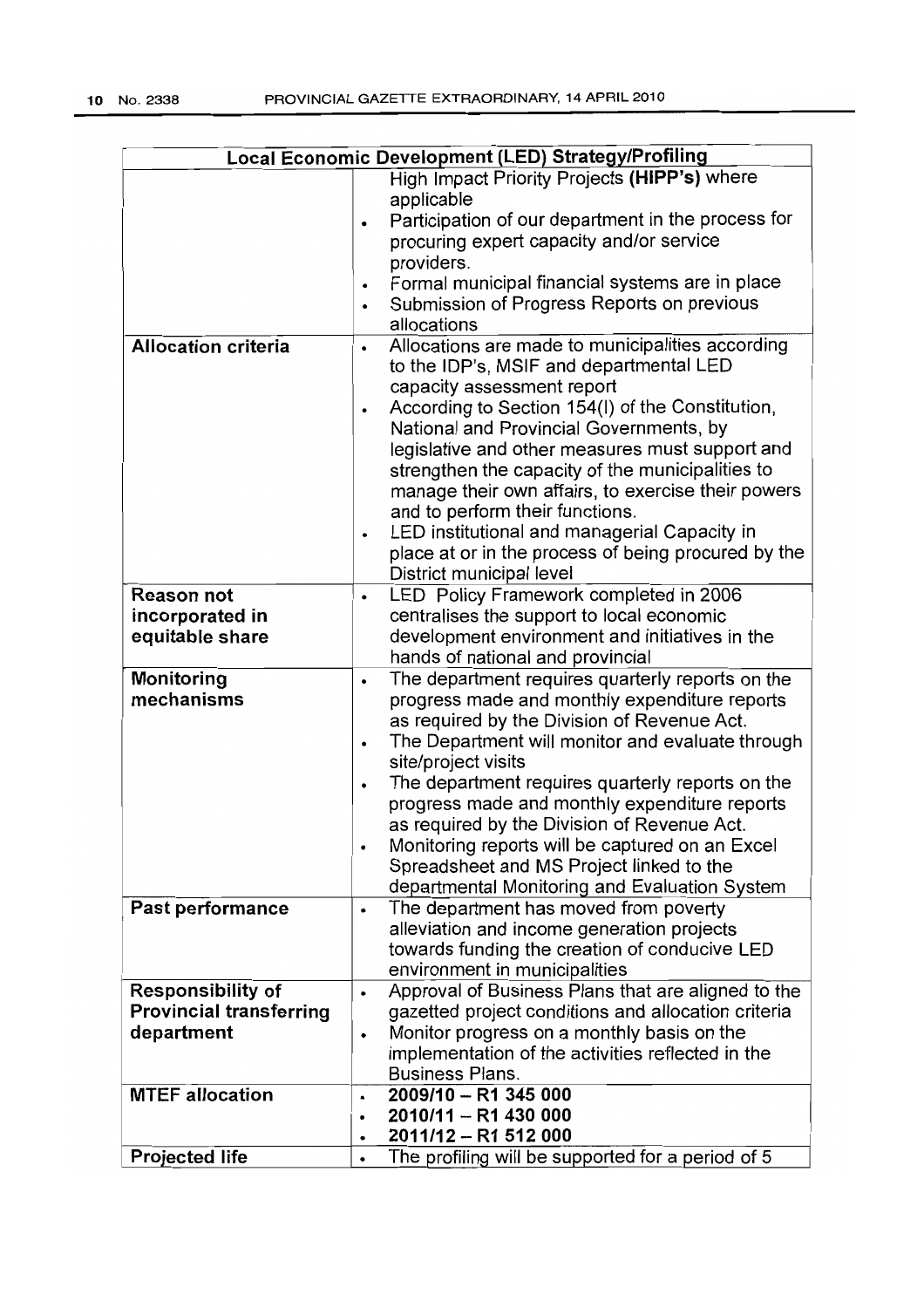| Local Economic Development (LED) Strategy/Profiling                                                                      |                                                                                                                                         |  |  |
|--------------------------------------------------------------------------------------------------------------------------|-----------------------------------------------------------------------------------------------------------------------------------------|--|--|
| years starting from 2007 to 2012 with evaluation<br>of municipalities concerned performed by the 5 <sup>th</sup><br>vear |                                                                                                                                         |  |  |
| <b>Payment Schedule</b>                                                                                                  | Direct transfer to municipalities will be a once-off<br>payment during the month of July 2009/10,<br>2010/11 & 2011/12 financial years. |  |  |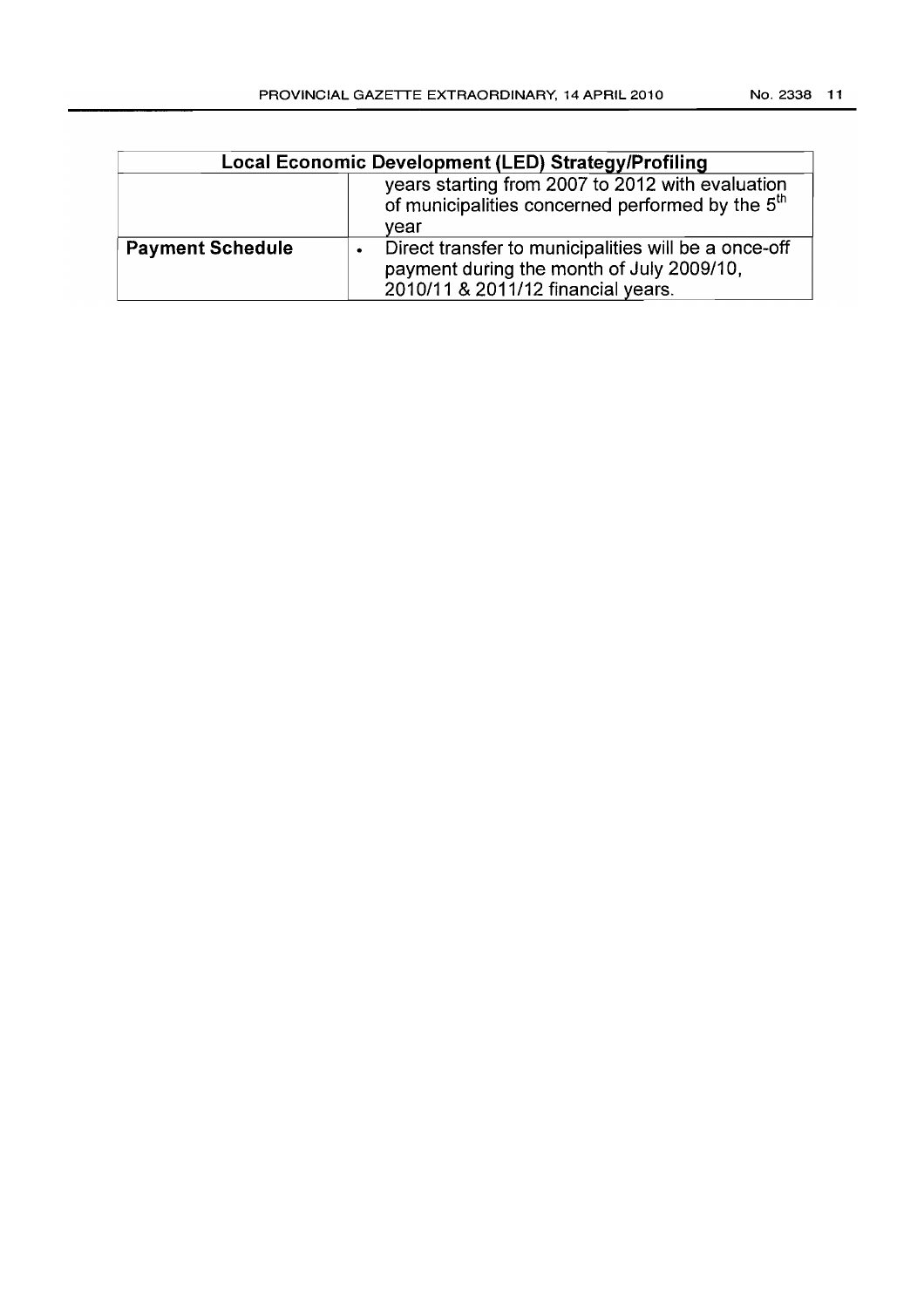|                          |                                 |                                | <b>Grant Name: Local Economic</b> |                                |            |                   |
|--------------------------|---------------------------------|--------------------------------|-----------------------------------|--------------------------------|------------|-------------------|
|                          |                                 |                                |                                   | Development Strategy/Profiling |            |                   |
| Category                 | DC                              | <b>Number New Municipality</b> |                                   |                                |            |                   |
|                          |                                 |                                |                                   | 2009/10                        | 2010/11    | 2011/12           |
|                          |                                 |                                |                                   | <b>Allocation</b>              | Allocation | <b>Allocation</b> |
|                          |                                 |                                |                                   | (R'000)                        | (R'000)    | (R'000)           |
| <b>EASTERN CAPE</b>      |                                 |                                |                                   |                                |            |                   |
|                          |                                 |                                |                                   |                                |            |                   |
| Α                        | Port Elizabeth                  |                                | Nelson Mandela                    |                                |            |                   |
| B                        | DCI <sub>0</sub>                | EC101                          | Camdeboo                          |                                |            |                   |
| B                        | <b>DC10</b>                     | EC102                          | <b>Blue Crane Route</b>           |                                |            |                   |
| B                        | <b>DC10</b>                     | EC103                          | Ikwezi                            |                                |            |                   |
| B                        | <b>DC10</b>                     | EC104                          | Makana                            |                                |            |                   |
| B                        | <b>DC10</b>                     | EC105                          | Ndlambe                           |                                |            |                   |
| B                        | <b>DC10</b>                     | EC106                          | Sunday's River                    |                                |            |                   |
| Valley                   |                                 |                                |                                   |                                |            |                   |
| B                        | <b>DC10</b>                     | EC 107                         | <b>Baviaans</b>                   |                                |            |                   |
| B                        | <b>DC10</b>                     | EC108                          | Kouga                             |                                |            |                   |
| B                        | DC10                            | EC109                          | Kou-kamma                         |                                |            |                   |
| C                        | <b>DC10</b>                     | <b>DC10</b>                    | Cacadu                            | 437                            | 465        | 491               |
|                          | <b>Total: Cacadu District</b>   |                                |                                   | 437                            | 465        | 491               |
| B                        | <b>DC12</b>                     | EC121                          | Mbashe                            |                                |            |                   |
| B                        | <b>DC12</b>                     | EC122                          | Mnquma                            |                                |            |                   |
| B                        | <b>DC12</b>                     | EC 123                         | Great Kei                         |                                |            |                   |
| B                        | <b>DC12</b>                     | EC124                          | Amahlathi                         |                                |            |                   |
| B                        | <b>DC12</b>                     | EC125                          | <b>Buffalo City</b>               |                                |            |                   |
| B                        | <b>DC12</b>                     | EC126                          | Ngqushwa                          |                                |            |                   |
| B                        | <b>DC12</b>                     | EC127                          | Nkonkobe                          |                                |            |                   |
| B                        | <b>DC12</b>                     | EC128                          | Nxuba                             |                                |            |                   |
| B                        | <b>DC12</b>                     | <b>DC12</b>                    | Amathole                          | 470                            | 499        | 528               |
|                          | <b>Total: Amathole District</b> |                                |                                   | 470                            | 499        | 528               |
| B                        | <b>DC13</b>                     | EC131                          | Inxuba                            |                                |            |                   |
| Yethemba                 |                                 |                                |                                   |                                |            |                   |
| B                        | <b>DC13</b>                     | EC132                          | Tsolwana                          |                                |            |                   |
| B                        | <b>DC13</b>                     | EC133                          | Inkwanca                          |                                |            |                   |
| B                        | <b>DC13</b>                     | EC134                          | Lukanji                           |                                |            |                   |
| B                        | <b>DC13</b>                     | EC135                          | Intsika Yethu                     |                                |            |                   |
| B                        | DC13                            | EC136                          | Emalahleni                        |                                |            |                   |
| B                        | DC13                            | EC137                          | Sakhisizwe                        |                                |            |                   |
| <b>DMA</b>               | <b>DC13</b>                     | DMA13                          | Mount Zebra NP                    |                                |            |                   |
| С                        | DC13                            | <b>DC13</b>                    | Chris Hani                        | 438                            | 466        | 493               |
| <b>Total: Chris Hani</b> |                                 |                                |                                   | 438                            | 466        | 493               |
|                          |                                 |                                |                                   |                                |            |                   |
| B                        | DC14                            | EC141                          | Elundini                          |                                |            |                   |
| B                        | DC14                            | EC142                          | Senqu                             |                                |            |                   |
| B                        | <b>DC14</b>                     | <b>EC143</b>                   | Malethswai                        |                                |            |                   |
| B                        | <b>DC14</b>                     | <b>EC144</b>                   | Gariep Oviston                    |                                |            |                   |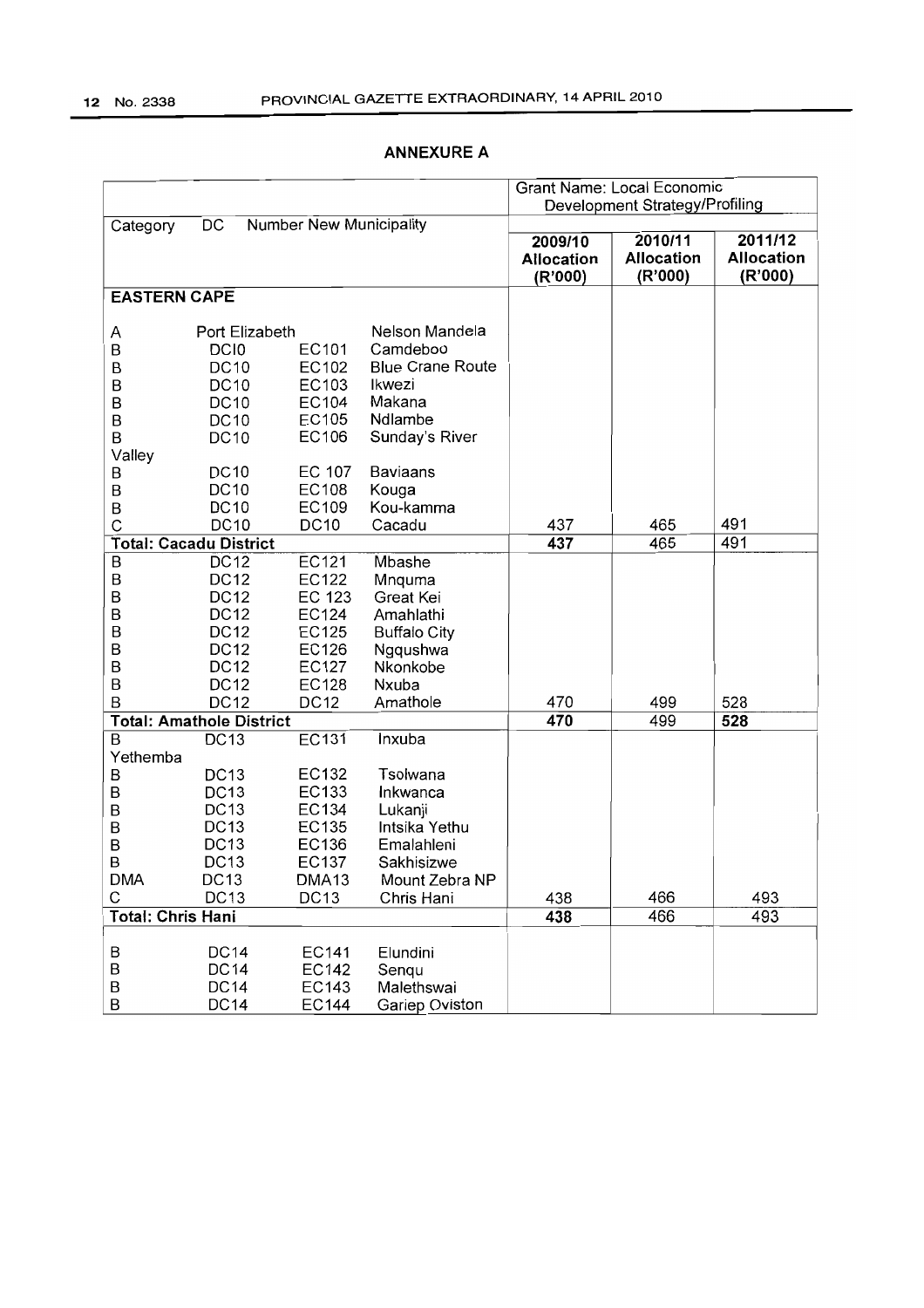| Nature                     |             |              |               |  |  |
|----------------------------|-------------|--------------|---------------|--|--|
| <b>DMA</b>                 | <b>DC14</b> | DMA14        | Reserve       |  |  |
| Ç                          | <b>DC14</b> | <b>DC14</b>  | Ukhahlamba    |  |  |
| Total: Ukhahlamba District |             |              |               |  |  |
|                            |             |              |               |  |  |
| Β                          | <b>DC15</b> | EC151        | Mbizana       |  |  |
| B                          | <b>DC15</b> | EC152        | Ntabankulu    |  |  |
| B                          | <b>DC15</b> | EC153        | Ingquza       |  |  |
| B                          | <b>DC15</b> | EC154        | Port St Johns |  |  |
| B                          | DC15        | EC 155       | Nyandeni      |  |  |
| B                          | <b>DC15</b> | EC156        | Mhiontio      |  |  |
|                            |             |              | King Sabata   |  |  |
| B                          | DC15        | <b>EC157</b> | Dalindyebo    |  |  |
| С                          | DC15        | DC15         | O.R. Tambo    |  |  |
| <b>Total: O R Tambo</b>    |             |              |               |  |  |
|                            |             |              |               |  |  |
| B                          | <b>DC44</b> | EC05b3       | Matatiele     |  |  |
| B                          | <b>DC44</b> | EC05b2       | Umzimvubu     |  |  |
| <b>DMA</b>                 | DC44        | DMA44        | O' Connors    |  |  |
| Camp                       |             |              |               |  |  |
| С                          | DC44        | <b>DC44</b>  | Alfred Nzo    |  |  |
| <b>Total: Alfred Nzo</b>   |             |              |               |  |  |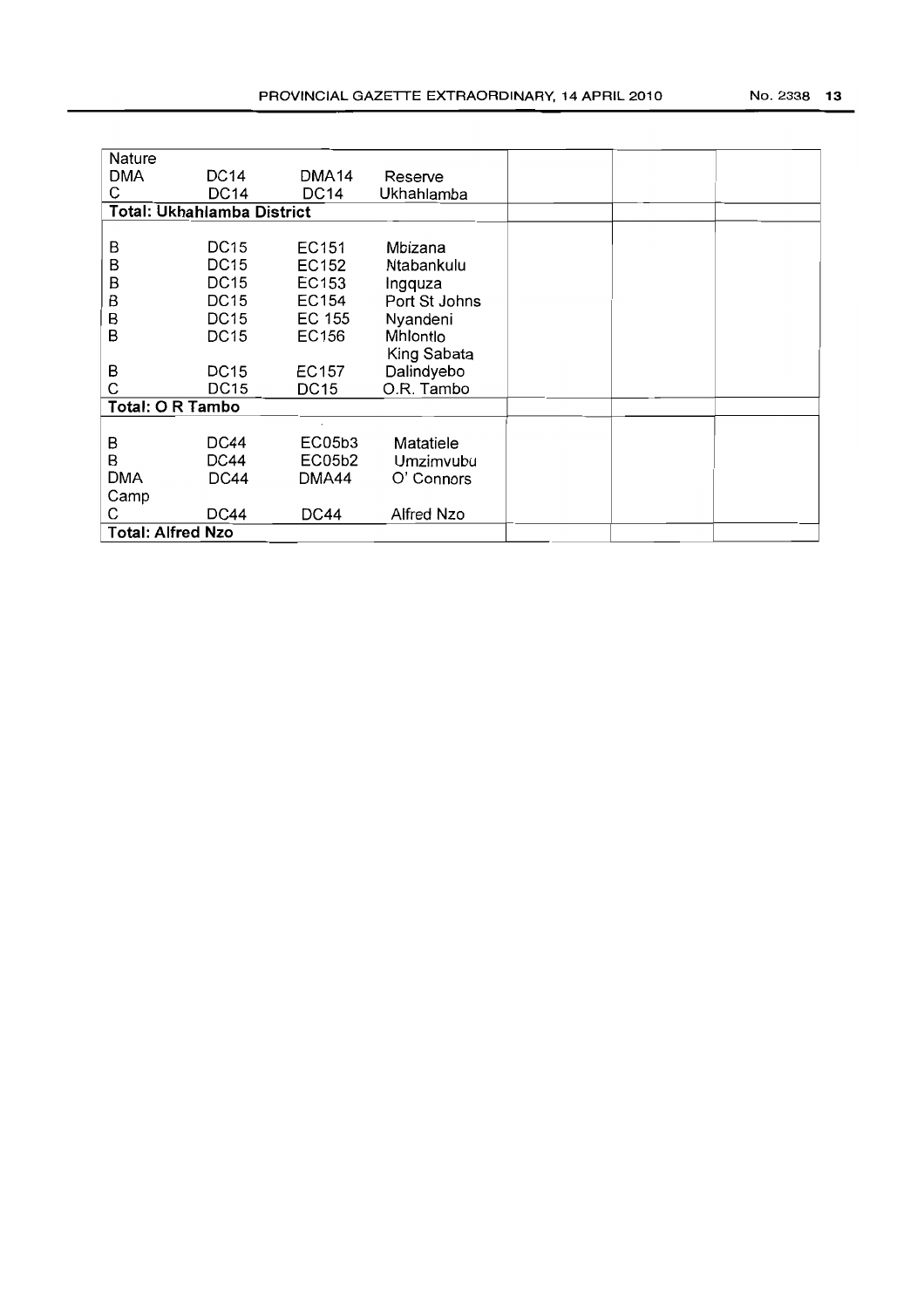#### **DEPARTMENT OF LOCAL GOVERNMENT & TRADITIONAL AFFAIRS (VOTE 7)**

| <b>URP Nodal Coordination, Integration and Sustainability</b> |                                                                                                     |  |  |
|---------------------------------------------------------------|-----------------------------------------------------------------------------------------------------|--|--|
| <b>Transferring</b>                                           | Department of Local Government and Traditional                                                      |  |  |
| <b>Provincial Department</b>                                  | Affairs (Vote 7)                                                                                    |  |  |
|                                                               |                                                                                                     |  |  |
| Name of                                                       | Urban Renewal Programme                                                                             |  |  |
| programme/division                                            |                                                                                                     |  |  |
| making transfer                                               |                                                                                                     |  |  |
| <b>Purpose</b>                                                | Support and promote integrated and sustainable<br>۰                                                 |  |  |
|                                                               | urban renewal and development                                                                       |  |  |
|                                                               | Facilitate municipal systems and institutional                                                      |  |  |
|                                                               | arrangement to drive urban renewal development                                                      |  |  |
|                                                               | Support stakeholder mobilization.                                                                   |  |  |
|                                                               | Support knowledge management                                                                        |  |  |
| <b>Measurable Outputs</b>                                     | Although outputs will vary between municipalities, the                                              |  |  |
|                                                               | following issues, inter alia, should be addressed                                                   |  |  |
|                                                               |                                                                                                     |  |  |
|                                                               | Facilitate establishment of sustainable URP in the                                                  |  |  |
|                                                               | Nodal municipalities                                                                                |  |  |
|                                                               | Integrated, sustainable Urban Renewal                                                               |  |  |
|                                                               | Programmes in the designated nodes are                                                              |  |  |
|                                                               | promoted, facilitated and monitored to enhance                                                      |  |  |
|                                                               | socio-economic .and environmental development                                                       |  |  |
| <b>Conditions</b>                                             | Submission of Business Plans signed by the<br>۰                                                     |  |  |
|                                                               | municipal manager prior to transfers.                                                               |  |  |
|                                                               | Transfer done subject to submission of monthly<br>$\bullet$                                         |  |  |
|                                                               | and Quarterly Progress Reports                                                                      |  |  |
|                                                               | <b>Failure to submit Business Plans and Declaration</b><br>$\bullet$                                |  |  |
|                                                               | of Assurance for accessing funds after 3 months                                                     |  |  |
|                                                               | from the date of notification, the department will re-                                              |  |  |
|                                                               | allocate funding to a deserving municipality.                                                       |  |  |
|                                                               | Cooperation of the municipality with our<br>$\bullet$<br>department with respect to the monitoring, |  |  |
|                                                               | evaluation of and reporting on the funding and the                                                  |  |  |
|                                                               | funded project/programme                                                                            |  |  |
|                                                               | Regular monitoring by Department of Local<br>$\bullet$                                              |  |  |
|                                                               | Government and Traditional Affairs.                                                                 |  |  |
|                                                               | Reporting requirements in terms of DORA to be                                                       |  |  |
|                                                               | strictly adhered to.                                                                                |  |  |
|                                                               | Transfers to be effected on fulfilment of section<br>$\bullet$                                      |  |  |
|                                                               | 38(1) (i) of the PFMA Act 1 of 1999, put in place to                                                |  |  |
|                                                               | ensure compliance with the conditions of the fund.                                                  |  |  |
|                                                               | Systems, strategies for and capacity on LED in<br>$\bullet$                                         |  |  |
|                                                               | funded municipalities developed and implemented                                                     |  |  |
|                                                               | Implementation of and reporting on the 5 Year<br>$\bullet$                                          |  |  |
|                                                               | Local Government Strategic Agenda                                                                   |  |  |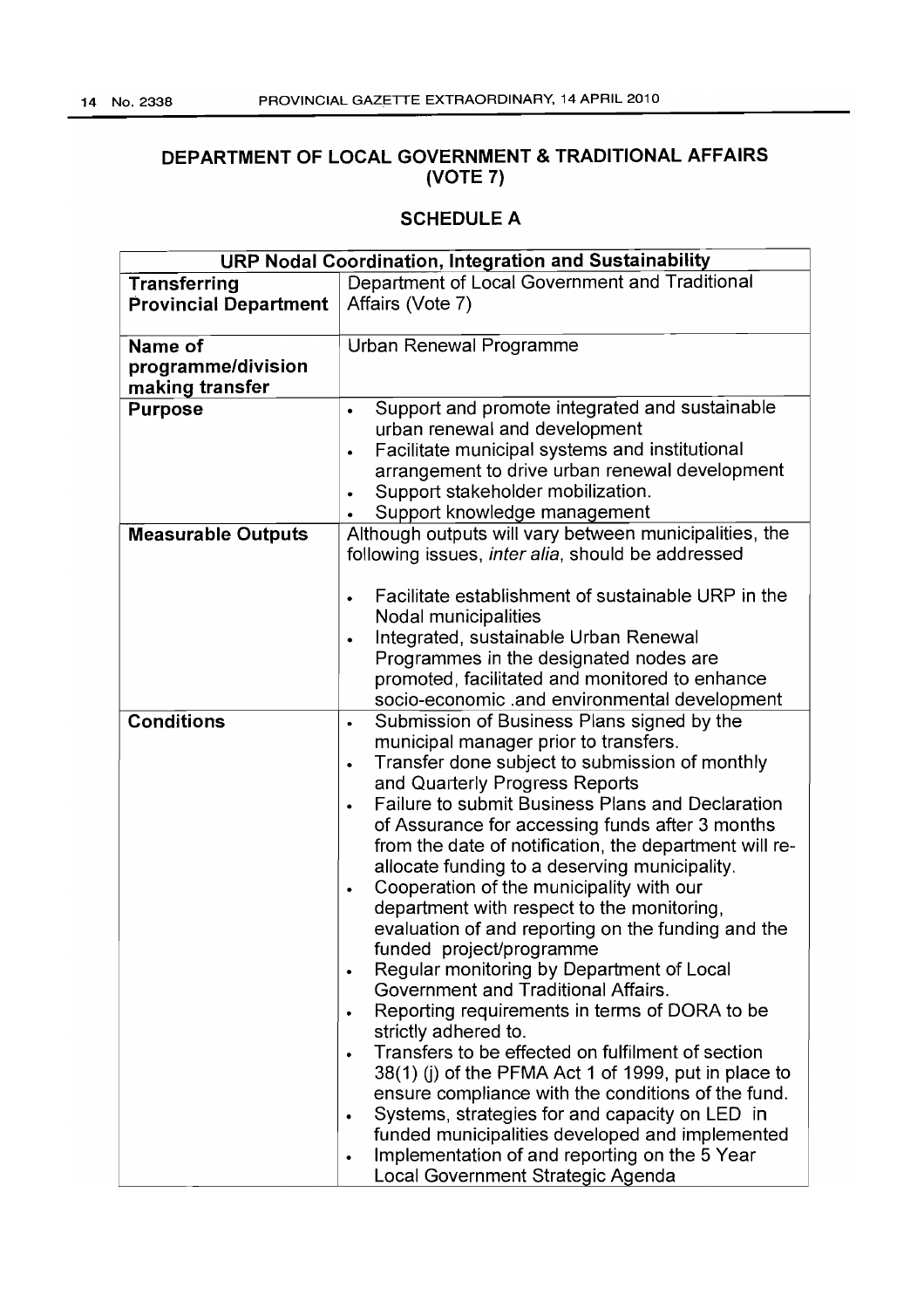|                                                                          | URP Nodal Coordination, Integration and Sustainability                                                                                                                                                                                                                                                                                                                                                                                                                                                                                                                                         |
|--------------------------------------------------------------------------|------------------------------------------------------------------------------------------------------------------------------------------------------------------------------------------------------------------------------------------------------------------------------------------------------------------------------------------------------------------------------------------------------------------------------------------------------------------------------------------------------------------------------------------------------------------------------------------------|
|                                                                          | Integration in the design and Implementation of<br>High Impact Priority Projects (HIPP's) where<br>applicable<br>Participation of our department in the process for<br>$\bullet$<br>procuring expert capacity and/or service providers.<br>Formal municipal financial systems are in place<br>$\bullet$<br>Submission of Progress Reports on previous<br>$\bullet$<br>allocations                                                                                                                                                                                                              |
| <b>Allocation criteria</b>                                               | Allocations are made to municipalities according to<br>$\bullet$<br>the IDP's, MSIF and departmental capacity<br>assessment report<br>According to Section 154(I) of the Constitution,<br>$\bullet$<br>National and Provincial Governments, by legislative<br>and other measures must support and strengthen<br>the capacity of the municipalities to manage their<br>own affairs, to exercise their powers and to perform<br>their functions.<br>URP institutional and managerial Capacity in place<br>$\bullet$<br>at or in the process of being procured by the<br>District municipal level |
| <b>Reason not</b><br>incorporated in<br>equitable share                  | URP is a special national intervention, piloting<br>$\bullet$<br>effective integration and coordination approaches<br>in selected urban areas, between 2001 to 2011 for<br>documenting and replication of best practices to<br>ultimately influence long term practices                                                                                                                                                                                                                                                                                                                        |
| Monitoring<br>mechanisms                                                 | The department requires quarterly reports on the<br>$\bullet$<br>progress made and monthly expenditure reports as<br>required by the Division of Revenue Act.<br>The Department will monitor and evaluate through<br>$\bullet$<br>site/project visits<br>The department requires quarterly reports on the<br>progress made and monthly expenditure reports as<br>required by the Division of Revenue Act.<br>Monitoring reports will be captured on an Excel<br>Spreadsheet and MS Project linked to the<br>departmental Monitoring and Evaluation System                                      |
| Past performance                                                         | Improved integration and coordination in project<br>$\bullet$<br>planning and implementation have been noted in<br>the nodes as documented in the January and July<br>Cabinet Lekgotla annually from 2007                                                                                                                                                                                                                                                                                                                                                                                      |
| <b>Responsibility of</b><br><b>Provincial transferring</b><br>department | Approval of Business Plans that are aligned to the<br>$\bullet$<br>gazetted project conditions and allocation criteria<br>Monitor progress on a monthly basis on the<br>$\bullet$<br>implementation of the activities reflected in the<br><b>Business Plans</b>                                                                                                                                                                                                                                                                                                                                |
| <b>MTEF allocation</b>                                                   | 2009/10 - R5 643 000<br>$\bullet$<br>2010/11 - R5 937 000<br>2011/12 - R6 215 000                                                                                                                                                                                                                                                                                                                                                                                                                                                                                                              |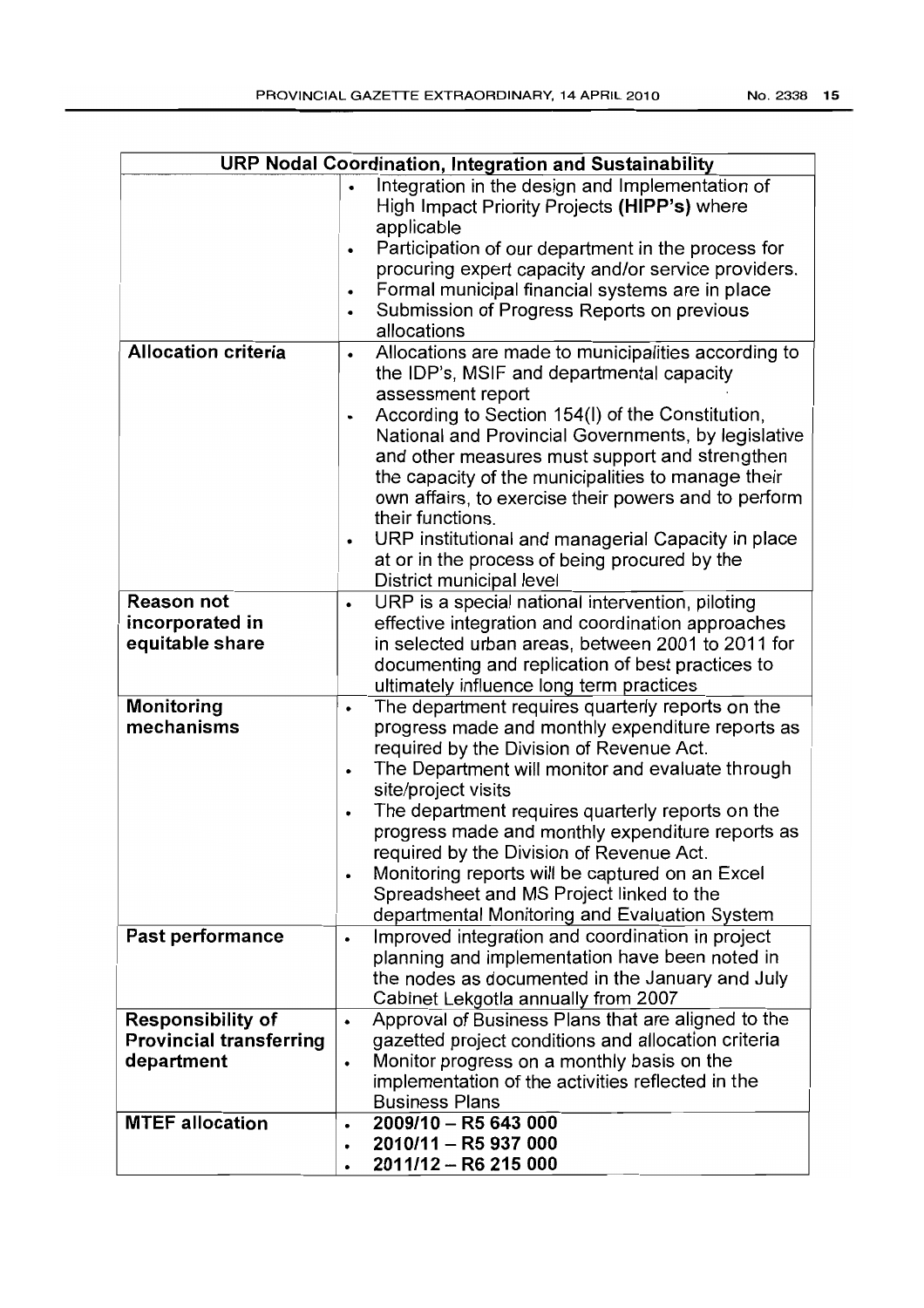| URP Nodal Coordination, Integration and Sustainability |                                                                                                                                                                                                                               |  |  |  |
|--------------------------------------------------------|-------------------------------------------------------------------------------------------------------------------------------------------------------------------------------------------------------------------------------|--|--|--|
| <b>Projected life</b>                                  | URP is a ten year programme starting from 2001 to<br>2010                                                                                                                                                                     |  |  |  |
| <b>Payment Schedule</b>                                | Direct transfer to municipalities will be a once-off<br>payment during the months of 2009/10, 2010/11<br>and 2011/12 financial years as follows;<br>June - Nelson Mandela Bay, Buffalo City<br>July - King Sabatha Dalindyebo |  |  |  |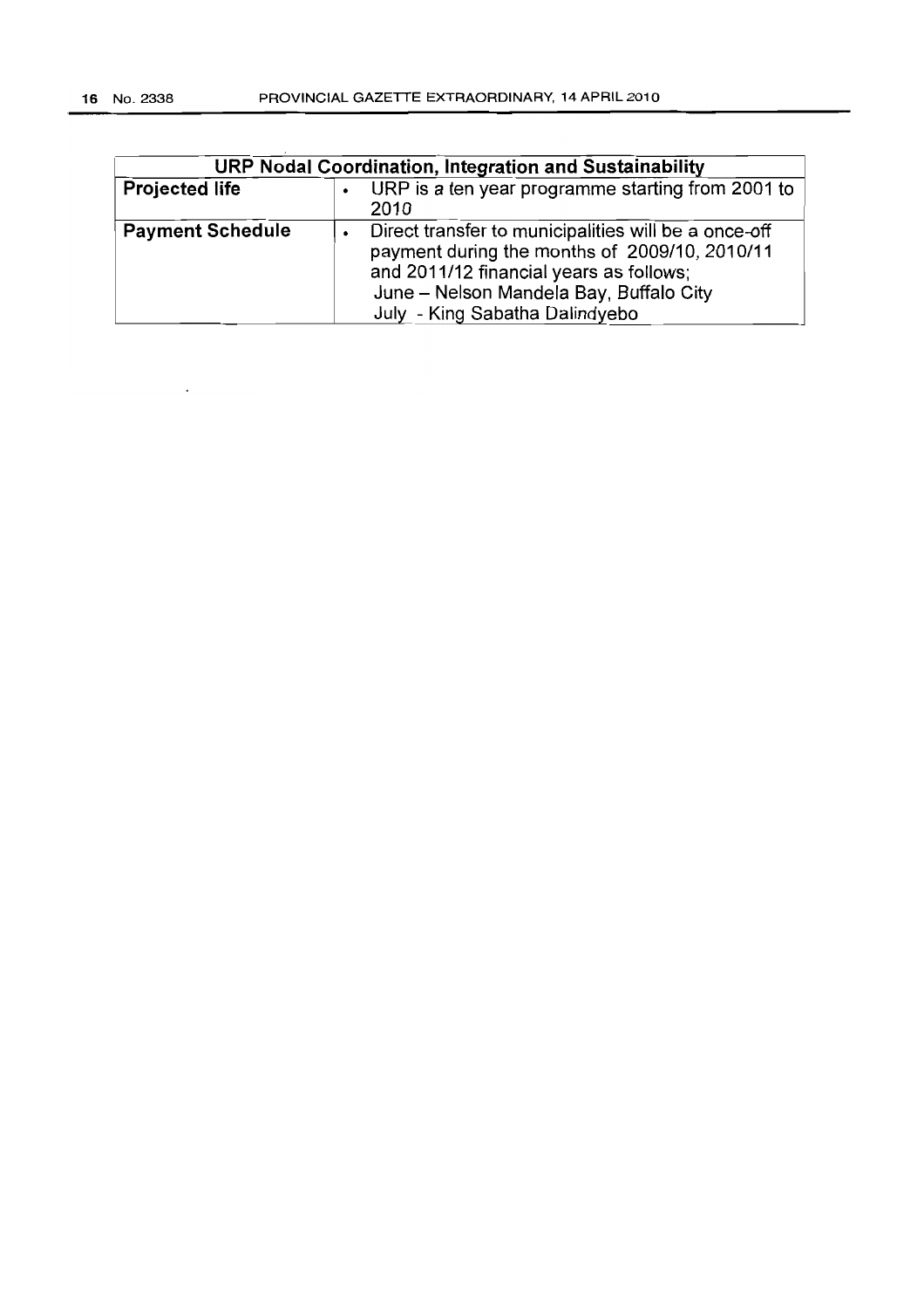|                     |                                  |                                |                         |                   | Grant Name: Urban Renewal      |                   |  |
|---------------------|----------------------------------|--------------------------------|-------------------------|-------------------|--------------------------------|-------------------|--|
|                     |                                  |                                |                         |                   | Programme Nodal Coordination,  |                   |  |
|                     |                                  |                                |                         |                   | Integration and Sustainability |                   |  |
| Category            | DC                               | <b>Number New Municipality</b> |                         |                   |                                |                   |  |
|                     |                                  |                                |                         | 2009/10           | 2010/11                        | 2011/12           |  |
|                     |                                  |                                |                         | <b>Allocation</b> | <b>Allocation</b>              | <b>Allocation</b> |  |
|                     |                                  |                                |                         | (R'000)           | (R'000)                        | (R'000)           |  |
| <b>EASTERN CAPE</b> |                                  |                                |                         |                   |                                |                   |  |
|                     |                                  |                                |                         | 1 3 5 7           | 1428                           | 1495              |  |
| Port Elizabeth<br>A |                                  |                                |                         |                   |                                |                   |  |
|                     | Nelson Mandela<br>Nelson Mandela |                                |                         | 1 3 5 7           | 1428                           | 1495              |  |
| B                   | DC <sub>I0</sub>                 |                                | Camdeboo                |                   |                                |                   |  |
| B                   | <b>DC10</b>                      | EC101<br>EC102                 | <b>Blue Crane Route</b> |                   |                                |                   |  |
| B                   | <b>DC10</b>                      | EC103                          | Ikwezi                  |                   |                                |                   |  |
| B                   | <b>DC10</b>                      | EC104                          |                         |                   |                                |                   |  |
|                     |                                  |                                | Makana                  |                   |                                |                   |  |
| B                   | <b>DC10</b>                      | EC105                          | Ndlambe                 |                   |                                |                   |  |
| B                   | <b>DC10</b>                      | EC106                          | Sunday's River          |                   |                                |                   |  |
| Valley              |                                  |                                |                         |                   |                                |                   |  |
| B                   | <b>DC10</b>                      | EC 107                         | <b>Baviaans</b>         |                   |                                |                   |  |
| B                   | <b>DC10</b>                      | EC108                          | Kouga                   |                   |                                |                   |  |
| B                   | <b>DC10</b>                      | EC109                          | Kou-kamma               |                   |                                |                   |  |
| C                   | <b>DC10</b>                      | <b>DC10</b>                    | Cacadu                  |                   |                                |                   |  |
|                     |                                  |                                |                         |                   |                                |                   |  |
|                     |                                  |                                |                         |                   |                                |                   |  |
|                     | <b>Total: Cacadu District</b>    |                                |                         |                   |                                |                   |  |
| B                   | <b>DC12</b>                      | EC121                          | Mbashe                  |                   |                                |                   |  |
| B                   | <b>DC12</b>                      | EC122                          | Mnquma                  |                   |                                |                   |  |
| B                   | <b>DC12</b>                      | EC 123                         | Great Kei               |                   |                                |                   |  |
| B                   | <b>DC12</b>                      | EC124                          | Amahlathi               |                   |                                |                   |  |
| B                   | <b>DC12</b>                      | EC125                          | <b>Buffalo City</b>     | 1 357             | 1428                           | 1495              |  |
| B                   | <b>DC12</b>                      | EC126                          | Ngqushwa                |                   |                                |                   |  |
| B                   | <b>DC12</b>                      | EC127                          | Nkonkobe                |                   |                                |                   |  |
| B                   | <b>DC12</b>                      | EC128                          | Nxuba                   |                   |                                |                   |  |
| B                   | <b>DC12</b>                      | <b>DC12</b>                    | Amathole                |                   |                                |                   |  |
|                     | <b>Total: Amathole District</b>  |                                |                         | 1357              | 1428                           | 1495              |  |
| B                   | <b>DC13</b>                      | EC131                          | Inxuba                  |                   |                                |                   |  |
| Yethemba            |                                  |                                |                         |                   |                                |                   |  |
| B                   | <b>DC13</b>                      | EC132                          | Tsolwana                |                   |                                |                   |  |
| B                   | <b>DC13</b>                      | EC133                          | Inkwanca                |                   |                                |                   |  |
| $\sf B$             | <b>DC13</b>                      | EC134                          | Lukanji                 |                   |                                |                   |  |
| $\sf B$             | <b>DC13</b>                      | EC135                          | Intsika Yethu           |                   |                                |                   |  |
| B                   | DC <sub>13</sub>                 | EC136                          | Emalahleni              |                   |                                |                   |  |
| B                   | <b>DC13</b>                      | EC137                          | Sakhisizwe              |                   |                                |                   |  |
| <b>DMA</b>          | <b>DC13</b>                      | DMA <sub>13</sub>              | Mount Zebra NP          |                   |                                |                   |  |
| С                   | DC <sub>13</sub>                 | DC <sub>13</sub>               | Chris Hani              |                   |                                |                   |  |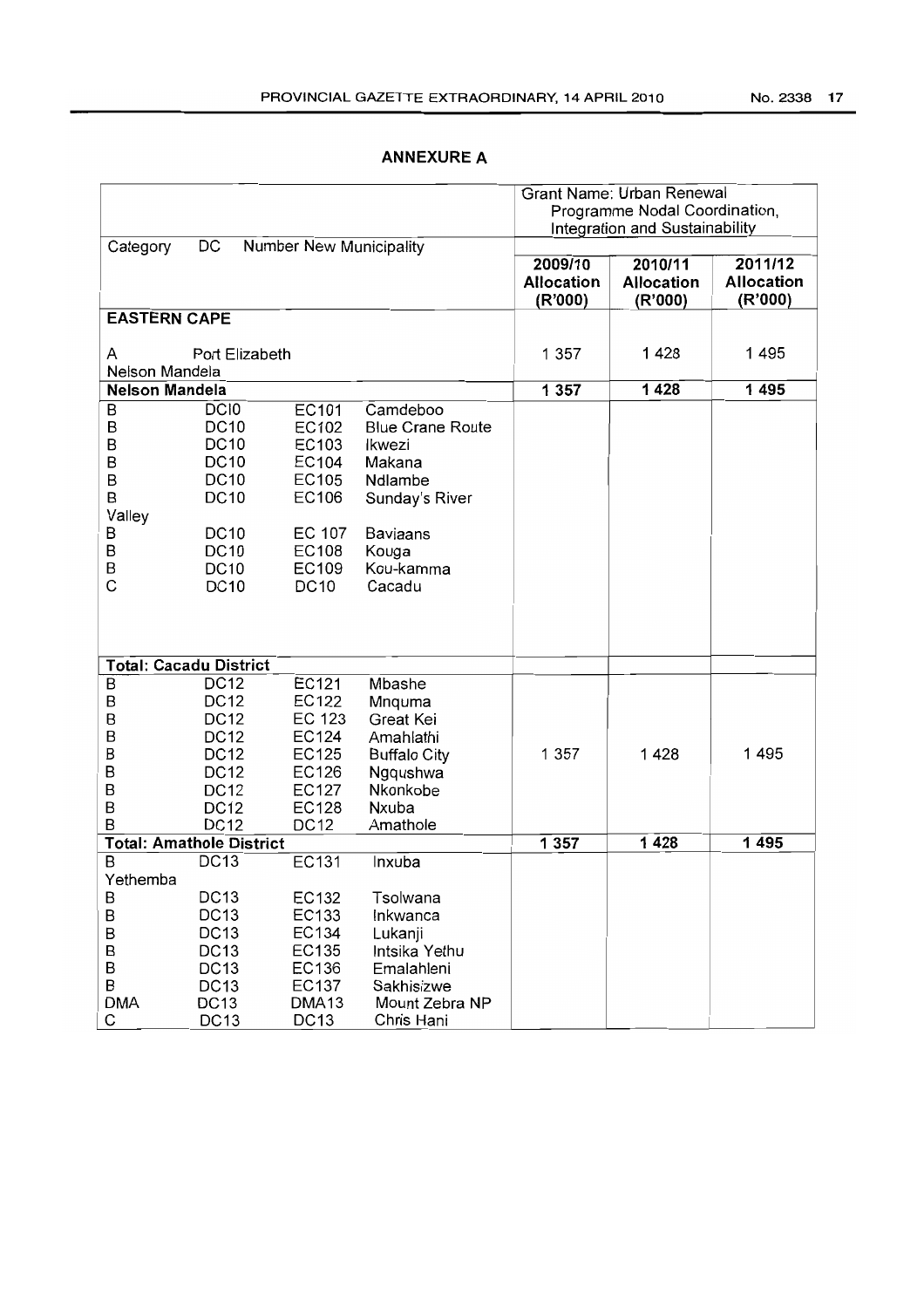| <b>Total: Chris Hani</b> |                                   |                   |                |      |         |         |
|--------------------------|-----------------------------------|-------------------|----------------|------|---------|---------|
|                          |                                   |                   |                |      |         |         |
| B                        | <b>DC14</b>                       | EC141             | Elundini       |      |         |         |
| B                        | <b>DC14</b>                       | EC142             | Senqu          |      |         |         |
| B                        | <b>DC14</b>                       | EC143             | Malethswai     |      |         |         |
| B                        | <b>DC14</b>                       | <b>EC144</b>      | Gariep Oviston |      |         |         |
| Nature                   |                                   |                   |                |      |         |         |
| <b>DMA</b>               | <b>DC14</b>                       | DMA <sub>14</sub> | Reserve        |      |         |         |
| C                        | <b>DC14</b>                       | <b>DC14</b>       | Ukhahlamba     |      |         |         |
|                          | <b>Total: Ukhahlamba District</b> |                   |                |      |         |         |
|                          |                                   |                   |                |      |         |         |
| В                        | <b>DC15</b>                       | EC151             | Mbizana        |      |         |         |
| B                        | <b>DC15</b>                       | EC152             | Ntabankulu     |      |         |         |
| B                        | <b>DC15</b>                       | EC153             | Ingquza        |      |         |         |
|                          |                                   |                   |                |      |         |         |
| B                        | <b>DC15</b>                       | EC154             | Port St Johns  | 904  | 951     | 995     |
|                          |                                   |                   |                |      |         |         |
| В                        | <b>DC15</b>                       | <b>EC 155</b>     | Nyandeni       |      |         |         |
| B                        | <b>DC15</b>                       | EC156             | Mhlontlo       |      |         |         |
| B                        | <b>DC15</b>                       | <b>EC157</b>      | King Sabata    | 2025 | 2 130   | 2 2 3 0 |
|                          |                                   |                   | Dalindyebo     |      |         |         |
| C                        | <b>DC15</b>                       | <b>DC15</b>       | O.R. Tambo     |      |         |         |
|                          |                                   |                   |                |      |         |         |
|                          |                                   |                   |                |      |         |         |
|                          |                                   |                   |                |      |         |         |
| <b>Total: O R Tambo</b>  |                                   |                   |                | 2929 | 3 0 8 1 | 3 2 2 5 |
|                          |                                   |                   |                |      |         |         |
| В                        | DC44                              | EC05b3            | Matatiele      |      |         |         |
| B                        | <b>DC44</b>                       | EC05b2            | Umzimvubu      |      |         |         |
| <b>DMA</b>               | <b>DC44</b>                       | DMA44             | O' Connors     |      |         |         |
| Camp                     |                                   |                   |                |      |         |         |
| С                        | <b>DC44</b>                       | <b>DC44</b>       | Alfred Nzo     |      |         |         |
| <b>Total: Alfred Nzo</b> |                                   |                   |                |      |         |         |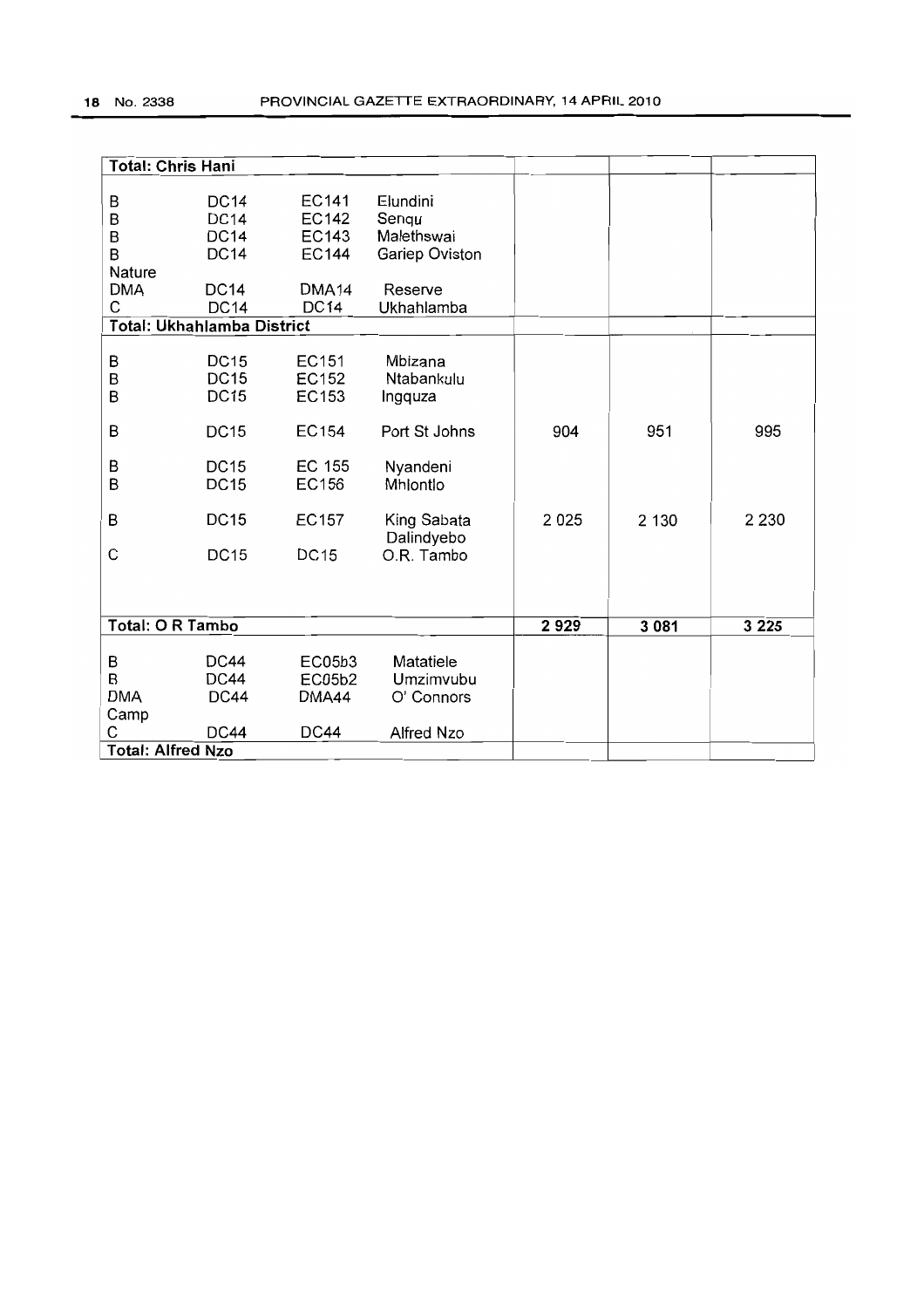#### **DEPARTMENT OF LOCAL GOVERNMENT & TRADITIONAL AFFAIRS (VOTE 7)**

| Integrated Sustainable Rural Development Programme (ISRDP) Nodal<br>Support |                                                                                       |  |  |  |  |
|-----------------------------------------------------------------------------|---------------------------------------------------------------------------------------|--|--|--|--|
| <b>Transferring Provincial</b>                                              | Department of Local Government and                                                    |  |  |  |  |
| Department                                                                  | Traditional Affairs (Vote 7)                                                          |  |  |  |  |
|                                                                             |                                                                                       |  |  |  |  |
| Name of programme/division                                                  | Local Economic Development Facilitation                                               |  |  |  |  |
| making transfer                                                             |                                                                                       |  |  |  |  |
| Purpose                                                                     | Support municipal systems and<br>$\bullet$                                            |  |  |  |  |
|                                                                             | institutional arrangements to drive rural                                             |  |  |  |  |
|                                                                             | development initiatives in the designated                                             |  |  |  |  |
|                                                                             | nodes.<br>Facilitate integration, coordination,                                       |  |  |  |  |
|                                                                             | $\bullet$<br>planning, monitoring, evaluation and                                     |  |  |  |  |
|                                                                             | reporting.                                                                            |  |  |  |  |
|                                                                             | Support stakeholder mobilization.                                                     |  |  |  |  |
|                                                                             | Support knowledge management                                                          |  |  |  |  |
| <b>Measurable Outputs</b>                                                   | Although outputs will vary between                                                    |  |  |  |  |
|                                                                             | municipalities, the following issues, inter alia,                                     |  |  |  |  |
|                                                                             | should be addressed                                                                   |  |  |  |  |
|                                                                             |                                                                                       |  |  |  |  |
|                                                                             | ISRDP Systems and projects fully<br>$\bullet$                                         |  |  |  |  |
|                                                                             | integrated and functional at Nodal level                                              |  |  |  |  |
|                                                                             | Strategic and comprehensive knowledge<br>$\bullet$                                    |  |  |  |  |
|                                                                             | of the progress achieved through ISRDP<br>Integrated and coordinated planning,        |  |  |  |  |
|                                                                             | $\bullet$<br>implementation, monitoring and reporting                                 |  |  |  |  |
|                                                                             | in the Nodal municipalities taking place                                              |  |  |  |  |
|                                                                             | Communication plan for ISRDP is part of<br>$\bullet$                                  |  |  |  |  |
|                                                                             | Municipal Communication strategy                                                      |  |  |  |  |
| <b>Conditions</b>                                                           | Submission of Business Plans signed by<br>$\bullet$                                   |  |  |  |  |
|                                                                             | the municipal manager prior to transfers.                                             |  |  |  |  |
|                                                                             | Transfer done subject to submission of<br>$\bullet$                                   |  |  |  |  |
|                                                                             | monthly and Quarterly Progress Reports                                                |  |  |  |  |
|                                                                             | Failure to submit Business Plans and<br>$\bullet$                                     |  |  |  |  |
|                                                                             | Declaration of Assurance for accessing                                                |  |  |  |  |
|                                                                             | funds after 3 months from the date of                                                 |  |  |  |  |
|                                                                             | notification, the department will re-allocate<br>funding to a deserving municipality. |  |  |  |  |
|                                                                             | Cooperation of the municipality with our                                              |  |  |  |  |
|                                                                             | $\bullet$<br>department with respect to the monitoring,                               |  |  |  |  |
|                                                                             | evaluation of and reporting on the funding                                            |  |  |  |  |
|                                                                             | and the funded project/programme                                                      |  |  |  |  |
|                                                                             | Regular monitoring by Department of<br>$\bullet$                                      |  |  |  |  |
|                                                                             | Local Government and Traditional Affairs.                                             |  |  |  |  |
|                                                                             | Reporting requirements in terms of DORA<br>٠                                          |  |  |  |  |
|                                                                             |                                                                                       |  |  |  |  |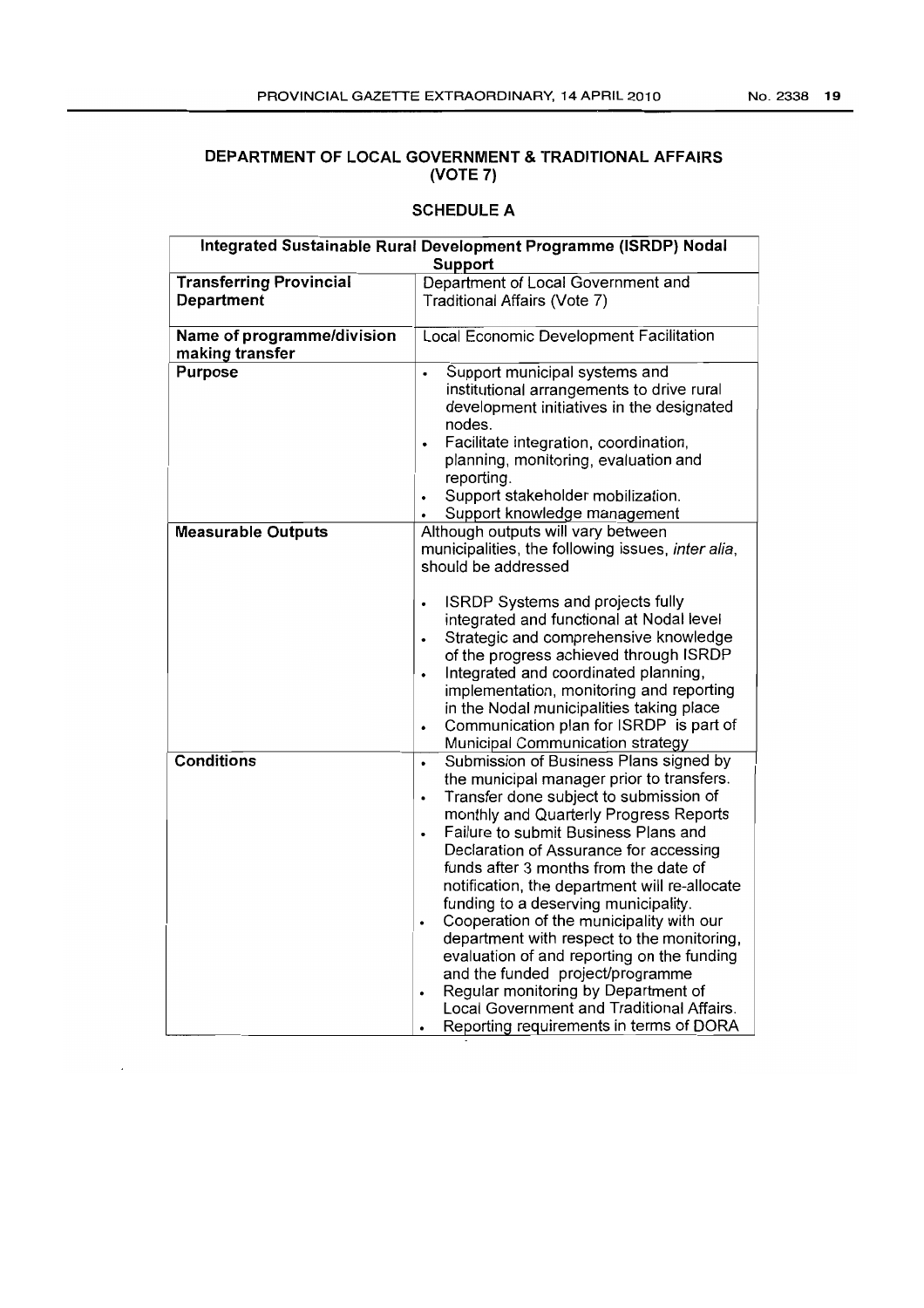| Integrated Sustainable Rural Development Programme (ISRDP) Nodal |                                                                                                                                                                                                                                                                                                                                                                                                                                                                                                                                                                                                                                                                                                                                                                                                            |  |  |  |  |
|------------------------------------------------------------------|------------------------------------------------------------------------------------------------------------------------------------------------------------------------------------------------------------------------------------------------------------------------------------------------------------------------------------------------------------------------------------------------------------------------------------------------------------------------------------------------------------------------------------------------------------------------------------------------------------------------------------------------------------------------------------------------------------------------------------------------------------------------------------------------------------|--|--|--|--|
| Support                                                          |                                                                                                                                                                                                                                                                                                                                                                                                                                                                                                                                                                                                                                                                                                                                                                                                            |  |  |  |  |
|                                                                  | to be strictly adhered to.<br>Transfers to be effected on fulfilment of<br>section 38(1) (j) of the PFMA Act 1 of<br>1999, put in place to ensure compliance<br>with the conditions of the fund.<br>Systems, strategies for and capacity on<br>$\bullet$<br>ISRDP in funded municipalities developed<br>and implemented<br>Implementation of and reporting on the 5<br>$\bullet$<br>Year Local Government Strategic Agenda<br>Integration in the design and<br>$\bullet$<br>Implementation of High Impact Priority<br>Projects (HIPP's) where applicable<br>Participation of our department in the<br>$\bullet$<br>process for procuring expert capacity<br>and/or service providers.<br>Formal municipal financial systems are in<br>$\bullet$<br>place<br>Submission of Progress Reports on<br>$\bullet$ |  |  |  |  |
| <b>Allocation criteria</b>                                       | previous allocations                                                                                                                                                                                                                                                                                                                                                                                                                                                                                                                                                                                                                                                                                                                                                                                       |  |  |  |  |
|                                                                  | Allocations are made to municipalities<br>$\bullet$<br>according to assessed needs within the<br>context of the IDP's<br>The municipality is a designated ISRDP<br>$\bullet$<br>node<br>Formal municipal institutional and financial<br>$\bullet$<br>systems are in place                                                                                                                                                                                                                                                                                                                                                                                                                                                                                                                                  |  |  |  |  |
| Reason not incorporated in<br>equitable share                    | ISRDP is a special national intervention,<br>$\bullet$<br>piloting effective integration and<br>coordination approaches between 2001 to<br>2010 for documenting and replication of<br>best practices                                                                                                                                                                                                                                                                                                                                                                                                                                                                                                                                                                                                       |  |  |  |  |
| <b>Monitoring mechanisms</b>                                     | The department requires quarterly reports<br>$\bullet$<br>on the progress made and monthly<br>expenditure reports as required by the<br>Division of Revenue Act.<br>The Department will monitor and evaluate<br>through site/project visits<br>The department requires quarterly reports<br>$\bullet$<br>on the progress made and monthly<br>expenditure reports as required by the<br>Division of Revenue Act.<br>Monitoring reports will be captured on an<br>Excel Spreadsheet and MS Project linked<br>to the departmental Monitoring and<br><b>Evaluation System</b>                                                                                                                                                                                                                                  |  |  |  |  |
| <b>Past performance</b>                                          | Improved integration and coordination in<br>$\bullet$<br>programmes planning implementation and                                                                                                                                                                                                                                                                                                                                                                                                                                                                                                                                                                                                                                                                                                            |  |  |  |  |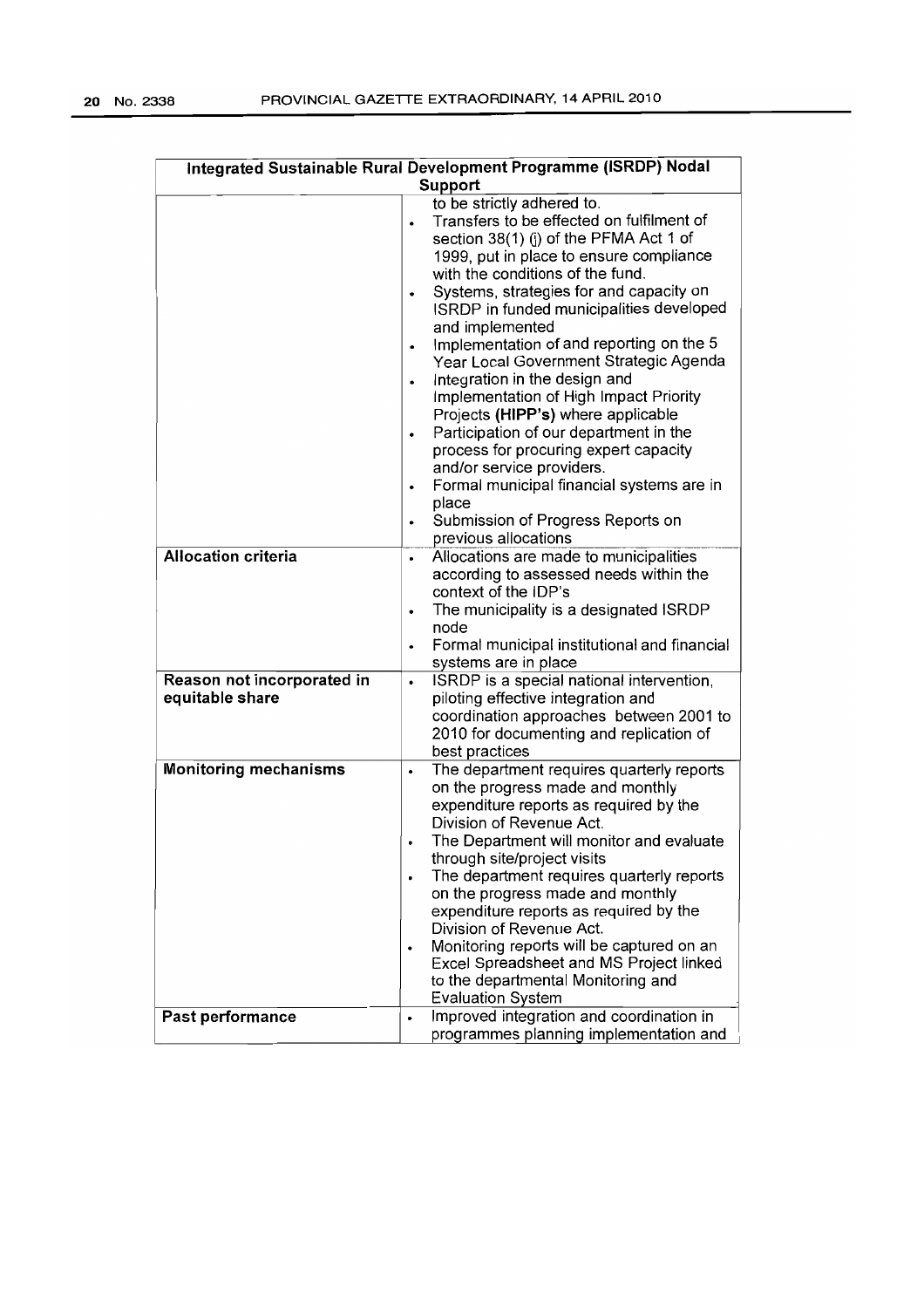| Integrated Sustainable Rural Development Programme (ISRDP) Nodal |                                                                                                                                                                                                                                                      |  |  |  |  |  |
|------------------------------------------------------------------|------------------------------------------------------------------------------------------------------------------------------------------------------------------------------------------------------------------------------------------------------|--|--|--|--|--|
|                                                                  | Support                                                                                                                                                                                                                                              |  |  |  |  |  |
|                                                                  | reporting in the nodes is now noticeable.                                                                                                                                                                                                            |  |  |  |  |  |
| <b>Responsibility of Provincial</b><br>transferring department   | Approval of Business Plans that are<br>$\bullet$<br>aligned to the gazetted project conditions<br>and allocation criteria<br>Monitor progress on a monthly basis on<br>٠<br>the implementation of the activities<br>reflected in the Business Plans. |  |  |  |  |  |
| <b>MTEF allocation</b>                                           | 2009/10 - R4 703 000<br>$\bullet$<br>2010/11 - R4 946 000<br>2011/12 - R5 180 000                                                                                                                                                                    |  |  |  |  |  |
| <b>Projected life</b>                                            | ISRDP is a ten year programme starting<br>$\bullet$<br>from 2001 to 2010                                                                                                                                                                             |  |  |  |  |  |
| <b>Payment Schedule</b>                                          | Direct transfer to municipalities will be a<br>$\bullet$<br>once-off payment during the months of<br>2009/2010 and 2010/11 financial years as<br>follows;<br>May - Mbashe<br>June - Ukhahlamba, O.R. Tambo and<br>Chris Hani<br>July - Alfred Nzo    |  |  |  |  |  |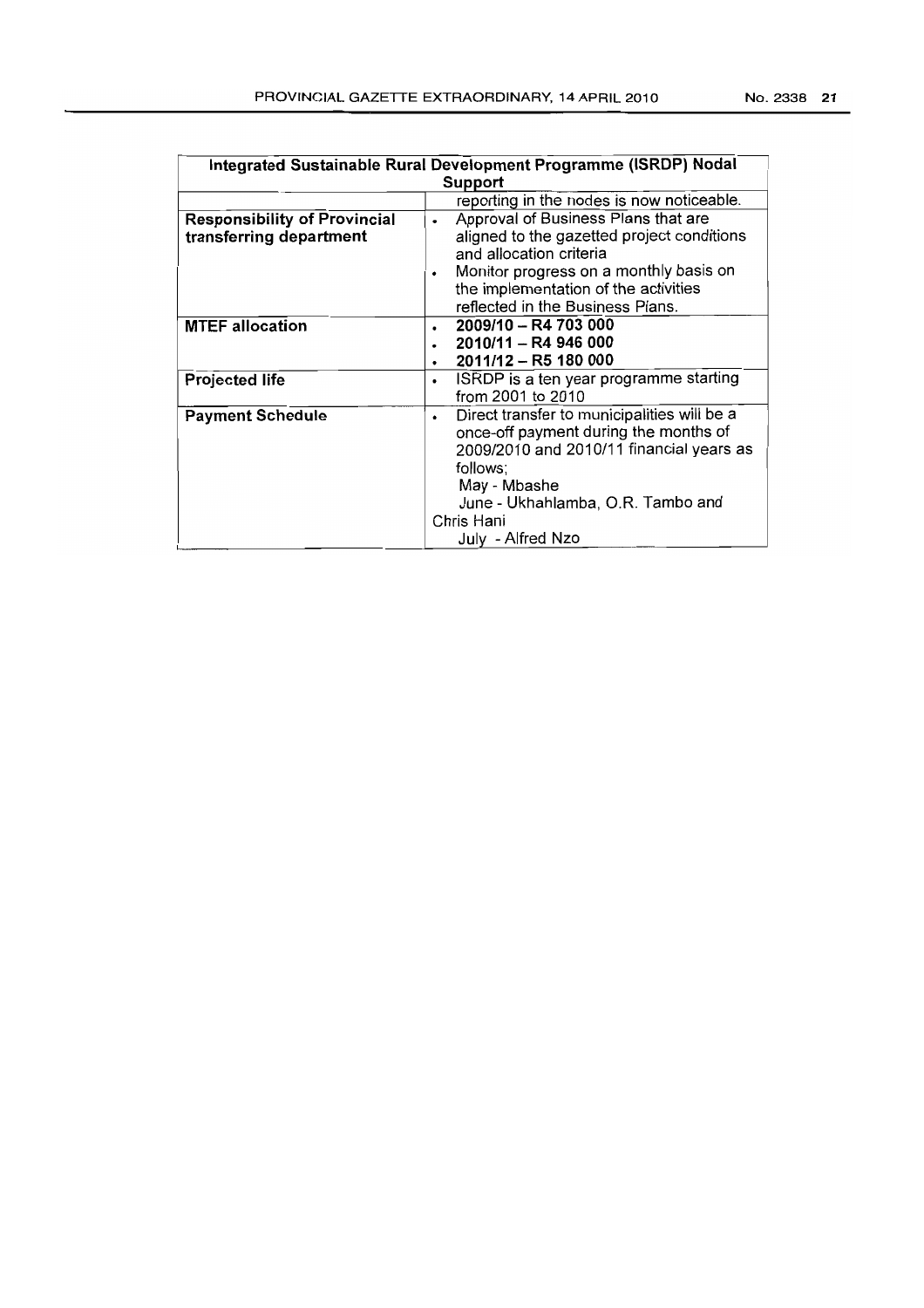|                          |                                 |                                |                                    |                       | <b>Grant Name: Integrated Sustainable</b> |                   |
|--------------------------|---------------------------------|--------------------------------|------------------------------------|-----------------------|-------------------------------------------|-------------------|
|                          |                                 |                                | <b>Rural Development Programme</b> |                       |                                           |                   |
|                          |                                 |                                |                                    | (ISRDP) Nodal Support |                                           |                   |
| Category                 | DC.                             | <b>Number New Municipality</b> |                                    |                       |                                           |                   |
|                          |                                 |                                |                                    | 2009/10               | 2010/11                                   | 2011/12           |
|                          |                                 |                                |                                    | <b>Allocation</b>     | <b>Allocation</b>                         | <b>Allocation</b> |
|                          |                                 |                                |                                    | (R'000)               | (R'000)                                   | (R'000)           |
| <b>EASTERN CAPE</b>      |                                 |                                |                                    |                       |                                           |                   |
|                          |                                 |                                |                                    |                       |                                           |                   |
| A                        | Port Elizabeth                  |                                | Nelson Mandela                     |                       |                                           |                   |
| В                        | DCI <sub>0</sub>                | <b>EC101</b>                   | Camdeboo                           |                       |                                           |                   |
| B                        | <b>DC10</b>                     | EC102                          | <b>Blue Crane Route</b>            |                       |                                           |                   |
| B                        | <b>DC10</b>                     | EC103                          | Ikwezi                             |                       |                                           |                   |
|                          | <b>DC10</b>                     | EC104                          | Makana                             |                       |                                           |                   |
| B                        |                                 |                                |                                    |                       |                                           |                   |
| B                        | <b>DC10</b>                     | EC105                          | Ndlambe                            |                       |                                           |                   |
| B                        | <b>DC10</b>                     | EC106                          | Sunday's River                     |                       |                                           |                   |
| Valley                   |                                 |                                |                                    |                       |                                           |                   |
| Β                        | <b>DC10</b>                     | EC 107                         | <b>Baviaans</b>                    |                       |                                           |                   |
| B                        | <b>DC10</b>                     | EC108                          | Kouga                              |                       |                                           |                   |
| B                        | <b>DC10</b>                     | EC109                          | Kou-kamma                          |                       |                                           |                   |
| Ċ                        | <b>DC10</b>                     | <b>DC10</b>                    | Cacadu                             |                       |                                           |                   |
|                          | <b>Total: Cacadu District</b>   |                                |                                    |                       |                                           |                   |
| B                        | <b>DC12</b>                     | EC121                          | Mbashe                             | 523                   | 550                                       | 576               |
| B                        | <b>DC12</b>                     | EC122                          | Mnguma                             |                       |                                           |                   |
| B                        | <b>DC12</b>                     | EC 123                         | Great Kei                          |                       |                                           |                   |
| B                        | <b>DC12</b>                     | <b>EC124</b>                   | Amahlathi                          |                       |                                           |                   |
| B                        | <b>DC12</b>                     | EC125                          | <b>Buffalo City</b>                |                       |                                           |                   |
| B                        | <b>DC12</b>                     | <b>EC126</b>                   | Ngqushwa                           |                       |                                           |                   |
| B                        | <b>DC12</b>                     | <b>EC127</b>                   | Nkonkobe                           |                       |                                           |                   |
| $\sf B$                  | <b>DC12</b>                     | <b>EC128</b>                   | Nxuba                              |                       |                                           |                   |
| B                        | <b>DC12</b>                     | <b>DC12</b>                    | Amathole                           |                       |                                           |                   |
|                          | <b>Total: Amathole District</b> |                                |                                    | 523                   | 550                                       | 576               |
| B                        | <b>DC13</b>                     | <b>EC131</b>                   | Inxuba                             |                       |                                           |                   |
| Yethemba                 |                                 |                                |                                    |                       |                                           |                   |
| B                        | <b>DC13</b>                     | EC132                          | Tsolwana                           |                       |                                           |                   |
| B                        | <b>DC13</b>                     | EC133                          | Inkwanca                           |                       |                                           |                   |
| в                        | DC <sub>13</sub>                | EC134                          | Lukanji                            |                       |                                           |                   |
| B                        | DC13                            | EC135                          | Intsika Yethu                      |                       |                                           |                   |
| $\sf B$                  | <b>DC13</b>                     | <b>EC136</b>                   | Emalahleni                         |                       |                                           |                   |
| B                        | <b>DC13</b>                     | EC137                          | Sakhisizwe                         |                       |                                           |                   |
| <b>DMA</b>               | <b>DC13</b>                     | DMA <sub>13</sub>              | Mount Zebra NP                     | 1 0 4 5               | 1 0 9 9                                   | 1 1 5 1           |
| C                        | <b>DC13</b>                     | <b>DC13</b>                    | Chris Hani                         |                       |                                           |                   |
| <b>Total: Chris Hani</b> |                                 |                                |                                    | 1045                  | 1 0 9 9                                   | 1 1 5 1           |
|                          |                                 |                                |                                    |                       |                                           |                   |
| B                        | <b>DC14</b>                     | EC141                          | Elundini                           |                       |                                           |                   |
| B                        | <b>DC14</b>                     | <b>EC142</b>                   | Senqu                              |                       |                                           |                   |
| B                        | <b>DC14</b>                     | EC143                          | Malethswai                         |                       |                                           |                   |
|                          |                                 |                                |                                    |                       |                                           |                   |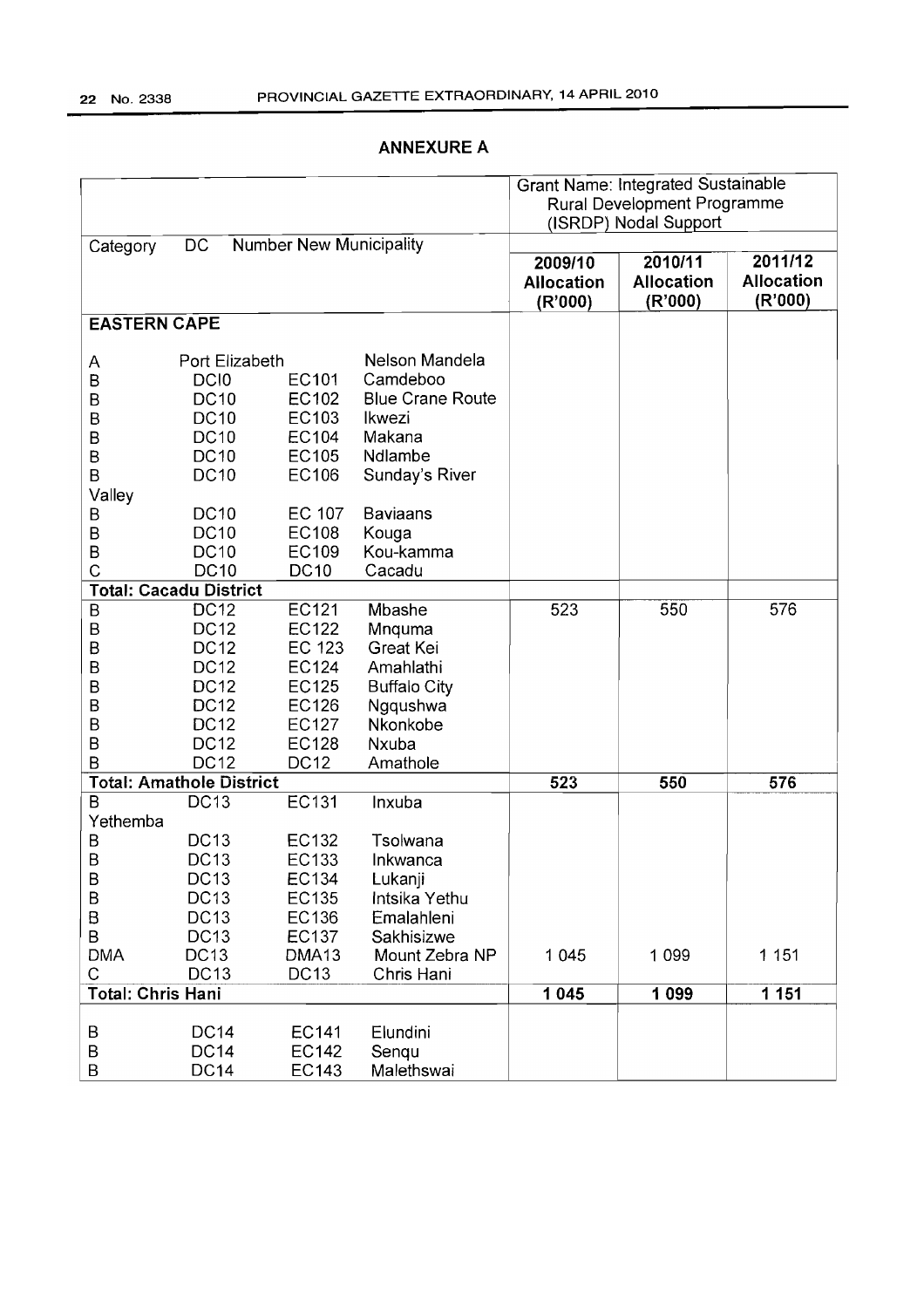| No. 2338 |  | 23 |
|----------|--|----|
|----------|--|----|

| $\overline{B}$             | <b>DC14</b> | EC144             | Gariep Oviston |         |         |       |
|----------------------------|-------------|-------------------|----------------|---------|---------|-------|
| Nature                     |             |                   |                |         |         |       |
| <b>DMA</b>                 | <b>DC14</b> | DMA <sub>14</sub> | Reserve        |         |         |       |
| С                          | <b>DC14</b> | <b>DC14</b>       | Ukhahlamba     | 1045    | 1 0 9 9 | 1 151 |
| Total: Ukhahlamba District |             |                   | 1045           | 1 0 9 9 | 1 1 5 1 |       |
|                            |             |                   |                |         |         |       |
| В                          | <b>DC15</b> | EC151             | Mbizana        |         |         |       |
| B                          | <b>DC15</b> | EC152             | Ntabankulu     |         |         |       |
| B                          | <b>DC15</b> | EC153             | Ingquza        |         |         |       |
| B                          | <b>DC15</b> | EC154             | Port St Johns  |         |         |       |
| B                          | <b>DC15</b> | EC 155            | Nyandeni       |         |         |       |
| B                          | <b>DC15</b> | EC156             | Mhlontlo       |         |         |       |
|                            |             |                   | King Sabata    |         |         |       |
| B                          | <b>DC15</b> | EC157             | Dalindyebo     |         |         |       |
| С                          | <b>DC15</b> | DC15              | O.R. Tambo     | 1045    | 1 099   | 1 151 |
| <b>Total: O R Tambo</b>    |             |                   |                | 1 0 4 5 | 1099    | 1 151 |
|                            |             |                   |                |         |         |       |
| B                          | <b>DC44</b> | EC05b3            | Matatiele      |         |         |       |
| B                          | <b>DC44</b> | EC05b2            | Umzimvubu      |         |         |       |
| <b>DMA</b>                 | <b>DC44</b> | DMA44             | O' Connors     |         |         |       |
| Camp                       |             |                   |                |         |         |       |
| С                          | <b>DC44</b> | DC44              | Alfred Nzo     | 1045    | 1099    | 1 151 |
| <b>Total: Alfred Nzo</b>   |             |                   |                | 1 0 4 5 | 1099    | 1 151 |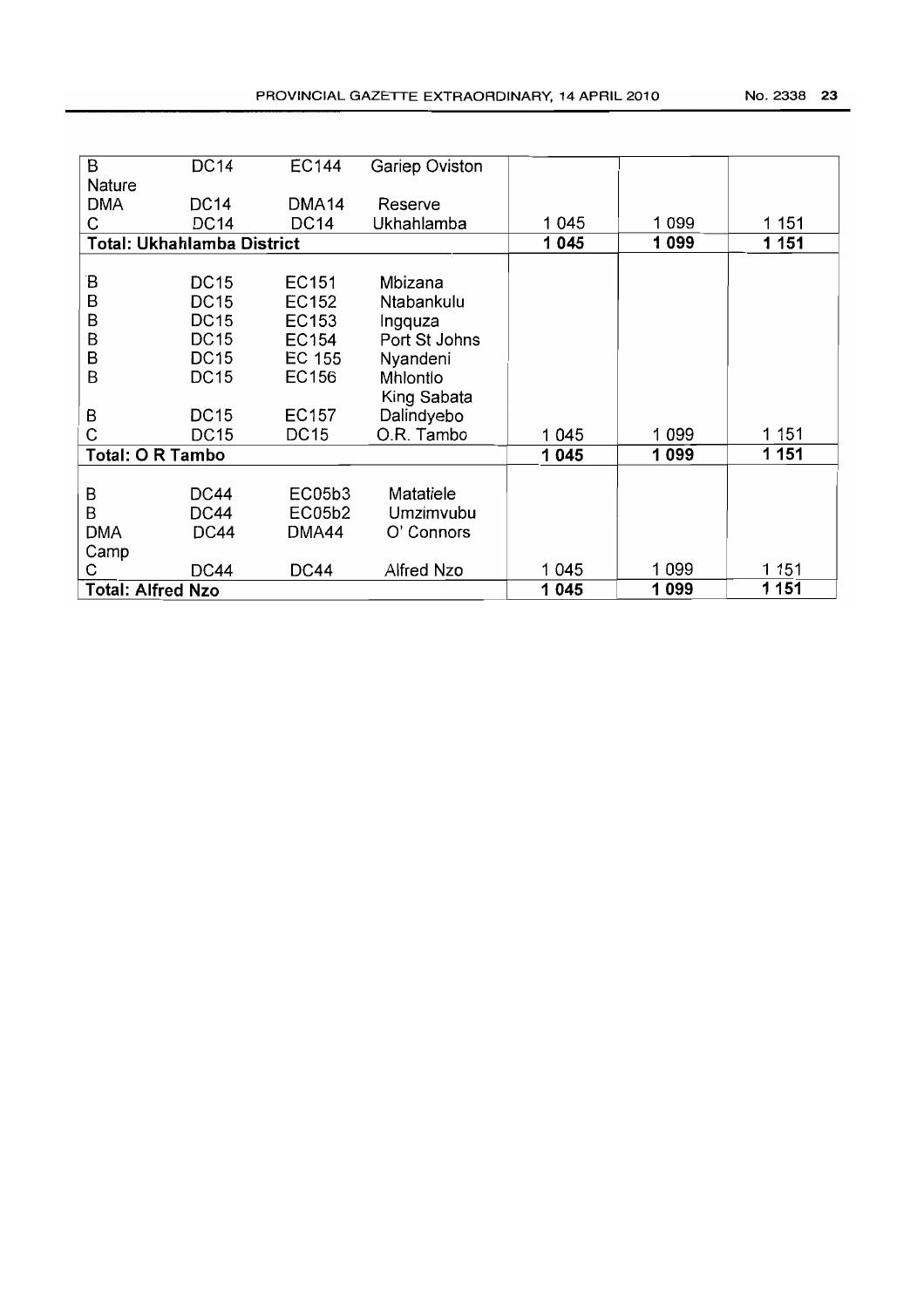| DEPARTIMENT OF ECONOMIC DEVELOPMENT and ENVIRONMENTAL AFFAIRS (VOIG 3)<br><b>SCHEDULE A</b> |                                                                                                                                                                                                                                                                                                                         |  |  |  |
|---------------------------------------------------------------------------------------------|-------------------------------------------------------------------------------------------------------------------------------------------------------------------------------------------------------------------------------------------------------------------------------------------------------------------------|--|--|--|
| <b>Transferring Provincial Department</b>                                                   | Department of Economic Development&<br><b>Environmental Affairs.</b>                                                                                                                                                                                                                                                    |  |  |  |
| Name of programme/division making transfer                                                  | Programme 2 (Economic Development)                                                                                                                                                                                                                                                                                      |  |  |  |
| Purpose                                                                                     | To support the 6 <sup>th</sup> International Coastal and Marine<br>Tourism Conference (CMT2009) hosted In PE.                                                                                                                                                                                                           |  |  |  |
| <b>Measurable Outputs</b>                                                                   |                                                                                                                                                                                                                                                                                                                         |  |  |  |
| <b>Conditions</b>                                                                           | Internal controls are in place<br>$\blacksquare$<br>Organisers to comply with conditions set out<br>Ø.<br>by DEDEA.<br>Compliance with the relevant provisions<br>$\blacksquare$<br>provided for in the PFMA and Treasury<br>regulations.<br>Ensure that the funds are utilized in terms of<br>۰<br>the business plans. |  |  |  |
| <b>Allocation Criteria</b>                                                                  | It's in line with the Norms & Standards for funding<br>Transfers.                                                                                                                                                                                                                                                       |  |  |  |
| Reason not incorporated in equitable share                                                  | Funding of the project is a provincial<br>funding(Equitable Share)                                                                                                                                                                                                                                                      |  |  |  |
| <b>Monitoring Mechanism</b>                                                                 | Monthly and / quarterly Meetings<br>Reports<br>Ħ                                                                                                                                                                                                                                                                        |  |  |  |
| <b>Past Performance</b>                                                                     | WSU received unqualified audited financial reports,<br>if not must provide DEDEA with;<br>Approved Risk Management Plan<br>Approved internal Audit Plan<br>$\blacksquare$<br>Approved internal control plan and<br>100% surety for the amount transferred by<br>n,<br>DEAET to be spent as agreement in the<br>SLA.     |  |  |  |
| <b>MTEF Allocation</b>                                                                      | 2009/10 NIL                                                                                                                                                                                                                                                                                                             |  |  |  |
| <b>Responsibility of Provincial transferring</b><br>Department                              | Ensure that the funds are utilised in terms of the<br>business plans.                                                                                                                                                                                                                                                   |  |  |  |
| Projected life                                                                              | Ongoing as long as the Entity remains in operation.                                                                                                                                                                                                                                                                     |  |  |  |
| <b>Payment Schedule</b>                                                                     | Once off                                                                                                                                                                                                                                                                                                                |  |  |  |

# DEPARTMENT OF ECONOMIC DEVELOPMENT and ENVIRONMENTAL AFFAIRS (Vote 9)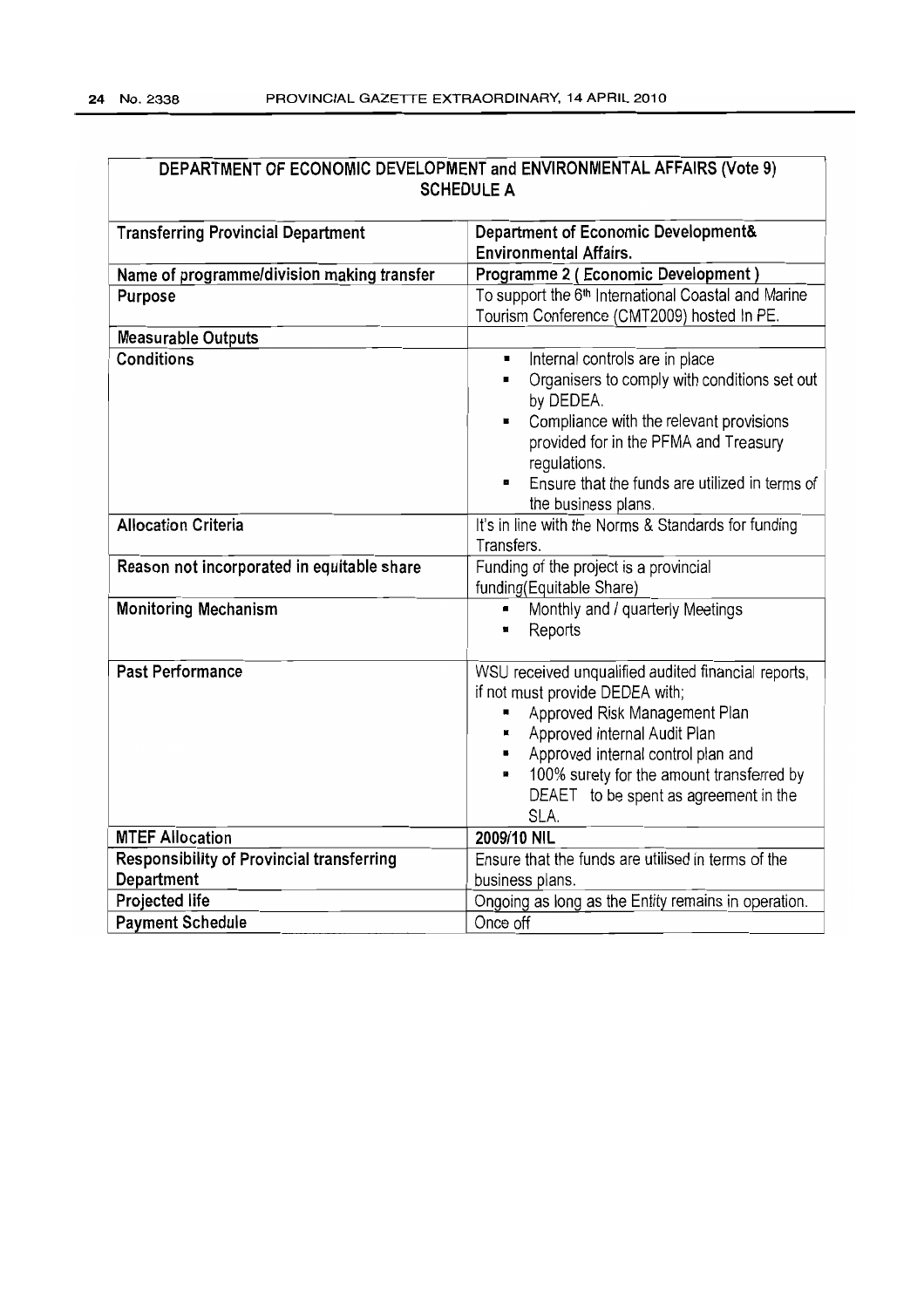| Item<br>No. | Name of Public Entity                   | Allocation for the<br>2009/10 (In Rand) | Revised for 2009/10 (In Rand) |
|-------------|-----------------------------------------|-----------------------------------------|-------------------------------|
|             | <b>KYLE BUSINESS</b><br><b>PROJECTS</b> | NIL                                     | 100,000                       |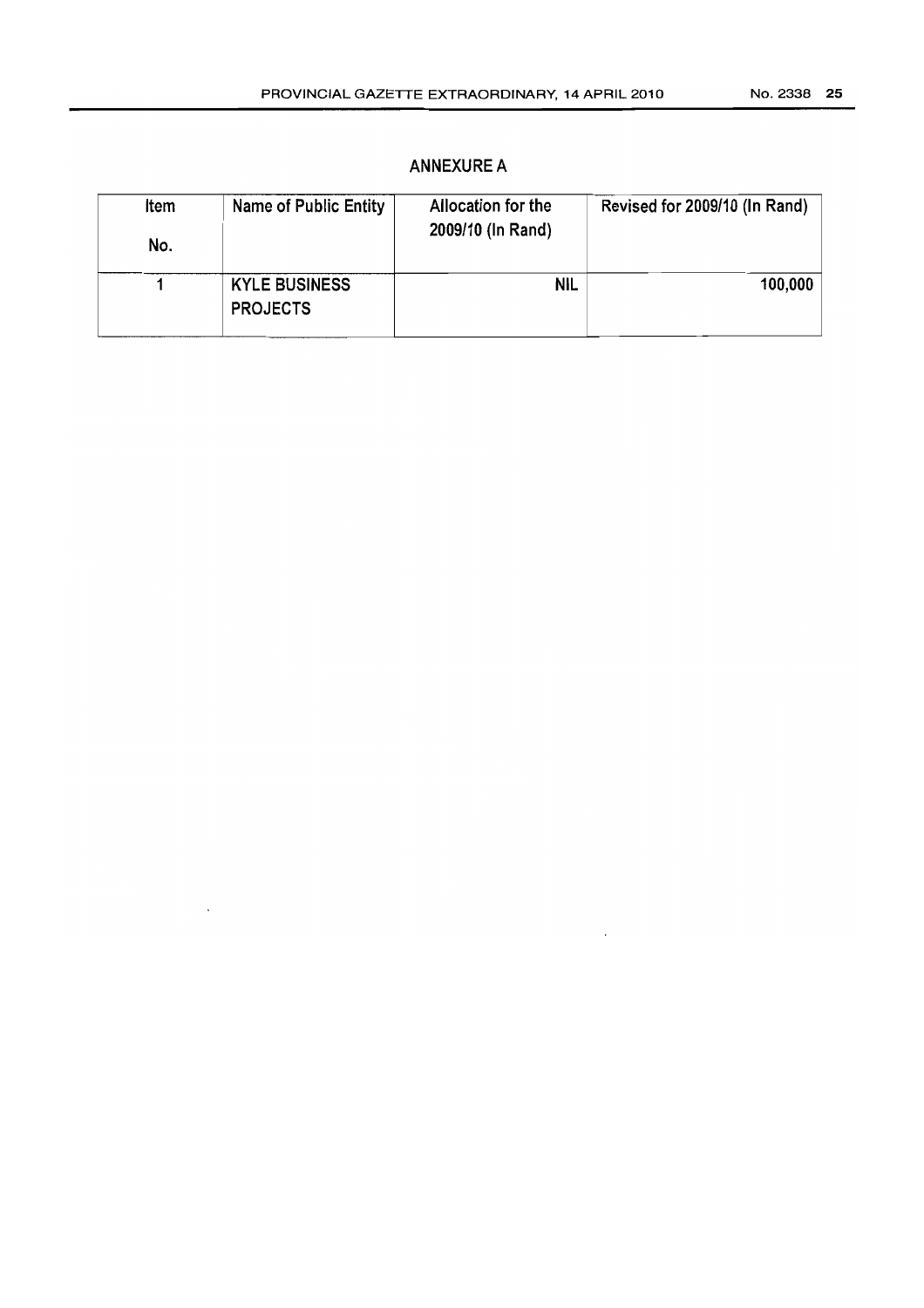| DEPARTMENT OF ECONOMIC DEVELOPMENT and ENVIRONMENTAL AFFAIRS (Vote 9) |                                                                                                                                                                                                                                                                                                                                                                                                                      |  |
|-----------------------------------------------------------------------|----------------------------------------------------------------------------------------------------------------------------------------------------------------------------------------------------------------------------------------------------------------------------------------------------------------------------------------------------------------------------------------------------------------------|--|
|                                                                       | <b>SCHEDULE A</b>                                                                                                                                                                                                                                                                                                                                                                                                    |  |
| <b>Transferring Provincial Department</b>                             | Department of Economic Development&<br><b>Environmental Affairs.</b>                                                                                                                                                                                                                                                                                                                                                 |  |
| Name of programme/division making transfer                            | Programme 2 (Economic Development)                                                                                                                                                                                                                                                                                                                                                                                   |  |
| <b>Purpose</b>                                                        | To support the WSU 5 <sup>th</sup> Annual Rural Development<br>Conference hosted by the Centre for Rural<br>Development at the WSU.                                                                                                                                                                                                                                                                                  |  |
| <b>Measurable Outputs</b>                                             |                                                                                                                                                                                                                                                                                                                                                                                                                      |  |
| <b>Conditions</b>                                                     | All expenditure requires authorization and<br>п<br>will be disbursed strictly in accordance with<br>the University's Financial Standing Orders<br>Internal controls are in place<br>п<br>WSU to comply with conditions set out by<br><b>DEDEA</b><br>Compliance with terms and conditions<br>E<br>referred to in the SLA as well as the<br>relevant provisions provided for in the<br>PFMA and Treasury regulations. |  |
| <b>Allocation Criteria</b>                                            | It's in line with the Norms & Standards for funding<br>Transfers.                                                                                                                                                                                                                                                                                                                                                    |  |
| Reason not incorporated in equitable share                            | Funding of the project is a provincial<br>funding(Equitable Share)                                                                                                                                                                                                                                                                                                                                                   |  |
| <b>Monitoring Mechanism</b>                                           | Monthly and / quarterly Meetings<br>п<br>Reports<br>п                                                                                                                                                                                                                                                                                                                                                                |  |
| <b>Past Performance</b>                                               | WSU received unqualified audited financial reports,<br>if not must provide DEDEA with;<br>Approved Risk Management Plan<br>Approved internal Audit Plan<br>Approved internal control plan and<br>100% surety for the amount transferred by<br>DEAET to be spent as agreement in the<br>SLA.                                                                                                                          |  |
| <b>MTEF Allocation</b>                                                | 2009/10 NIL                                                                                                                                                                                                                                                                                                                                                                                                          |  |
| <b>Responsibility of Provincial transferring</b><br>Department        | Ensure that the funds are utilised in terms of the<br>business plans and terms and conditions set out in<br>the SLA between the Department and Public Entity.                                                                                                                                                                                                                                                        |  |
| Projected life                                                        | Ongoing as long as the Entity remains in operation.                                                                                                                                                                                                                                                                                                                                                                  |  |
| <b>Payment Schedule</b>                                               | Monthly / Quarterly depending on cash flow<br>availability in Provincial Treasury.                                                                                                                                                                                                                                                                                                                                   |  |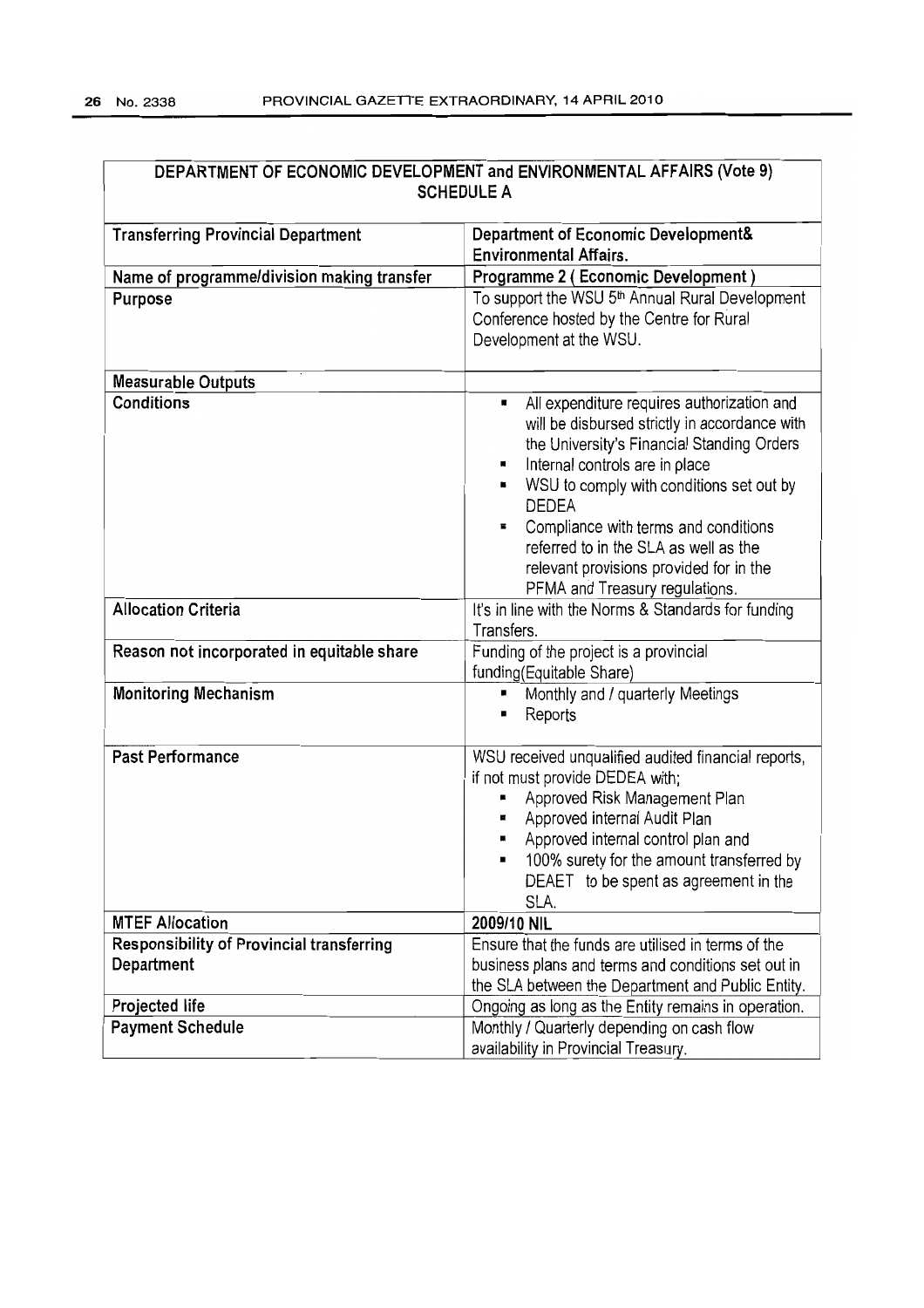| Item<br>No. | <b>Name of Public Entity</b>                        | Allocation for the<br>2009/10 (In Rand) | Revised for 2009/10 (In Rand) |
|-------------|-----------------------------------------------------|-----------------------------------------|-------------------------------|
| 1           | <b>Walter Sisulu</b><br>University of<br>Technology | <b>NIL</b>                              | 380,000                       |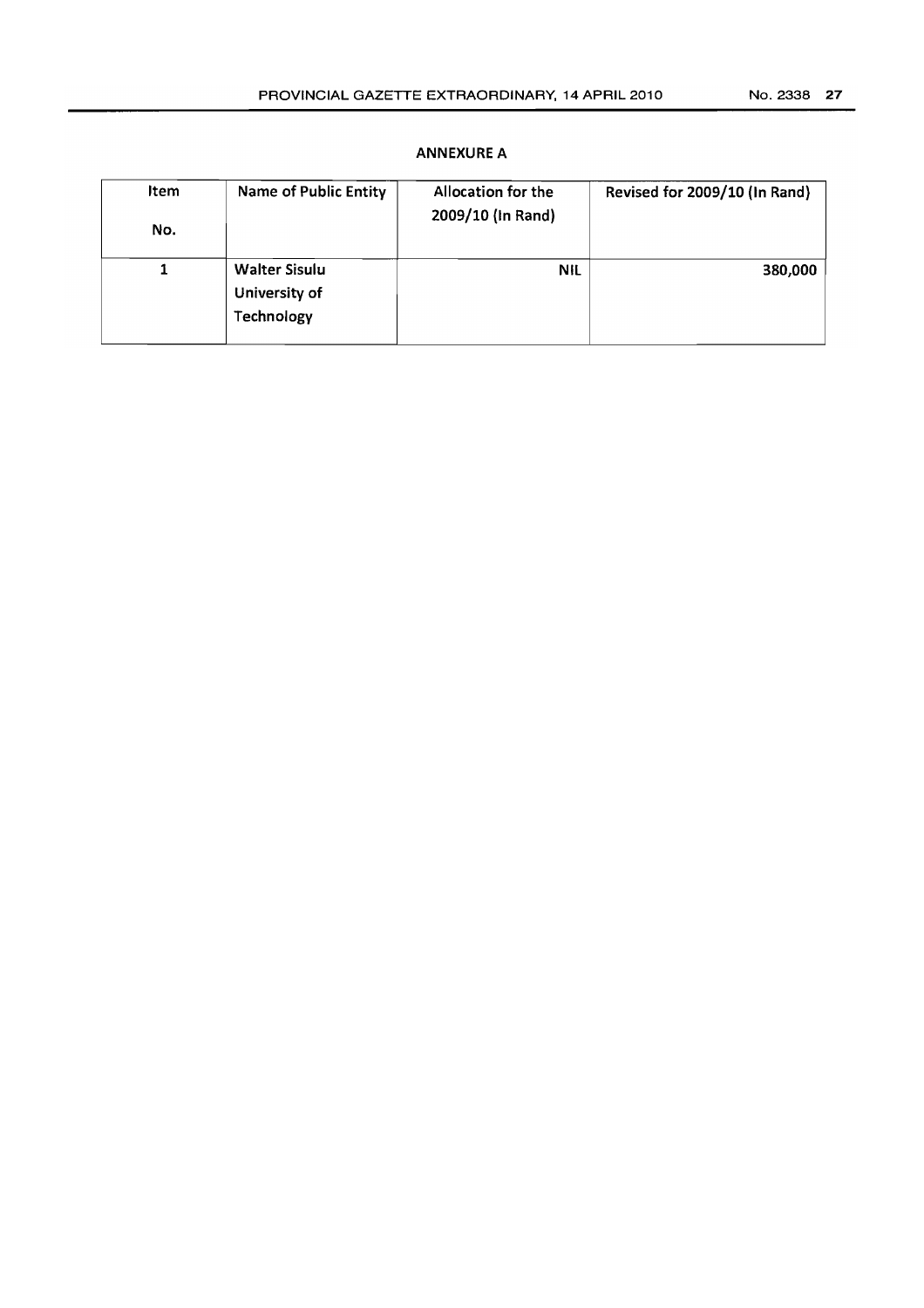| DEPARTMENT OF ECONOMIC DEVELOPMENT AND ENVIRONMENTAL AFFAIRS (VOTE 9)                                             |                                                                                                                                                                                                                                                                                                                                                                                                                                                                                                                   |  |  |
|-------------------------------------------------------------------------------------------------------------------|-------------------------------------------------------------------------------------------------------------------------------------------------------------------------------------------------------------------------------------------------------------------------------------------------------------------------------------------------------------------------------------------------------------------------------------------------------------------------------------------------------------------|--|--|
| <b>SCHEDULE A</b>                                                                                                 |                                                                                                                                                                                                                                                                                                                                                                                                                                                                                                                   |  |  |
|                                                                                                                   | <b>LOCAL ECONOMIC DEVELOPMENT</b>                                                                                                                                                                                                                                                                                                                                                                                                                                                                                 |  |  |
| Department of Economic Development&<br><b>Transferring Provincial Department</b><br><b>Environmental Affairs.</b> |                                                                                                                                                                                                                                                                                                                                                                                                                                                                                                                   |  |  |
| Name of programme/division making transfer                                                                        | Programme 2 (Economic Development; and<br><b>Environmental Affairs)</b>                                                                                                                                                                                                                                                                                                                                                                                                                                           |  |  |
| Purpose                                                                                                           | To support local government to create the<br>conditions and stimulus for inclusive socio-economic<br>development through local initiative, contributing to<br>increased prosperity, new and better jobs and the<br>eradication of poverty.                                                                                                                                                                                                                                                                        |  |  |
| <b>Measurable Outputs</b>                                                                                         | 80% of LED projects meeting the DEDEA<br>$\blacksquare$<br>LED Municipal Support Grant Fund<br>objectives will be fund.<br>80% of projects that are aligned to IDP's,<br>reviewed PGDP, NSDP will be funded<br>80% that target women, youth, elderly,<br>٠<br>PLWD and PLWHA will be funded<br>Formation of the partnerships with sector<br>departments, research institutes, HEI's<br>public sector etc.<br>Training of officials in the department, public<br>entities and municipalities in respect of<br>LED. |  |  |
| <b>Conditions</b>                                                                                                 | Only business proposals submitted in the<br>DEDEA business plan template and<br>endorsed by the host municipality will be<br>considered for funding.<br>Submission of plans for the use of the<br>funds;<br>Required to report on a monthly / quarterly<br>basis in terms of their business plans /<br>Service Level Agreement.<br>Compliance with terms and conditions<br>٠<br>referred to in the SLA as well as the<br>relevant provisions provided for in the<br>PFMA and Treasury regulations.                |  |  |
| <b>Allocation Criteria</b>                                                                                        | Allocations are based on available funding in that<br>specific financial year.<br>Compliance with the DEDEA's funding criteria /<br>guidelines with the following as the categories of<br>Project selection criteria:<br>Relevance;<br>Technical and operational capacity;                                                                                                                                                                                                                                        |  |  |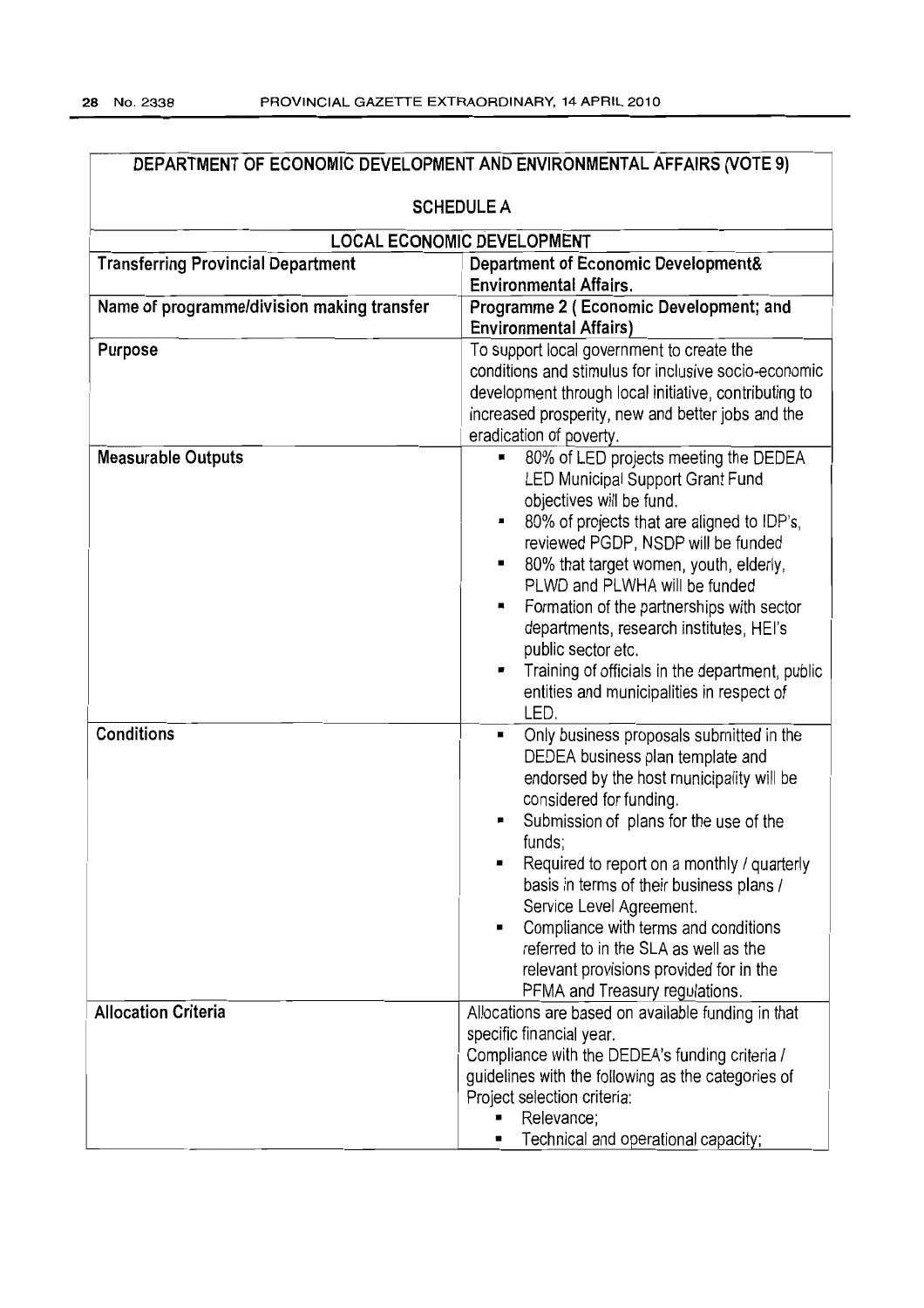|                                                                | Financial capacity;                                   |
|----------------------------------------------------------------|-------------------------------------------------------|
|                                                                | Sustainability and partnerships; and                  |
|                                                                | Leadership and management                             |
| Reason not incorporated in equitable share                     |                                                       |
|                                                                | Funding of the project is a provincial function.      |
| <b>Monitoring Mechanism</b>                                    | The project will be monitored and progress            |
|                                                                | evaluated by a Project Steering Committee.            |
|                                                                | Monthly project tracking sheet and                    |
|                                                                | expenditure report to be submitted to<br><b>DEDEA</b> |
|                                                                | Planned and ad hoc site visits will be                |
|                                                                | undertaken by DEDEA during the                        |
|                                                                | implementation of the project(s).                     |
| <b>Past Performance</b>                                        | Municipalities received unqualified audited financial |
|                                                                | reports, if not must provide DEDEA with;              |
|                                                                | Approved Risk Management Plan                         |
|                                                                | Approved internal Audit Plan                          |
|                                                                | Approved internal control plan and                    |
|                                                                | 100% surety for the amount transferred by             |
|                                                                | DEDEA to be spent as agreement in the                 |
|                                                                | SLA.                                                  |
| <b>MTEF Allocation</b>                                         | 2009/10- R 33,000,000                                 |
|                                                                | Ensure that the funds are utilised in terms of the    |
| <b>Responsibility of Provincial transferring</b><br>Department | business plans and terms and conditions set out in    |
|                                                                | the SLA between the Department and the                |
|                                                                | respective municipality.                              |
| <b>Projected life</b>                                          | As from the 2009/10 financial year, some projects     |
|                                                                | are going to be funded in phases over three           |
|                                                                | financial years, with the subsequent phases           |
|                                                                | contingent on the success of the previous phases.     |
|                                                                | However, even single phase projects sometimes         |
|                                                                | extend over more than one financial year.             |
| <b>Payment Schedule</b>                                        | Transfers made in tranches either quarterly or bi-    |
|                                                                | annually depending on the operation of each project   |
|                                                                | proposal.                                             |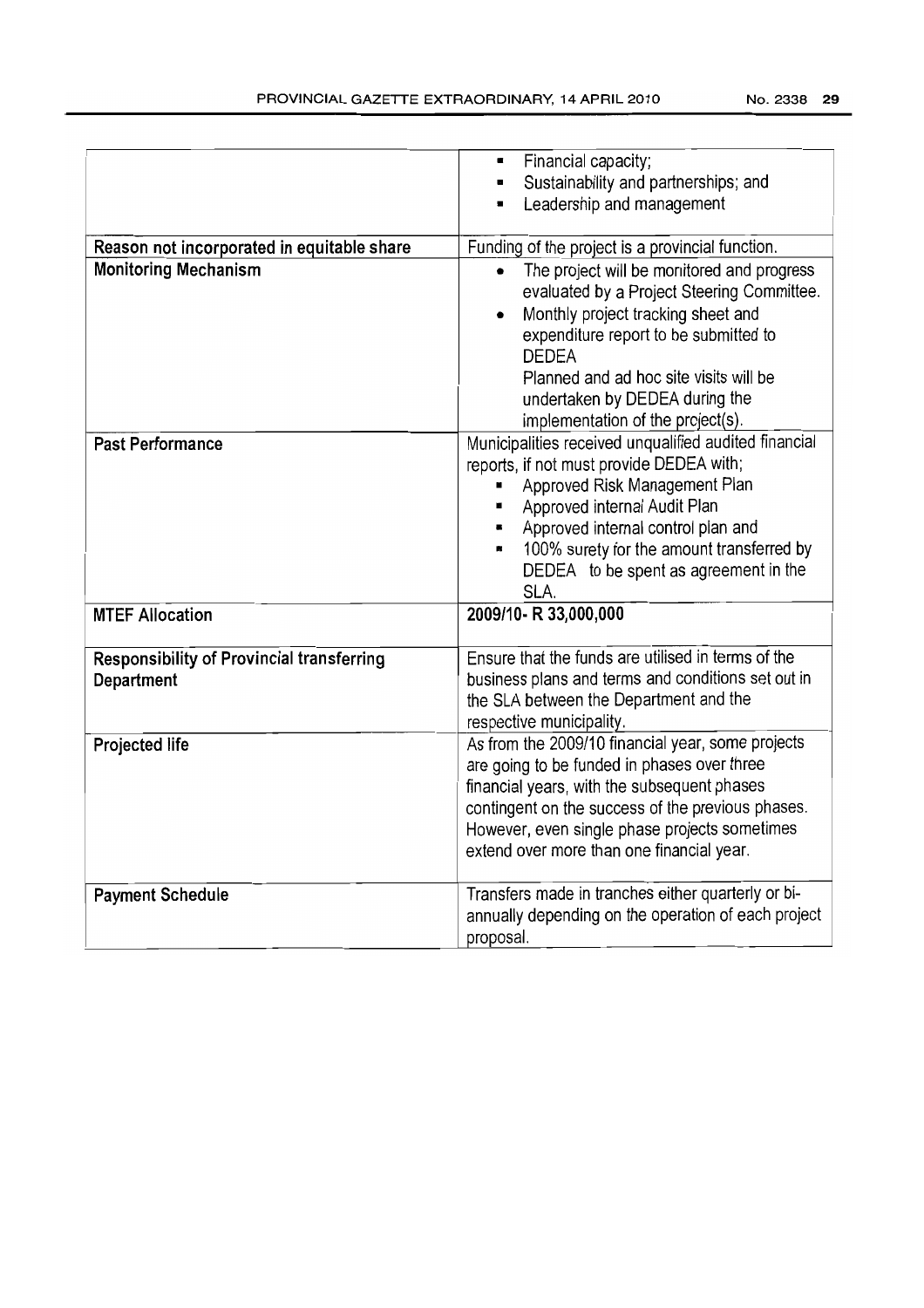| Item                     | Name of Municipality        | Allocation for the<br>2009/10 (In Rand) | Revised for 2009/10 (In<br>Rand) |
|--------------------------|-----------------------------|-----------------------------------------|----------------------------------|
| No.                      |                             |                                         |                                  |
| 1                        | <b>Alfred Nzo District:</b> | 5,775,000                               | 4,169,965                        |
| $\overline{2}$           | <b>Chris Hani District</b>  | 5,775,000                               | 5,775,000                        |
| 3                        | <b>OR Tambo District</b>    | 5,775,000                               | 5,775,000                        |
| 4                        | UKhahlamba District         | 5,775,000                               | 10,680,035                       |
| Sub-<br><b>TOTA</b><br>L | $1 - 4$                     | 23,100,000                              | 26,400,000                       |
| 5                        | <b>Amathole District</b>    | 3,300,000                               | 3,300,000                        |
| 6                        | <b>Cacadu District</b>      | 3,300,000                               | 3,300,000                        |
| $\overline{7}$           | Nelson Mandela Bay          | 3,300,000                               | <b>NIL</b>                       |
| Sub-<br>Total            | $5 - 7$                     | 9,900,000                               | 6,600,000                        |
|                          | Grand Total (1-7)           | 33,000,000                              | 33,000,000                       |

#### Please Note:

- *• 2009/10* Allocation: There were no Proposals received from Nelson Mandela Bay while Alfred Nzo only submission in respect of Umzimvubu LM was received, Matatiele never submitted any proposal to LED for projects to be funded.
- Hence, the Department has come to a decision to increase the Allocation for UKhahlarnba District with an anticipated under transfer of R1, 605,035 (Matatiele) and R3, 300,000 (Nelson Mandela Bay) totaling to R4, 905,035 for 2009/10 financial year. These funds will be used for Revitalization of the Aliwal Spa Holiday Resort under Maletswai Local Municipality.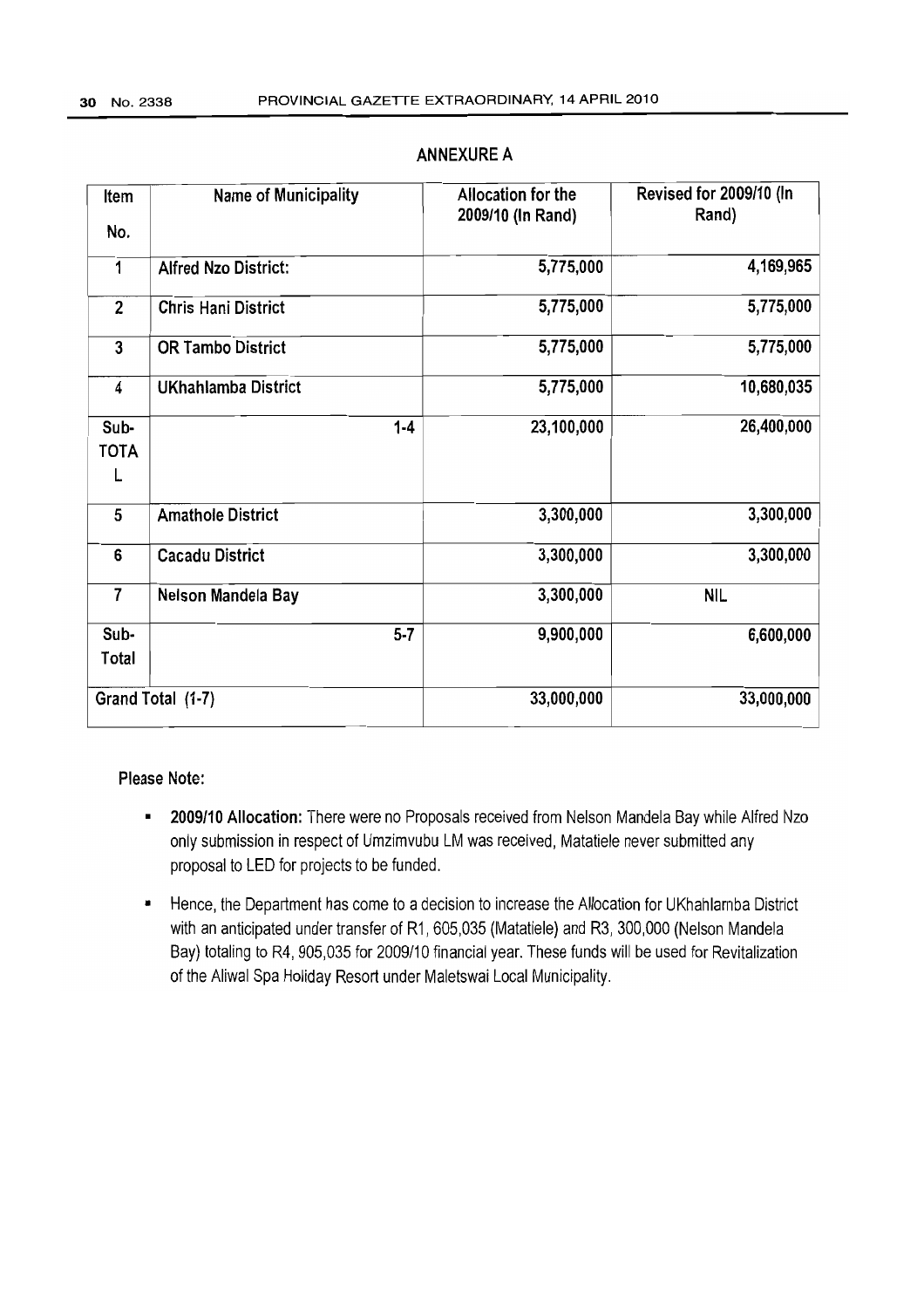# ECONOMIC DEVELOPMENT and ENVIRONMENTAL AFFAIRS (Vote 9)

| Name of grant/transfer: Expanded Public Works Programme (EPWP) |                                                                                                  |  |
|----------------------------------------------------------------|--------------------------------------------------------------------------------------------------|--|
| <b>Transferring Provincial Department</b>                      | Economic Development and Environmental Affairs                                                   |  |
|                                                                | (DEDEA) Vote 9                                                                                   |  |
| Name of programme/division making                              | <b>Environmental Affairs</b>                                                                     |  |
| transfer                                                       |                                                                                                  |  |
| Purpose                                                        | Job creation through EPWP on Environmental<br>$\bullet$<br>Sector projects.                      |  |
|                                                                | Encourage municipalities to improve                                                              |  |
|                                                                | environmental management services in                                                             |  |
|                                                                | accordance with the environmental legislation.                                                   |  |
| <b>Measurable Outputs</b>                                      | Improve the scope and standard of<br>$\bullet$                                                   |  |
|                                                                | environmental management and conservation                                                        |  |
|                                                                | of biological resources in the Local                                                             |  |
|                                                                | Municipalities funded, by providing assistance in                                                |  |
|                                                                | their respective areas.<br>Ensure that the agreed minimum numbers of                             |  |
|                                                                | ٠<br>jobs are created.                                                                           |  |
|                                                                | The beneficiary communities must be provided<br>$\bullet$                                        |  |
|                                                                | with training.                                                                                   |  |
|                                                                | Improve the scope and standard of Waste                                                          |  |
|                                                                | management in the Province, by providing                                                         |  |
|                                                                | assistance to the Municipalities.                                                                |  |
| <b>Conditions</b>                                              | Submission of credible business plan using                                                       |  |
|                                                                | DEDEA business plan template                                                                     |  |
|                                                                | The funding to be strictly utilized for the project<br>۰                                         |  |
|                                                                | Sign a Service Level Agreement                                                                   |  |
|                                                                | Allocation to be transferred to the municipality's<br>bank account. A separate account for those |  |
|                                                                | funds to be opened thereafter the receipt of                                                     |  |
|                                                                | such funds.                                                                                      |  |
| <b>Allocation criteria</b>                                     | DEDEA Funding Criteria (Policy Framework and                                                     |  |
|                                                                | Instrument) is used as a set of detailed policy and                                              |  |
|                                                                | practice guidelines for municipalities, potential                                                |  |
|                                                                | beneficiaries and target groups who wish to submit                                               |  |
|                                                                | proposals for project support.                                                                   |  |
| Reason not incorporated in equitable<br>share                  | Part of equitable share                                                                          |  |
| <b>Monitoring mechanisms</b>                                   | The project will be monitored and progress                                                       |  |
|                                                                | evaluated by a Project Steering Committee.                                                       |  |
|                                                                | Monthly project tracking sheet and expenditure                                                   |  |
|                                                                | report to be submitted to DEDEA<br>Planned and ad hoc site visits will be                        |  |
|                                                                | undertaken by DEDEA during the                                                                   |  |
|                                                                | implementation of the project(s).                                                                |  |
| Past performance                                               | Municipalities received unqualified audited financial                                            |  |
|                                                                | reports, if not must provide DEDEA with;                                                         |  |
|                                                                | Approved Risk Management Plan                                                                    |  |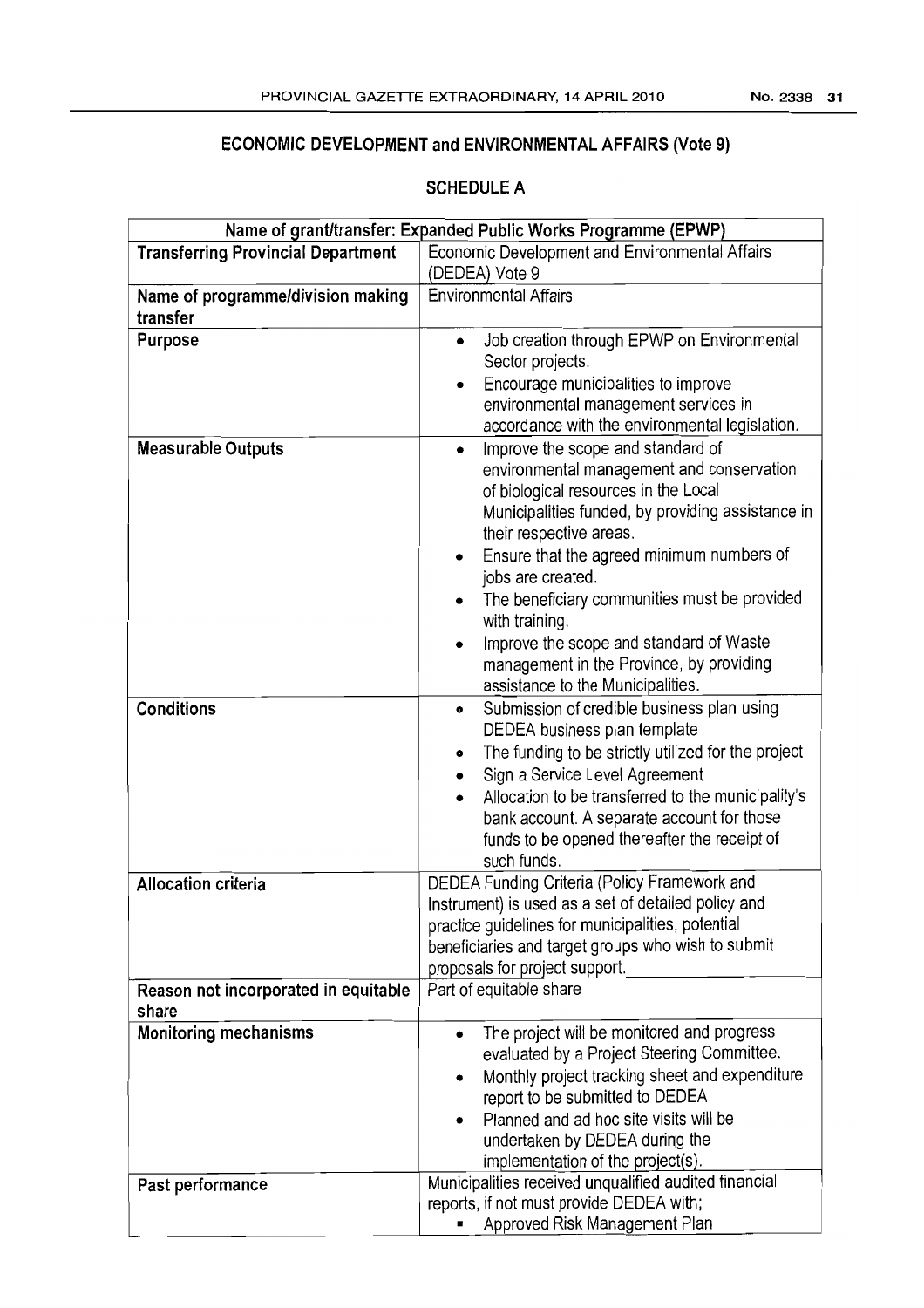| Name of grant/transfer: Expanded Public Works Programme (EPWP) |                                                                                                                                                                                 |  |  |
|----------------------------------------------------------------|---------------------------------------------------------------------------------------------------------------------------------------------------------------------------------|--|--|
|                                                                | Approved internal Audit Plan<br>Approved internal control plan and<br>$\blacksquare$<br>100% surety for the amount transferred by DEDEA to<br>be spent as agreement in the SLA. |  |  |
| <b>MTEF allocation</b>                                         | 2009/10 Financial Year NIL                                                                                                                                                      |  |  |
| <b>Responsibility of Provincial</b><br>transferring department | • Transfer funds<br>Monitor expenditure on monthly basis<br>$\bullet$<br>Monitor progress on quarterly basis<br>$\bullet$                                                       |  |  |
| Projected life                                                 | Ongoing                                                                                                                                                                         |  |  |
| <b>Payment Schedule</b>                                        | Once off payment                                                                                                                                                                |  |  |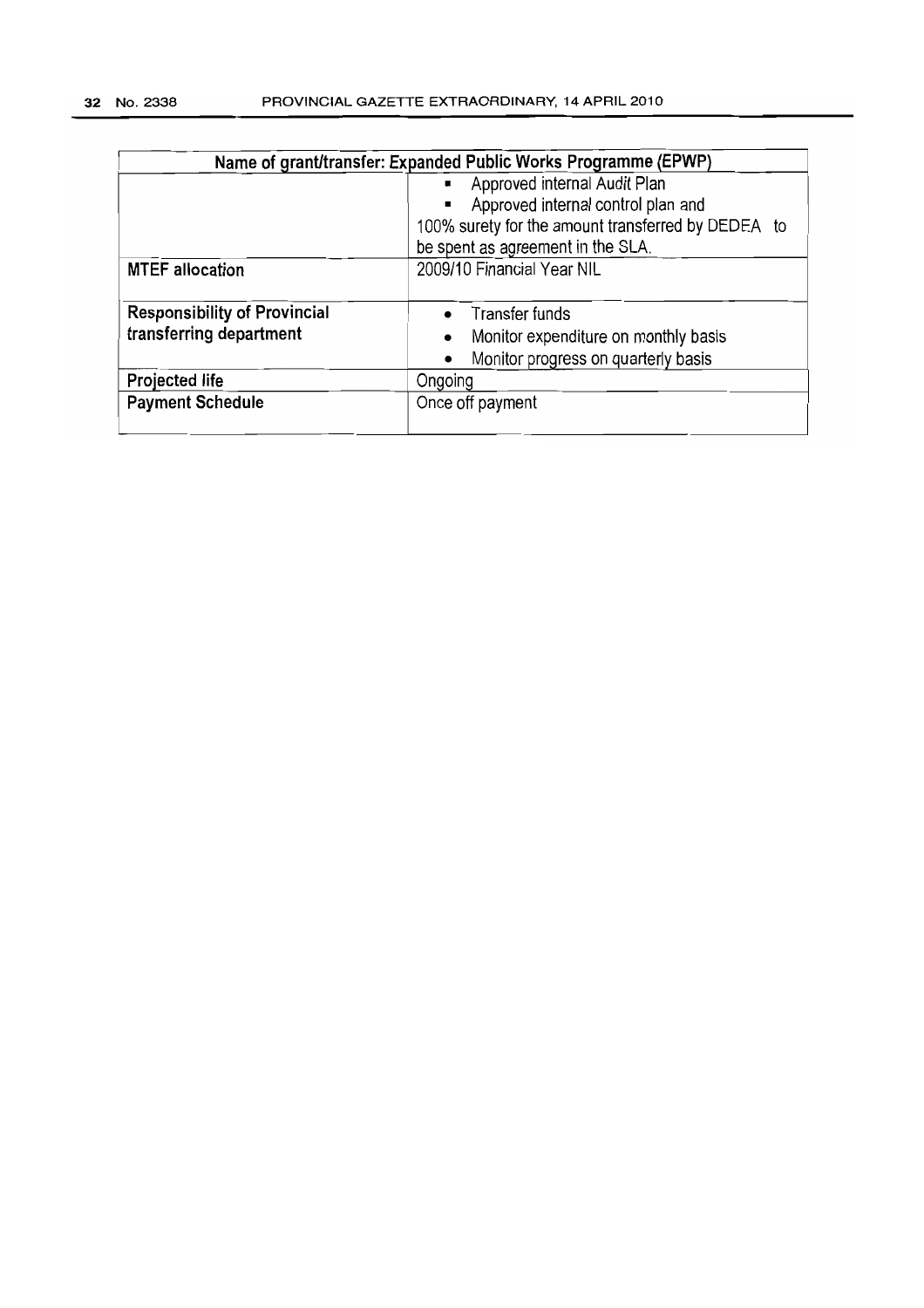| Item<br>No. | Name of Municipality                  | Allocation for the<br>2009/10 (In Rand) | Revised for 2009/10 (In Rand) |
|-------------|---------------------------------------|-----------------------------------------|-------------------------------|
|             | Elundini Local<br><b>Municipality</b> | NIL                                     | 911 000 (Incentive Grant)     |

#### **Please note:**

• In 2009/10, there were no funds appropriated for this these transfers; it was an incentive grant (911, 000).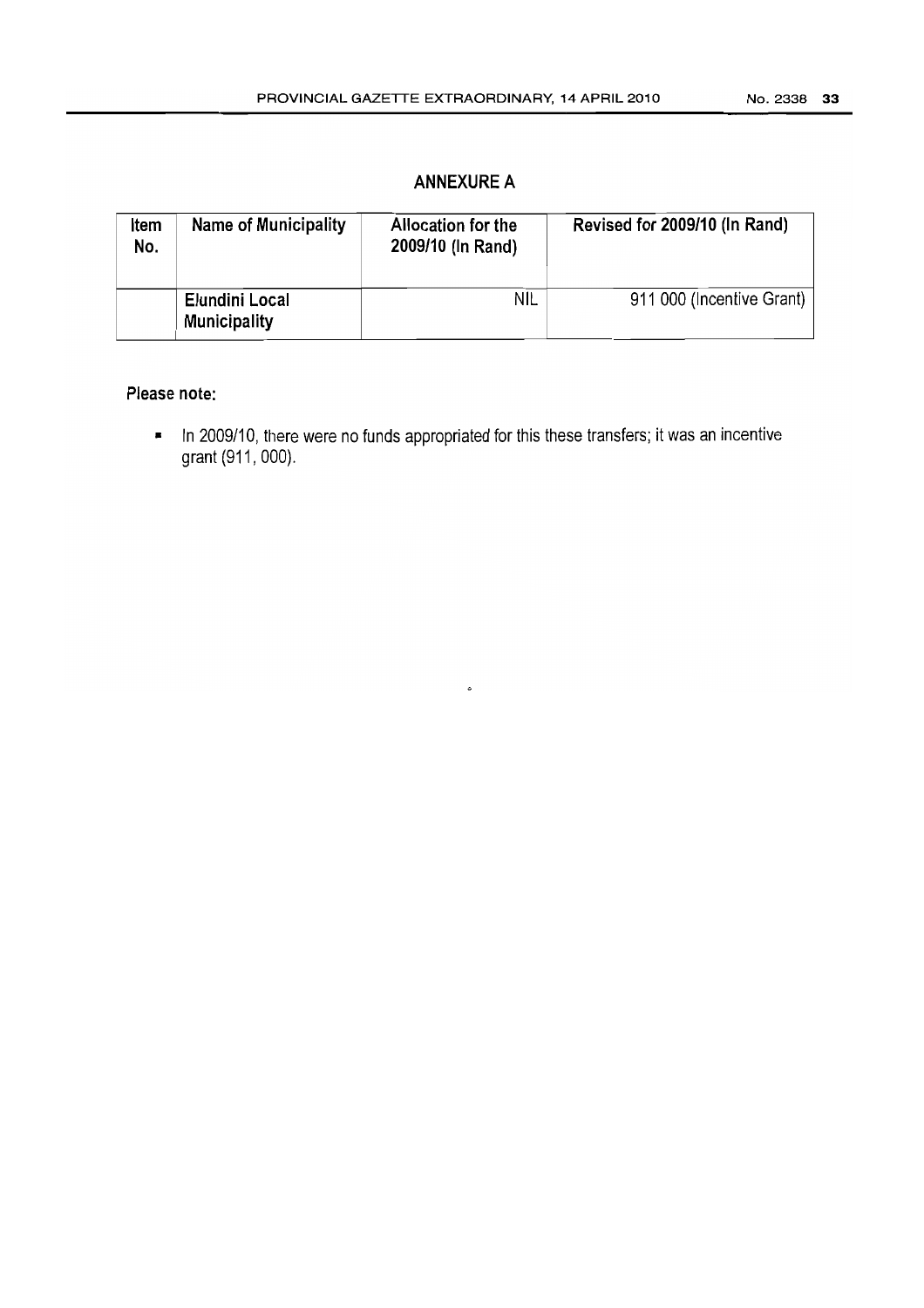# ECONOMIC DEVELOPMENT and ENVIRONMENTAL AFFAIRS (Vote 9)

| Name of grant/transfer: Municipal Support Grant Fund for LED (MSGF) |                                                                                                                      |  |
|---------------------------------------------------------------------|----------------------------------------------------------------------------------------------------------------------|--|
| <b>Transferring Provincial Department</b>                           | Economic Development and Environmental Affairs                                                                       |  |
|                                                                     | (DEDEA) Vote 9                                                                                                       |  |
| Name of programme/division making                                   | Economic Development                                                                                                 |  |
| transfer                                                            |                                                                                                                      |  |
| Purpose                                                             | Revitalization of the Aliwal Spa Holiday Resort                                                                      |  |
|                                                                     |                                                                                                                      |  |
| <b>Measurable Outputs</b>                                           | Complete upgrading of 10 chalets                                                                                     |  |
|                                                                     | Complete upgrading of the public parking area                                                                        |  |
|                                                                     | Complete upgrading the main ablution facilities                                                                      |  |
|                                                                     | Complete upgrading a picnic area                                                                                     |  |
|                                                                     | Complete creation of a water fountain                                                                                |  |
| <b>Conditions</b>                                                   | Submission of credible business plan using<br>٠                                                                      |  |
|                                                                     | DEDEA business plan template                                                                                         |  |
|                                                                     | The funding to be strictly utilized for the project<br>٠                                                             |  |
|                                                                     | Sign a Service Level Agreement<br>٠                                                                                  |  |
|                                                                     | Allocation to be transferred to the municipality's                                                                   |  |
|                                                                     |                                                                                                                      |  |
| <b>Allocation criteria</b>                                          | bank account                                                                                                         |  |
|                                                                     | The Local Economic Development Funding Criteria                                                                      |  |
|                                                                     | (Policy Framework and Instrument) is used as a set of                                                                |  |
|                                                                     | detailed policy and practice guidelines for municipalities,<br>potential beneficiaries and target groups who wish to |  |
|                                                                     | submit proposals for project support under the MSGF                                                                  |  |
|                                                                     | (LED).                                                                                                               |  |
| Reason not incorporated in equitable                                | Part of equitable share                                                                                              |  |
| share                                                               |                                                                                                                      |  |
| <b>Monitoring mechanisms</b>                                        | The project will be monitored and progress                                                                           |  |
|                                                                     | evaluated by a Project Steering Committee.                                                                           |  |
|                                                                     | Monthly project tracking sheet and expenditure                                                                       |  |
|                                                                     | report to be submitted to DEDEA                                                                                      |  |
| Past performance                                                    | N/A                                                                                                                  |  |
|                                                                     |                                                                                                                      |  |
| <b>MTEF allocation</b>                                              | 2009/10 Financial Year (NIL)                                                                                         |  |
|                                                                     |                                                                                                                      |  |
| <b>Responsibility of Provincial</b>                                 | <b>Transfer funds</b><br>٠                                                                                           |  |
| transferring department                                             | Monitor expenditure on monthly basis                                                                                 |  |
|                                                                     | Monitor progress on quarterly basis                                                                                  |  |
| Projected life                                                      | Ongoing                                                                                                              |  |
| <b>Payment Schedule</b>                                             | Once off payment                                                                                                     |  |
|                                                                     |                                                                                                                      |  |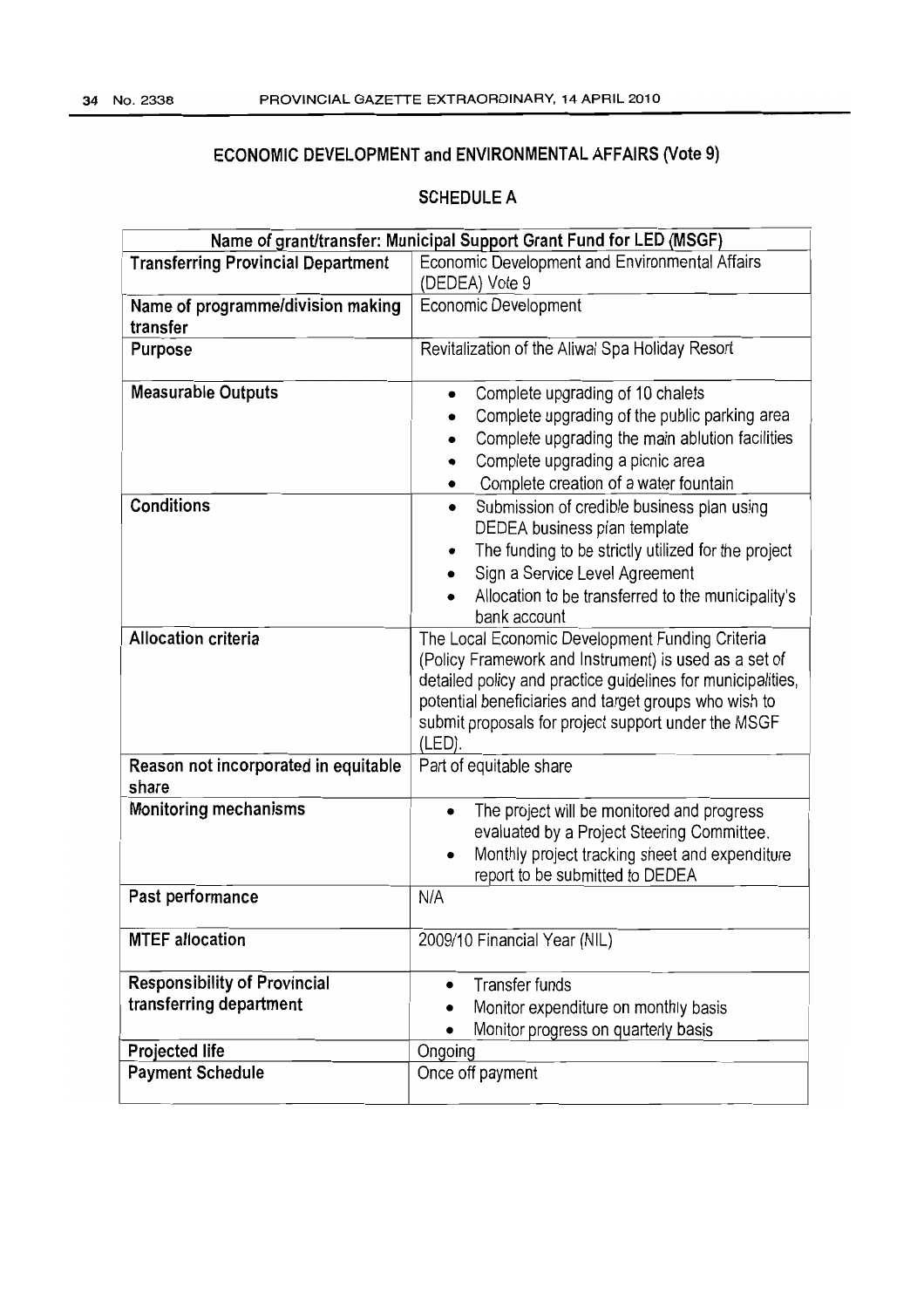| Item           | <b>Name of Municipality</b>           | <b>Allocation for the</b> | Revised for 2009/10 (In Rand) |
|----------------|---------------------------------------|---------------------------|-------------------------------|
| No.            |                                       | 2009/10 (In Rand)         |                               |
| 1              | Alfred Nzo District:                  | 5,775,000                 | 4,169,965                     |
| $\overline{2}$ | Chris Hani District                   | 5,775,000                 | 5,775,000                     |
| 3              | <b>OR Tambo District</b>              | 5,775,000                 | 5,775,000                     |
| 4              | UKhahlamba District                   | 5,775,000                 | 10,680,035                    |
|                | Sub-Total                             | 23,100,000                | 26,400,000                    |
| 5              | <b>Amathole District Municipality</b> | 3,300,000                 | 3,300,000                     |
| 6              | Cacadu District                       | 3,300,000                 | 3,300,000                     |
| 7              | Nelson Mandela Bay                    | 3,300,000                 | (Nil)                         |
|                | Grand Total                           | 33,000,000                | 33,000,000                    |

## NOTE:

The allocation for Aliwal Spa Holiday Resort is included under UKhahlamba District (R4, 905,035)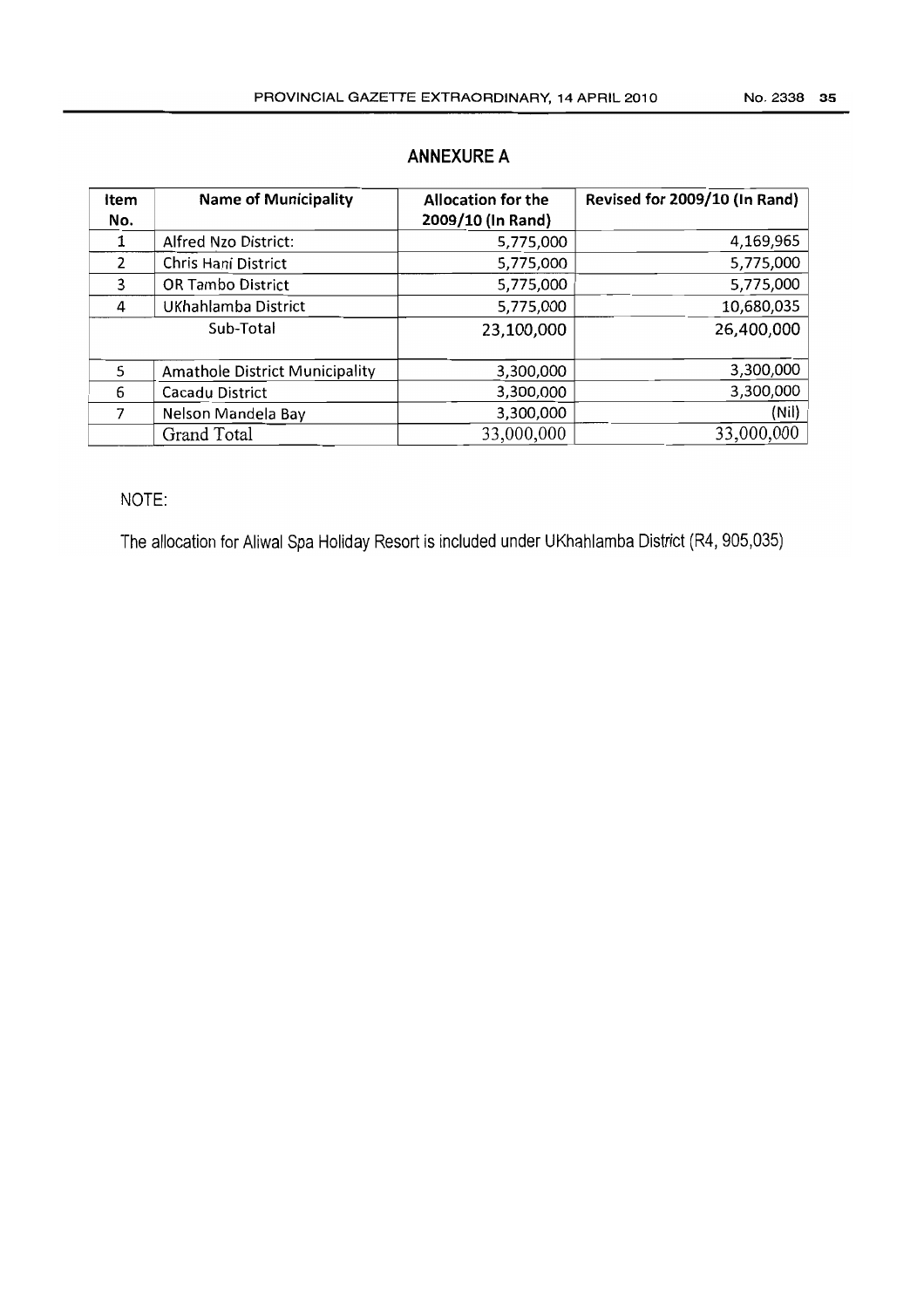#### DEPARTMENT OF ECONOMIC DEVELOPMENT and ENVIRONMENTAL AFFAIRS (Vote 9)

| Name of grant/transfer: Greenest Municipality Competition (formerly Cleanest Town Comp) |                                                                                                                                                                                                                                                                                                 |  |
|-----------------------------------------------------------------------------------------|-------------------------------------------------------------------------------------------------------------------------------------------------------------------------------------------------------------------------------------------------------------------------------------------------|--|
| <b>Transferring Provincial Department</b>                                               | Economic Development and Environmental Affairs<br>(DEDEA) Vote 9                                                                                                                                                                                                                                |  |
| Name of programme/division making<br>transfer                                           | <b>Environmental Affairs</b>                                                                                                                                                                                                                                                                    |  |
| Purpose                                                                                 | To build capacity, raise awareness and sustains<br>waste management.<br>It seeks to eliminate the risks caused by<br>pollution to human health and the environment.                                                                                                                             |  |
| <b>Measurable Outputs</b>                                                               | Improve the scope and standard of Waste<br>٠<br>management in the Province, by providing<br>assistance in their respective areas.                                                                                                                                                               |  |
| <b>Conditions</b>                                                                       | Ensure the funding is spent on Waste<br>٠<br>Management related programs<br>Allocation to be transferred to the municipality's<br>bank account. A separate account for those<br>funds to be opened thereafter the receipt of<br>such funds.                                                     |  |
| <b>Allocation criteria</b>                                                              | The municipality enters the competition and audits be<br>conducted followed by selection and announcement of<br>the winners                                                                                                                                                                     |  |
| Reason not incorporated in equitable<br>share                                           | Part of equitable share                                                                                                                                                                                                                                                                         |  |
| <b>Monitoring mechanisms</b>                                                            | Expenditure report of the fund to be submitted<br>to DEDEA<br>Planned and ad hoc site visits will be<br>$\bullet$<br>undertaken by DEDEA during the<br>implementation of the project(s).                                                                                                        |  |
| Past performance                                                                        | Municipalities received unqualified audited financial<br>reports, if not must provide DEDEA with;<br>Approved Risk Management Plan<br>Approved internal Audit Plan<br>Approved internal control plan and<br>100% surety for the amount transferred by DEDEA to<br>be spent as per the agreement |  |
| <b>MTEF allocation</b>                                                                  | 2009/10 Financial Year (Nil)                                                                                                                                                                                                                                                                    |  |
| <b>Responsibility of Provincial</b><br>transferring department                          | Transfer funds<br>$\bullet$<br>Monitor progress                                                                                                                                                                                                                                                 |  |
| Projected life                                                                          | Ongoing                                                                                                                                                                                                                                                                                         |  |
| <b>Payment Schedule</b>                                                                 | Once off payment                                                                                                                                                                                                                                                                                |  |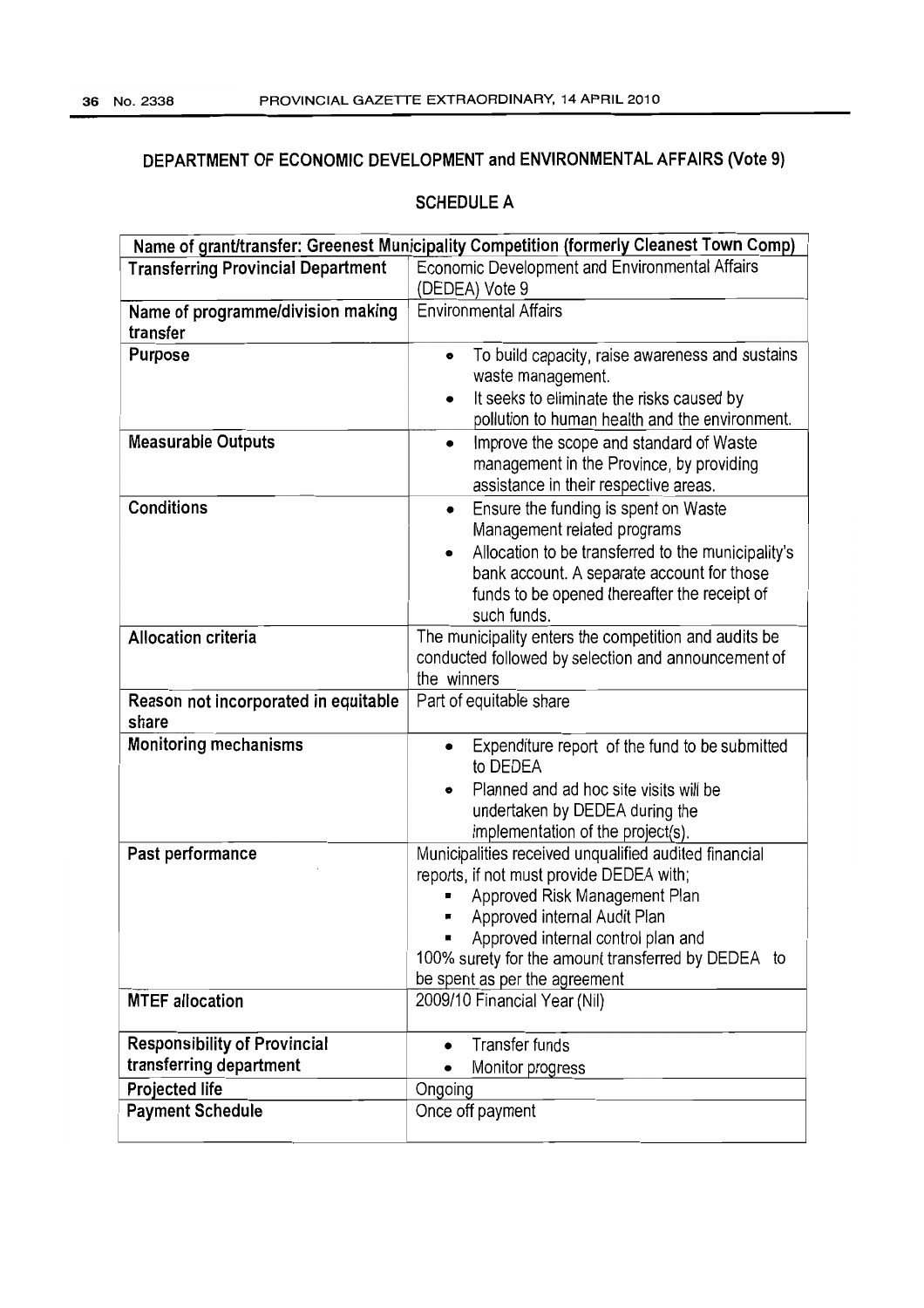| Item<br>No. | <b>Name of Municipality</b>  | <b>Allocation for the</b><br>2009/10 (In Rand) | Revised for 2009/10 (In Rand) |
|-------------|------------------------------|------------------------------------------------|-------------------------------|
|             |                              |                                                |                               |
|             | Maletswai Local Municipality | NIL                                            | 200,000                       |
| 2           | Matatiele Local municipality | NIL                                            | 150,000                       |
| 3           | Port St' Johns Local         | <b>NIL</b>                                     | 100,000                       |
|             | Municipality                 |                                                |                               |
| Grand       | $(1-3)$                      | <b>NIL</b>                                     | 450,000                       |
| Total       |                              |                                                |                               |

#### **Please note:**

• In 2009/10, there were no funds appropriated for this these transfers; it was only accommodated for during the adjustment estimates (450, 000).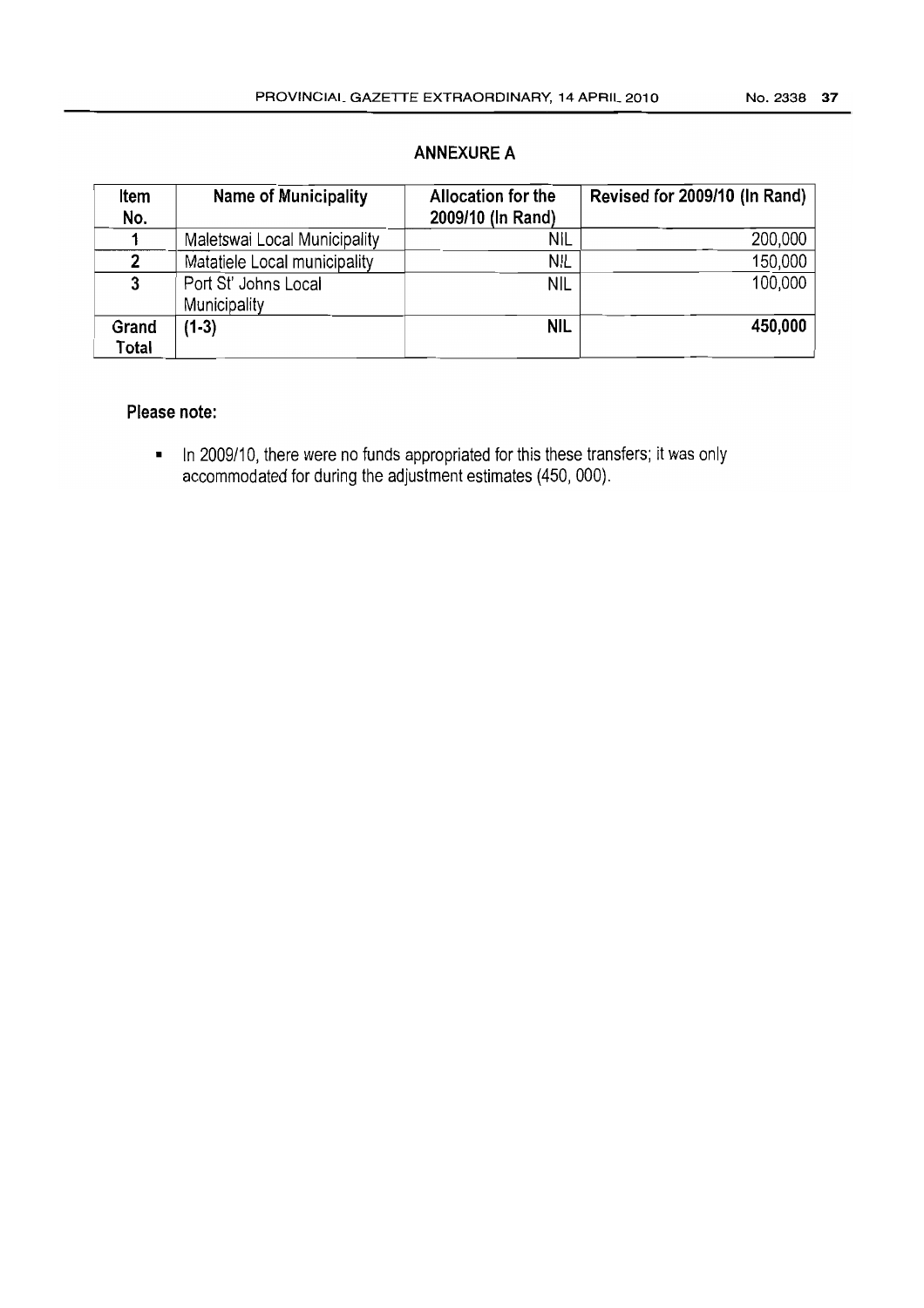## **DEPARTMENT OF ECEONOMIC DEVELOPMENT AND ENVIRONMENTAL AFFAIRS (Vote 9)**

| <b>Transferring Provincial Department</b>      | <b>Department of Economic Development&amp;</b><br><b>Environmental Affairs.</b>                                                                                                                                                                                                                                                                                                                                                                                                                                                                                                                                                                                                                                                                                                                                               |
|------------------------------------------------|-------------------------------------------------------------------------------------------------------------------------------------------------------------------------------------------------------------------------------------------------------------------------------------------------------------------------------------------------------------------------------------------------------------------------------------------------------------------------------------------------------------------------------------------------------------------------------------------------------------------------------------------------------------------------------------------------------------------------------------------------------------------------------------------------------------------------------|
| Name of programme/division making transfer     | <b>Programme 2 (Economic Development)</b>                                                                                                                                                                                                                                                                                                                                                                                                                                                                                                                                                                                                                                                                                                                                                                                     |
| Purpose                                        | <b>ECDC:</b> Has been assigned by the<br>П<br>Department to carry out as it mandate to<br>finance, market, promote and implement the<br>development of the Province of the Eastern<br>Cape and its people in the field of industry,<br>commerce, agriculture, transport and<br>finance. The main intension of ECDC is to<br>implement, specifically the relevant strategic<br>objectives of the Department as outlined in<br>terms of the Provincial Growth and<br>Development Plan.<br>EL IDZ: to provide investor solutions to<br>п<br>attract and develop strategic industries that<br>strengthen SA's export competitiveness<br>through the development and operation of a<br>thriving, specialized, industrial complex.<br>Transfers to this Public entity have been<br>made via the ECDC assigned by the<br>Department. |
| <b>Measurable Outputs</b><br><b>Conditions</b> | Facilitate and promote private sector development<br>in the Province of the Eastern Cape through;<br><b>Business support</b><br>Creating opportunities for capital investment<br>and new business<br>Contributing to business finance and micro<br>lending<br>Supporting skills development for SMME<br>Property development and management<br>Project development<br>Submission of plans for the use of the<br>$\blacksquare$                                                                                                                                                                                                                                                                                                                                                                                                |
|                                                | funds;<br>Required to report on a monthly / quarterly<br>$\blacksquare$<br>basis in terms of their business plans /<br>Service Level Agreement.<br>Compliance with terms and conditions<br>٠<br>referred to in the SLA as well as the<br>relevant provisions provided for in the                                                                                                                                                                                                                                                                                                                                                                                                                                                                                                                                              |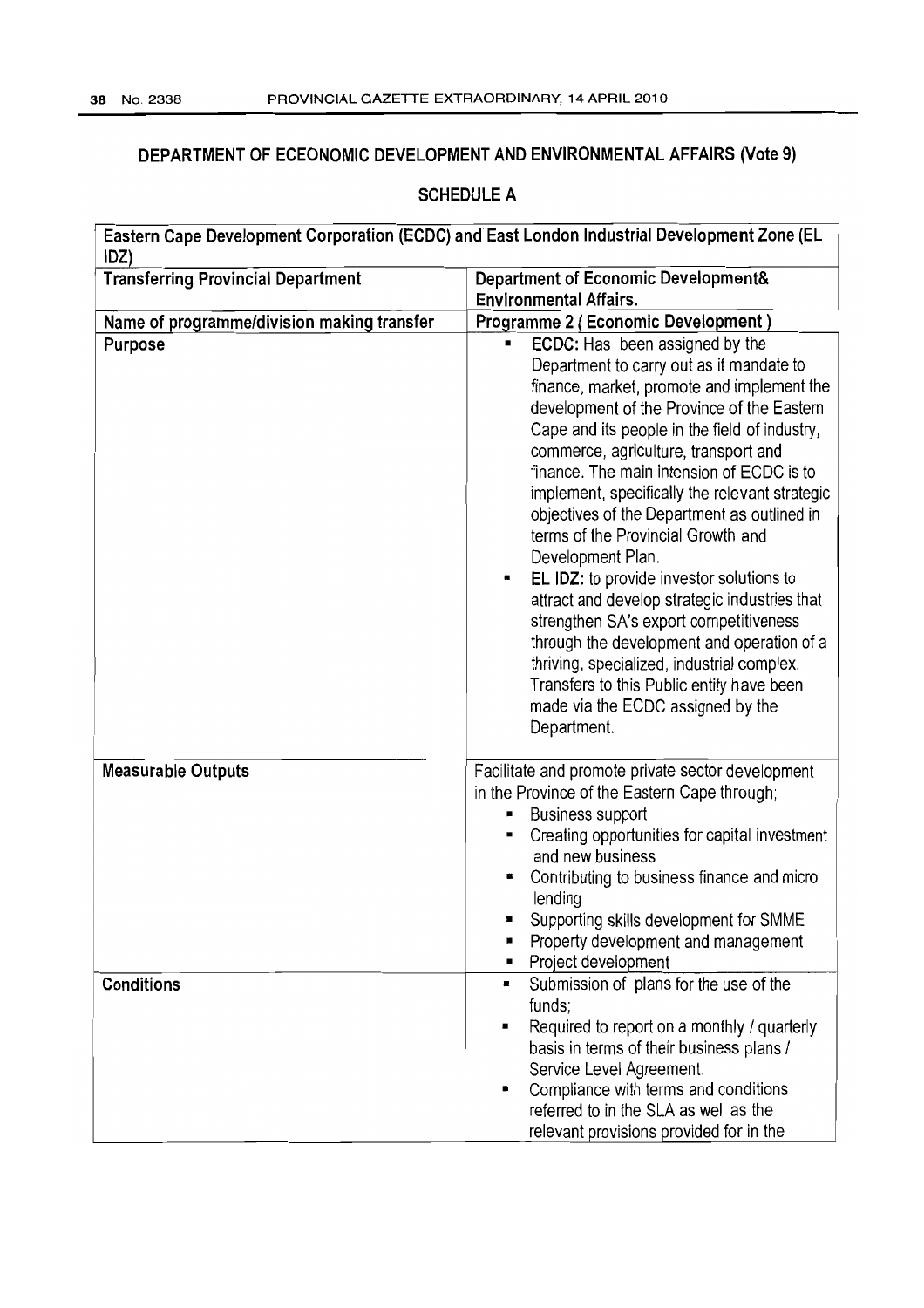|                                                  | PFMA and Treasury regulations.                       |  |
|--------------------------------------------------|------------------------------------------------------|--|
| <b>Allocation Criteria</b>                       | It's in line with the Norms & Standards for funding  |  |
|                                                  | Transfers.                                           |  |
| Reason not incorporated in equitable share       | Funding of the project is a provincial               |  |
|                                                  | funding (Equitable Share)                            |  |
| <b>Monitoring Mechanism</b>                      | Monthly and / quarterly Meetings                     |  |
|                                                  | Reports<br>п                                         |  |
|                                                  | Visits to Public Entities<br>٠                       |  |
| <b>Past Performance</b>                          | Public Entity received unqualified audited financial |  |
|                                                  | reports, if not must provide DEDEA with;             |  |
|                                                  | Approved Risk Management Plan                        |  |
|                                                  | Approved internal Audit Plan<br>٠                    |  |
|                                                  | Approved internal control plan and<br>$\blacksquare$ |  |
|                                                  | 100% surety for the amount transferred by            |  |
|                                                  | DEAET to be spent as agreement in the                |  |
|                                                  | SLA.                                                 |  |
| <b>MTEF Allocation</b>                           | 2009/10 ECDC - R 332,899,000                         |  |
|                                                  | EL IDZ-R 127,601,000                                 |  |
|                                                  |                                                      |  |
|                                                  |                                                      |  |
| <b>Responsibility of Provincial transferring</b> | Ensure that the funds are utilised in terms of the   |  |
| Department                                       | business plans and terms and conditions set out in   |  |
|                                                  | the SLA between the Department and Public Entity.    |  |
| Projected life                                   | Ongoing as long as the Public Entity remains in      |  |
|                                                  | operation.                                           |  |
| <b>Payment Schedule</b>                          | Monthly / Quarterly depending on cash flow           |  |
|                                                  | availability in Provincial Treasury.                 |  |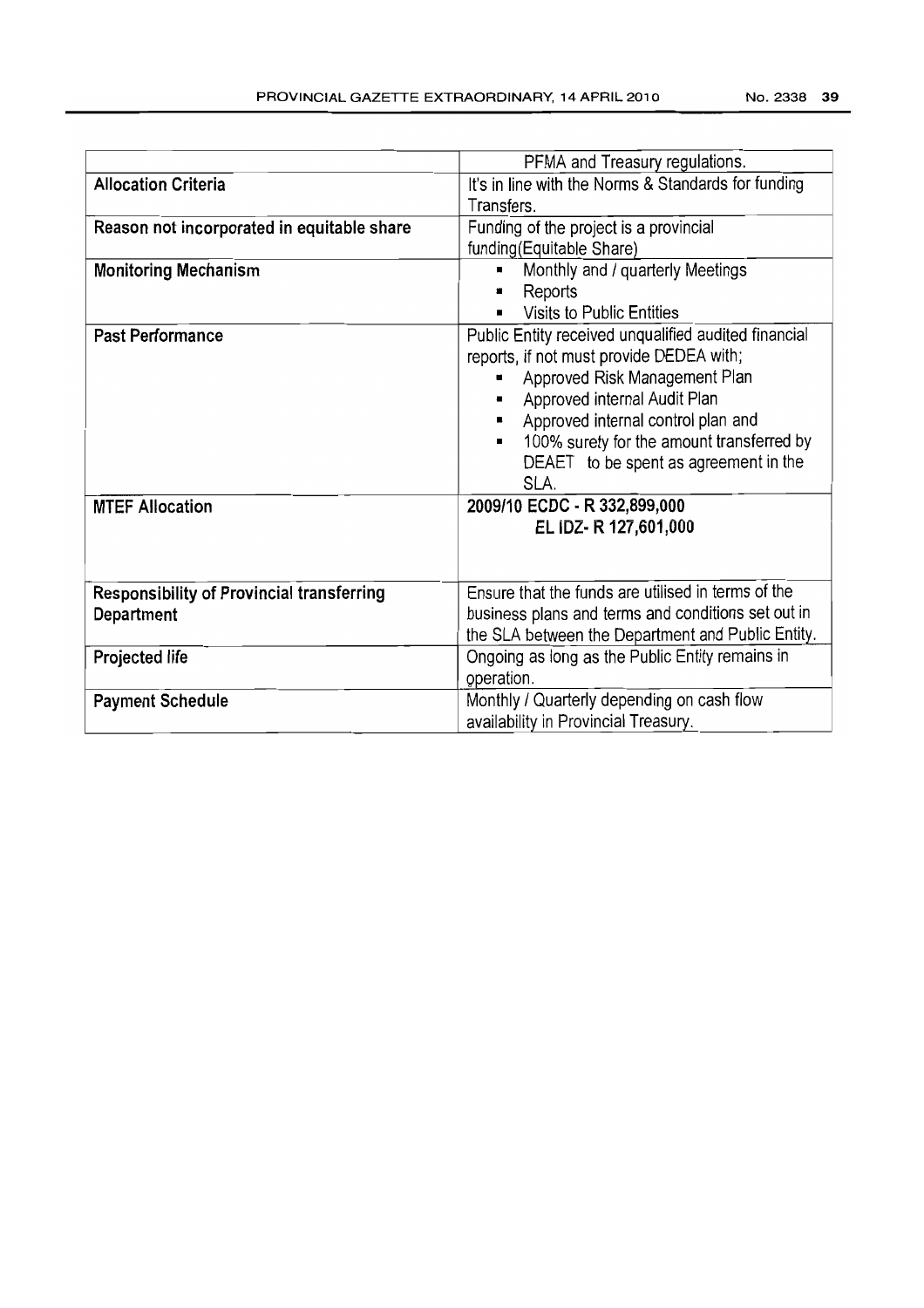| ltem<br>No. | <b>Name of Public Entity</b>                                    | Allocation for the<br>2009/10 (In Rand) | Revised for 2009/10 (In Rand) |
|-------------|-----------------------------------------------------------------|-----------------------------------------|-------------------------------|
|             | <b>Eastern Cape</b><br>Development<br><b>Corporation (ECDC)</b> | 332,899,000                             | 338,199,000                   |
| 2           | East London<br>Industrial<br>Corporation (EL IDZ)               | 127,601,000                             | 130,601,000                   |

#### NOTE

ECOC: The addition for mohair summit and support and cement partnership with regional business chambers (R5, 3m).

EL IDZ: The addition was in respect of East London Science Park project (R 3m).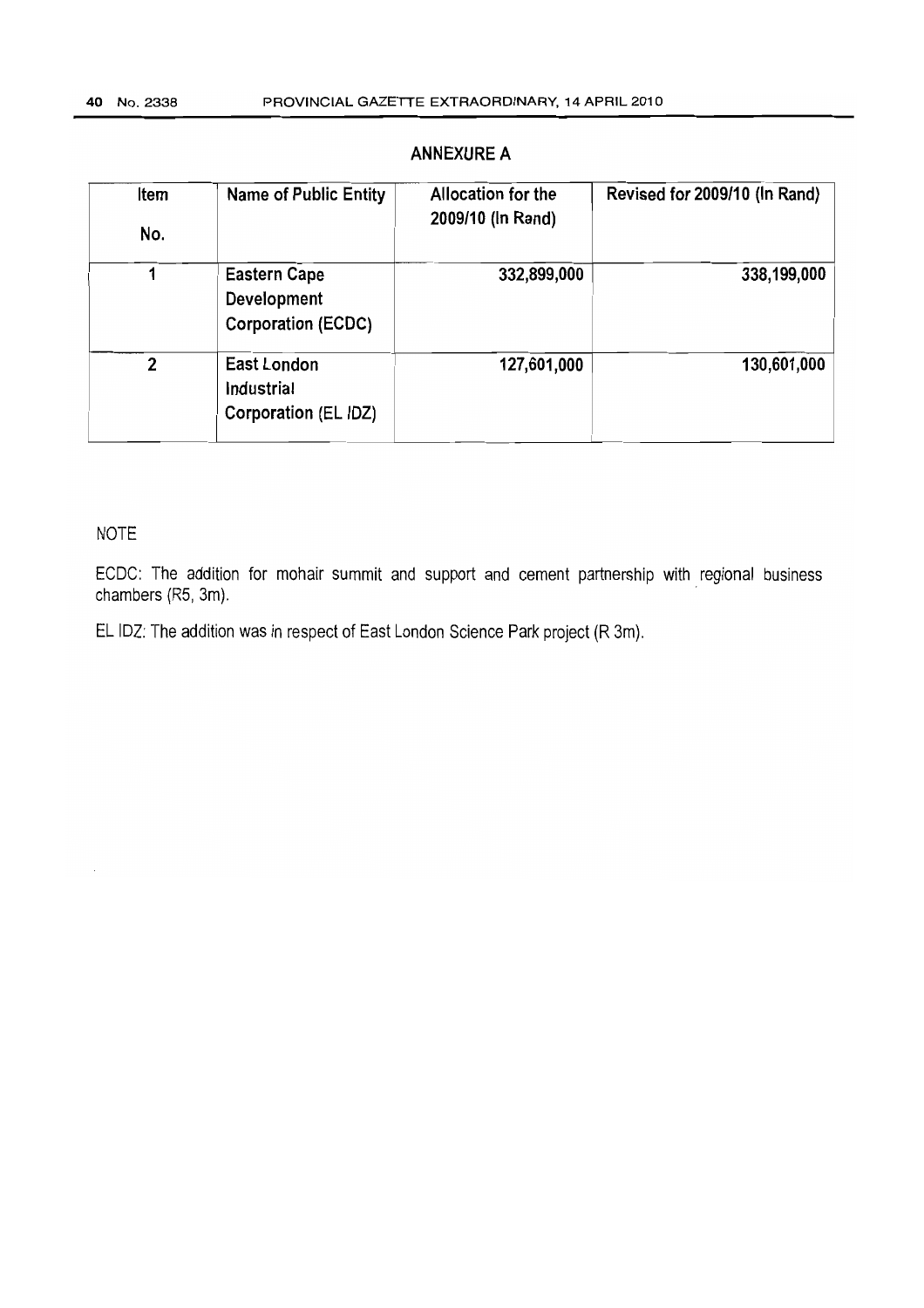## DEPARTMENT OF ECONOMIC DEVELOPMENT AND ENVIRONMENTAL AFFAIRS (Vote 9)

| Eastern Cape Tourism Board(ECTB)           |                                                                                                                                                                 |  |
|--------------------------------------------|-----------------------------------------------------------------------------------------------------------------------------------------------------------------|--|
| <b>Transferring Provincial Department</b>  | <b>Department of Economic Development&amp;</b>                                                                                                                  |  |
|                                            | <b>Environmental Affairs.</b>                                                                                                                                   |  |
| Name of programme/division making transfer | <b>Programme 2 (Economic Development)</b>                                                                                                                       |  |
| Purpose                                    | Development and Marketing of Tourism to facilitate                                                                                                              |  |
|                                            | sustainable economic development in the province.                                                                                                               |  |
|                                            |                                                                                                                                                                 |  |
| <b>Measurable Outputs</b>                  | Number of unemployed graduates trained<br>٠<br>on Tourism Ambassador Programme.<br>Number of community outreach workshop<br>к<br>programmes conducted to create |  |
|                                            | awareness on tourism and 2010.                                                                                                                                  |  |
|                                            | Number of tourism events attended both<br>domestic and internationally.                                                                                         |  |
|                                            | Brand awareness campaigns completed on<br>$\blacksquare$                                                                                                        |  |
|                                            | time in promoting Eastern Cape Brand.                                                                                                                           |  |
|                                            | Activities on the completion of information<br>$\blacksquare$<br>packages completed within set time frames.                                                     |  |
|                                            | Number of customer surveys conducted.<br>Е                                                                                                                      |  |
|                                            | Number of tourism skills development plan<br>п                                                                                                                  |  |
|                                            | for public officials, product owners, plans                                                                                                                     |  |
|                                            | completed within set time frames                                                                                                                                |  |
|                                            | Number support provided to 2010 Tourism<br>٠                                                                                                                    |  |
|                                            | projects( Cacadu, Amatole and O.R Tambo                                                                                                                         |  |
|                                            | 2010 Tourism Readiness program<br>п                                                                                                                             |  |
|                                            | implemented.                                                                                                                                                    |  |
| <b>Conditions</b>                          | Submission of plans for the use of the<br>ш<br>funds;                                                                                                           |  |
|                                            | Required to report on a monthly / quarterly<br>$\blacksquare$                                                                                                   |  |
|                                            | basis in terms of their business plans /                                                                                                                        |  |
|                                            | Service Level Agreement.                                                                                                                                        |  |
|                                            | Compliance with terms and conditions                                                                                                                            |  |
|                                            | referred to in the SLA as well as the                                                                                                                           |  |
|                                            | relevant provisions provided for in the                                                                                                                         |  |
|                                            | PFMA and Treasury regulations.                                                                                                                                  |  |
| <b>Allocation Criteria</b>                 | Its in line with the Norms & Standards for funding                                                                                                              |  |
|                                            | <b>Transfers</b>                                                                                                                                                |  |
| Reason not incorporated in equitable share | Funding of the project is a provincial                                                                                                                          |  |
|                                            | funding(Equitable Share)                                                                                                                                        |  |
| <b>Monitoring Mechanism</b>                | <b>Monthly Meetings</b>                                                                                                                                         |  |
|                                            | Reports                                                                                                                                                         |  |
|                                            | Visits to Public Entities                                                                                                                                       |  |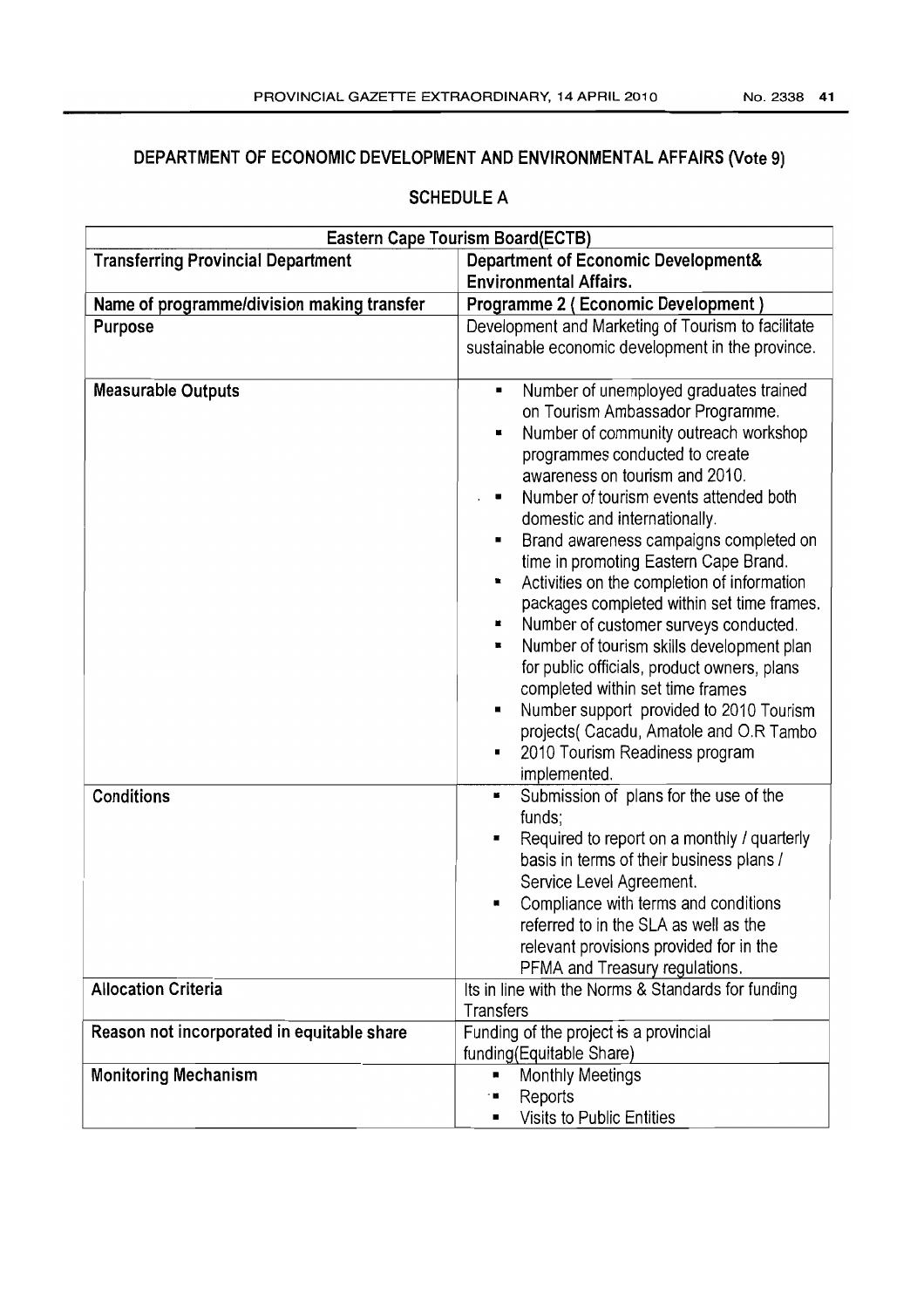| <b>Past Performance</b>                                        | Public Entity received unqualified audited financial<br>reports, if not must provide DEDEA with;<br>Approved Risk Management Plan<br>$\blacksquare$<br>Approved internal Audit Plan<br>$\blacksquare$<br>Approved internal control plan and<br>$\blacksquare$<br>100% surety for the amount transferred by<br>$\blacksquare$<br>DEDEA to be spent as agreement in the<br>SLA. |
|----------------------------------------------------------------|-------------------------------------------------------------------------------------------------------------------------------------------------------------------------------------------------------------------------------------------------------------------------------------------------------------------------------------------------------------------------------|
| <b>MTEF Allocation</b>                                         | 2009/10- R 40,050,000                                                                                                                                                                                                                                                                                                                                                         |
| <b>Responsibility of Provincial transferring</b><br>Department | Ensure that the funds are utilised in terms of the<br>business plans and terms and conditions set out in<br>the SLA between the Department and Public Entity.                                                                                                                                                                                                                 |
| <b>Projected life</b>                                          | Ongoing as long as the Public Entity remains open.                                                                                                                                                                                                                                                                                                                            |
| <b>Payment Schedule</b>                                        | Monthly / Quarterly depending on cash flow<br>availability in provincial Treasury.                                                                                                                                                                                                                                                                                            |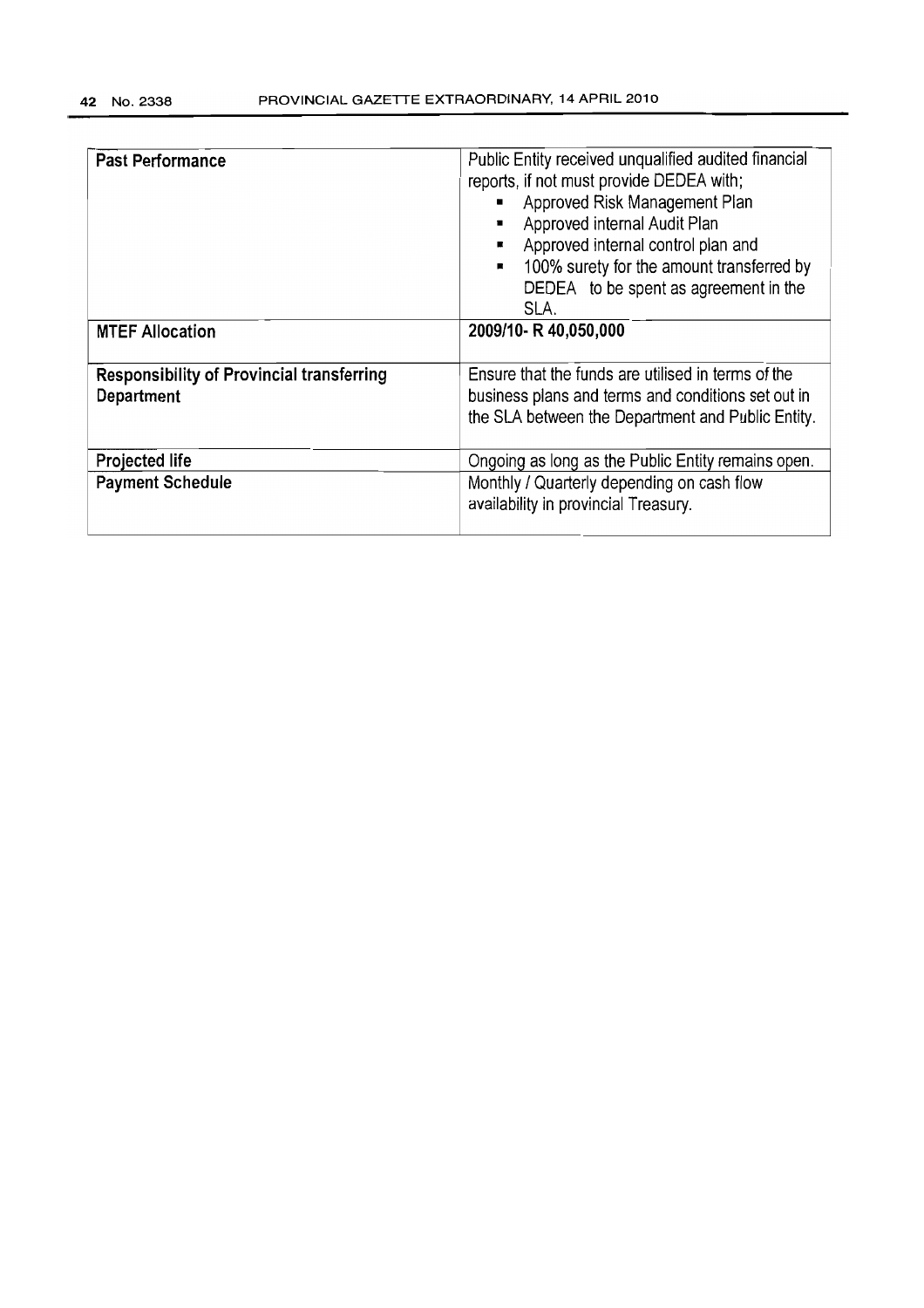| Item<br>No. | Name of Public Entity                                 | Allocation for the<br>2009/10 (In Rand) | Revised for 2009/10 (In Rand) |
|-------------|-------------------------------------------------------|-----------------------------------------|-------------------------------|
|             | <b>Eastern Cape</b><br><b>Tourism Board</b><br>(ECTB) | 40,050,000                              | 43,050,000                    |

The addition was in respect of Eastern Cape Tourism Board related projects undertaken on behalf of the Department (R 3m).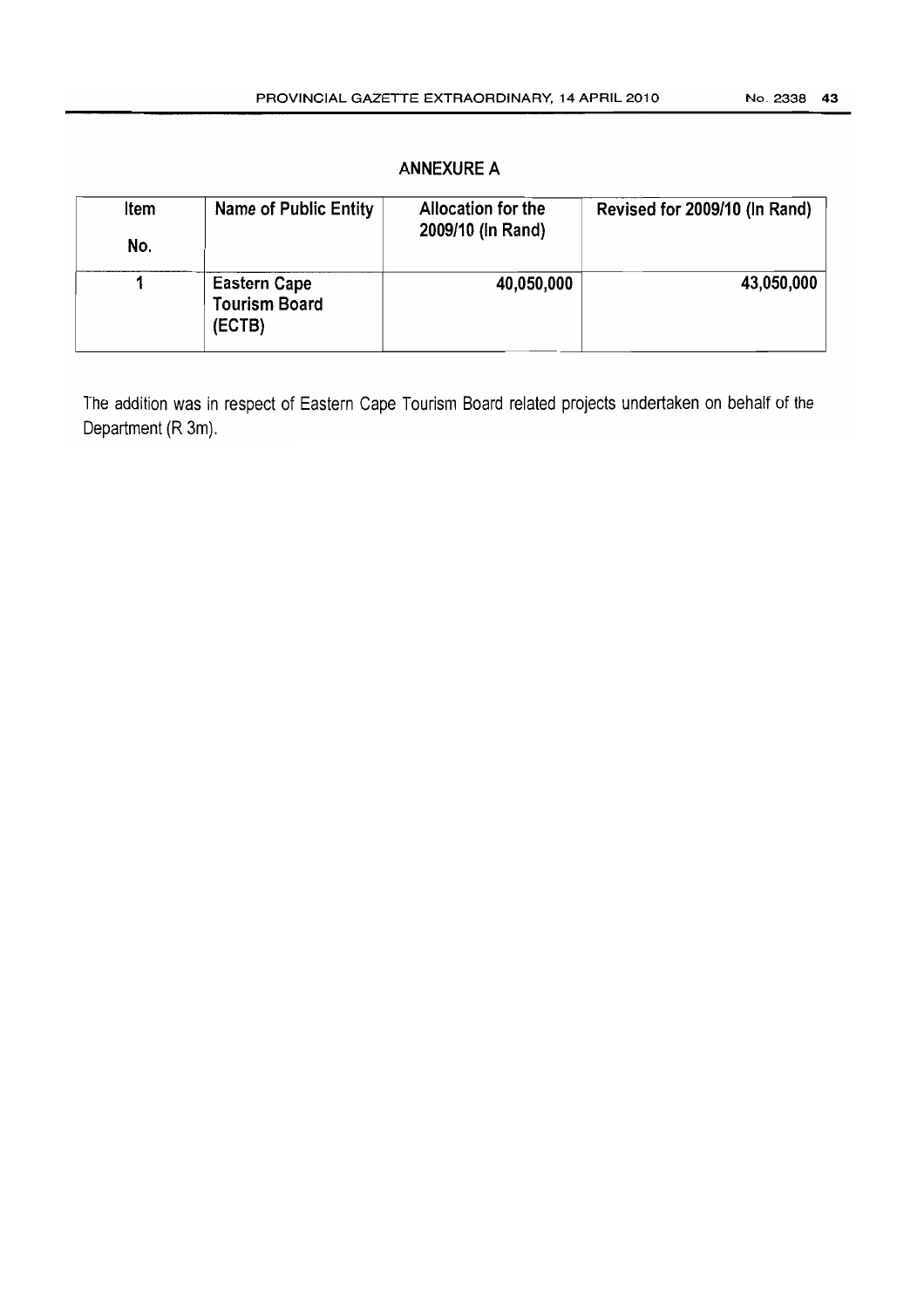# DEPARTMENT OF SPORTS, ARTS, RECREATION AND CULTURE (VOTE 14)

| <b>NAME OF GRANT /TRANSFER</b>                                 | <b>COMMUNITY LIBRARY CONDITIONAL</b><br><b>GRANT</b>                                                                                                                                                                                                                                                                                                                                                                                                                                         |  |
|----------------------------------------------------------------|----------------------------------------------------------------------------------------------------------------------------------------------------------------------------------------------------------------------------------------------------------------------------------------------------------------------------------------------------------------------------------------------------------------------------------------------------------------------------------------------|--|
| <b>Transferring Provincial Department</b>                      | Sport, Recreation, Arts and Culture<br>(Vote14)                                                                                                                                                                                                                                                                                                                                                                                                                                              |  |
| Name of programme/ division making<br>transfer                 | Library and Information Services                                                                                                                                                                                                                                                                                                                                                                                                                                                             |  |
| <b>Purpose</b>                                                 | To have a transformed urban and rural<br>community library infrastructure, facilities<br>and services (primarily targeting<br>previously disadvantaged communities)<br>through a recapitalized programme at<br>national, provincial and local government<br>level.                                                                                                                                                                                                                           |  |
| <b>Measurable outputs</b>                                      | Library materials provided; functional<br>library committees established; libraries<br>rehabilitated and upgraded; ICT<br>infrastructure provided in community<br>libraries; Satellite libraries established;<br>Community library established; Improved<br>library security; Trained librarians in<br>management and administration; Qualified<br>librarians employed; Literacy and<br>advocacy events implemented and<br>Materials for visually impaired<br>communities provided by SALIB. |  |
| <b>Conditions</b>                                              | Funds to be utilized exclusively for the<br>stated purposes.                                                                                                                                                                                                                                                                                                                                                                                                                                 |  |
| <b>Allocation criteria</b>                                     | Procurement of specialized equipment and<br>services by SALIB to visually impaired<br>people of the Province.                                                                                                                                                                                                                                                                                                                                                                                |  |
| Reason not incorporated in equitable<br>share                  | Funds allocated in Conditional Grant only                                                                                                                                                                                                                                                                                                                                                                                                                                                    |  |
| <b>Monitoring mechanisms</b>                                   | SLA to be signed by SALIB and the<br>Department; Monthly reports; Quarterly<br>meetings and reports and Annual reports<br>including financial statements.                                                                                                                                                                                                                                                                                                                                    |  |
| Past performance                                               | A sum of R1,9M was allocated to SALIB                                                                                                                                                                                                                                                                                                                                                                                                                                                        |  |
| <b>MTEF allocation</b>                                         | R1M for each year till 2012                                                                                                                                                                                                                                                                                                                                                                                                                                                                  |  |
| <b>Responsibility of Provincial transferring</b><br>department | Monitoring and evaluation of the project.                                                                                                                                                                                                                                                                                                                                                                                                                                                    |  |
| <b>Projected life</b>                                          | 3 Years                                                                                                                                                                                                                                                                                                                                                                                                                                                                                      |  |
| <b>Payment Schedule</b>                                        | Once off                                                                                                                                                                                                                                                                                                                                                                                                                                                                                     |  |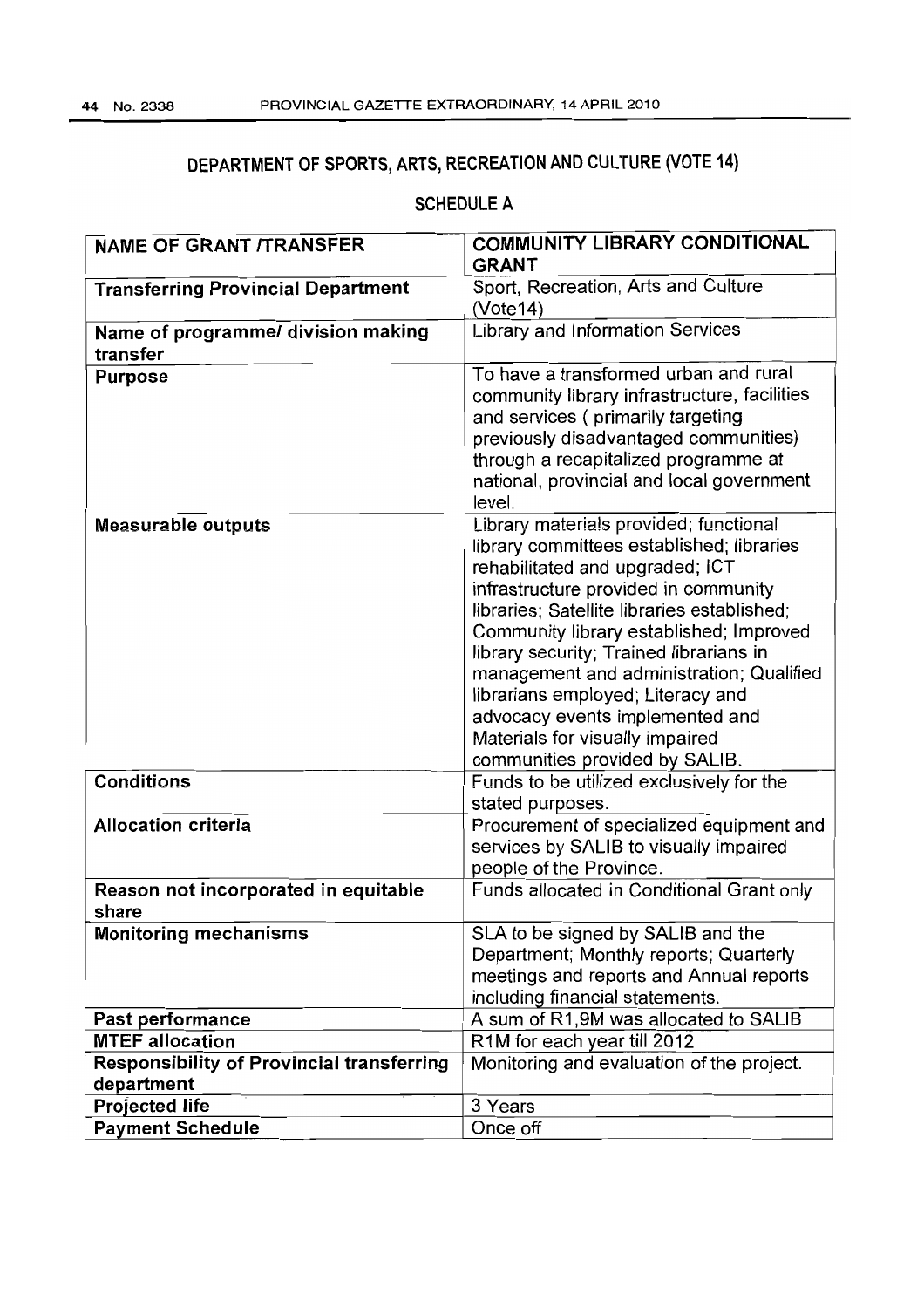|                                            | DETAILS OF TRANSFERS | Sport, Recreation, Arts and Culture                                                                          |         |                |         |
|--------------------------------------------|----------------------|--------------------------------------------------------------------------------------------------------------|---------|----------------|---------|
| $\overline{N_{\rm O}}$                     | Name of Transfer     | Nature of service                                                                                            | 2009/10 | 2010/11        | 2011/12 |
|                                            |                      |                                                                                                              |         | Amount (R'000) |         |
| 1 SALIB                                    |                      | Procurement of specialised equipment and<br>services by SAILB to visually impaired people of<br>the Province | 1000    | 1000           | 1000    |
| $\begin{array}{c} 2 \\ 3 \\ 4 \end{array}$ |                      |                                                                                                              |         |                |         |
|                                            |                      |                                                                                                              |         |                |         |
| $21$<br>$22$<br>$23$<br>$24$               |                      |                                                                                                              |         |                |         |
| $25^{1}$                                   |                      |                                                                                                              |         |                |         |
| 26 <sup>1</sup><br>27                      |                      |                                                                                                              |         |                |         |
| 28<br>29                                   |                      |                                                                                                              |         |                |         |
| $\begin{array}{c c} 30 \\ 31 \end{array}$  |                      |                                                                                                              |         |                |         |
| $\frac{32}{33}$                            |                      |                                                                                                              |         |                |         |
| $\begin{array}{c} 34 \\ 35 \end{array}$    |                      |                                                                                                              |         |                |         |
| $\begin{array}{c} 36 \\ 37 \end{array}$    |                      |                                                                                                              |         |                |         |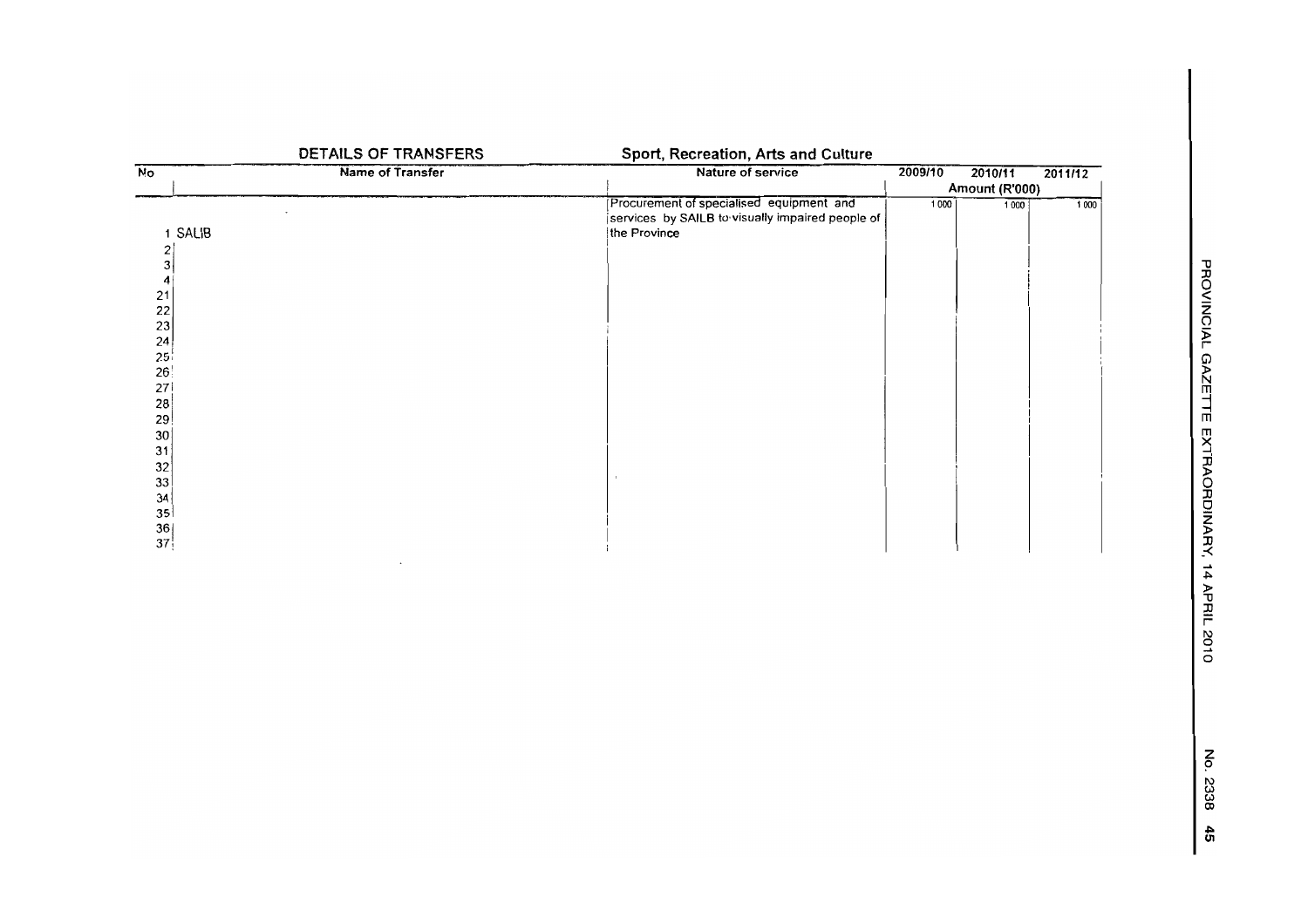## **DEPARTMENT OF SPORT, RECREATION, ARTS and CULTURE (Vote 14)**

| Name of grant: Liberation Heritage Route                             |                                                                                                                                                                                                                                                                       |  |
|----------------------------------------------------------------------|-----------------------------------------------------------------------------------------------------------------------------------------------------------------------------------------------------------------------------------------------------------------------|--|
| <b>Transferring Provincial Department</b>                            | Sport, Recreation, Arts and Culture                                                                                                                                                                                                                                   |  |
| Name of programme/division making<br>the transfer                    | <b>Museums and Heritage</b>                                                                                                                                                                                                                                           |  |
| Purpose                                                              | Transfer a once-off grant to the Chris Hani District<br>Municipality to implement Phase 2 of the Liberation<br>Heritage Route Project.                                                                                                                                |  |
| <b>Measurable Outputs</b>                                            | A completely built multi purpose centre in the Sabalele<br>village and directional signage in the Chris Hani District<br>that will spill over into the Ukhahlamba, Alfred Nzo and<br>OR Tambo districts                                                               |  |
| <b>Conditions</b>                                                    | Compliance with section 38(1) of the public Finance<br>Management Act, 1999 (Act 1 of 1999).<br>Transfers to be utilized for the construction of Multi-<br>purpose centre and signage in the Chris Hani, Alfred<br>Nzo and O. R Tambo districts.                      |  |
| <b>Allocation criteria</b>                                           | The allocation criteria for Chris Hani District Municipality<br>is based on the:<br>Planned spending required for Construction of a<br>Multi Purpose Centre at the Sabalele Village.<br>The construction of directional signage in the<br>identified districts        |  |
| Reason not incorporated in equitable<br>share                        | This is a specific Provincial contribution with objectives<br>and distribution criteria different from that of the<br>equitable share                                                                                                                                 |  |
| <b>Monitoring mechanisms</b>                                         | Submission of quarterly reports on support<br>provided to Chris Hani district Municipality.<br>Submission of annual report and audited<br>$\bullet$<br>financial statements to the accounting officer of<br>the department of Sport, Recreation, Arts and<br>Culture. |  |
| Past performance                                                     | The project has been running smoothly in Chris Hani<br>district for the past three years.                                                                                                                                                                             |  |
| <b>MTEF allocation</b>                                               | 2009/10 R2 000 000                                                                                                                                                                                                                                                    |  |
| Provincial<br><b>Responsibility</b><br>of<br>transferring department | To monitor the expenditure and progress made by Chris<br>Hani District Municipality in terms of the agreed<br>business plans and memorandum of agreement. This<br>monitoring responsibility should<br>be executed in<br>collaboration with ECSECC.                    |  |